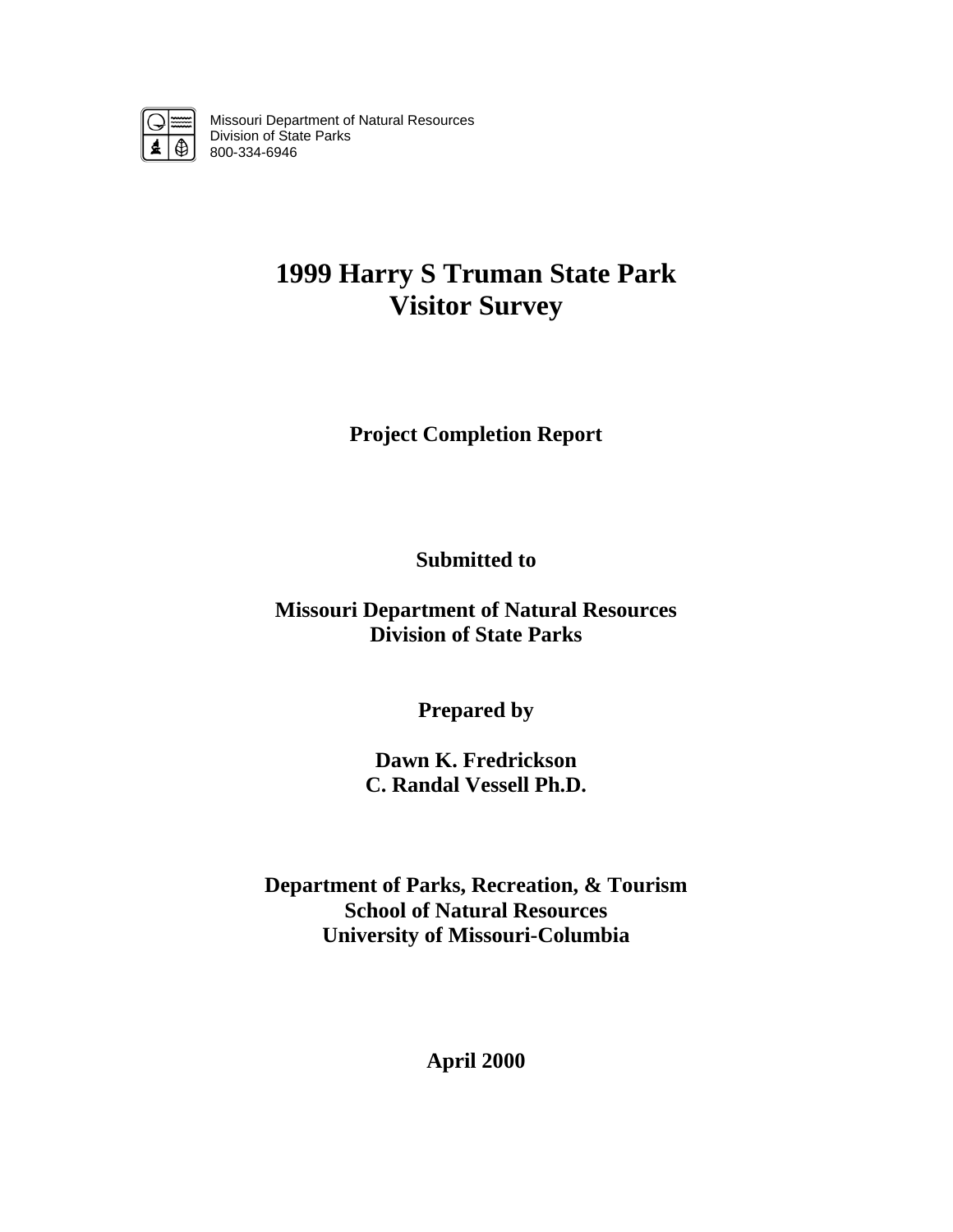# **Executive Summary**

The purpose of this study was to describe visitors' socio-demographic characteristics, patterns of use, and satisfaction with park facilities, programs and services at Truman State Park (TSP).

An on-site survey of adult visitors to TSP was conducted September and October 1999. One hundred thirty-eight (138) surveys were collected, with an overall response rate of 52%. Results of the survey have a margin of error of plus or minus 9%. The following information summarizes the results of the study.

#### **Socio-demographic Characteristics**

- TSP visitors were comprised almost equally of males (52%) and females (48%), and the average age of the adult visitor to TSP was 51.
- Over half (52%) of the visitors reported a household income of between \$25,000 and \$50,000, and over two-fifths (44%) reported having completed grade school or high school as the highest level of education completed.
- The majority (97%) of visitors was Caucasian. Three percent (3%) of visitors reported being Native American.
- Eight percent (8%) of the visitors reported having a disability.

• Sixty-four percent (64%) of the visitors were from Missouri, 16% were from Kansas, and almost 6% were from Nebraska.

# **Use-Patterns**

- The majority (69%) of visitors drove less than a day's drive (less than 150 miles) to visit TSP. Within Missouri, almost half (45%) of the visitors came from the Kansas City region.
- Four-fifths (81%) of TSP visitors had visited the park before.
- TSP visitors had visited the park an average of about 6 times in the past year.
- Eighty-five percent (85%) of the visitors were staying overnight during their visit. Most (94%) stayed in the campground at TSP. The average number of nights overnight visitors stayed was 2.7 nights.
- The majority of TSP visitors visited the park with family and/or friends.
- The most frequent recreation activities in which visitors participated were camping, walking, fishing, picnicking, viewing wildlife, boating, and hiking.

#### **Satisfaction and Other Measures**

• Ninety-nine percent (99%) of TSP visitors were either satisfied or very satisfied overall.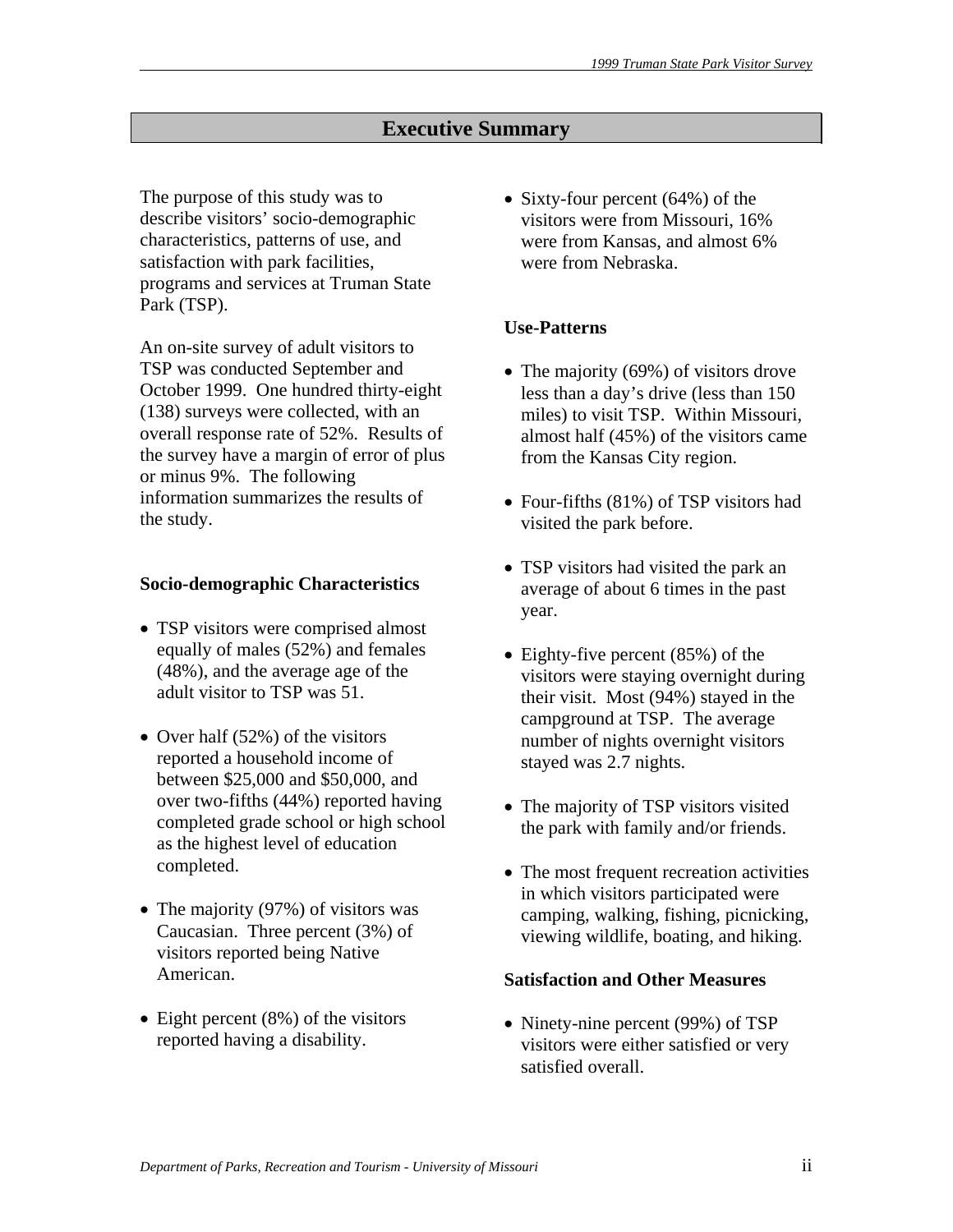- Of the nine park features, the campground was given the highest satisfaction rating and the swimming beach was given the lowest satisfaction rating.
- Visitors gave higher performance ratings to the park being free of litter and trash, having clean restrooms, being safe, and upkeep of park facilities.
- Visitors gave a lower performance rating to the care of the natural resources at the park.
- Less than one-fourth (24%) of the visitors to TSP felt some degree of crowding during their visit. Of those who felt crowded, the campground was where most felt crowded.
- Less than one-fourth (23%) of the visitors at TSP did not give park safety an excellent rating.
- Of those visitors responding to the open-ended opportunity to express their safety concerns (only 13 visitors), about one-third commented on needing improved facilities at TSP.
- Although two-fifiths (43%) of the visitors felt that nothing specific could increase their feeling of safety at TSP, 17% did indicate that more lighting at TSP would increase their feeling of safety.
- Visitors who felt the park was safe were less crowded, gave higher satisfaction ratings to the nine park features, and gave higher performance ratings to all of the park attributes as well.
- Over half (53%) of visitors reported that TSP campgrounds are superior to Army Corps of Engineers campgrounds.
- Two-thirds (63%) of visitors reported they would not support a "carry in and carry out" trash removal system.
- Thirty percent (30%) of visitors provided additional comments and suggestions, the majority (35%) of which were positive comments about the park and staff.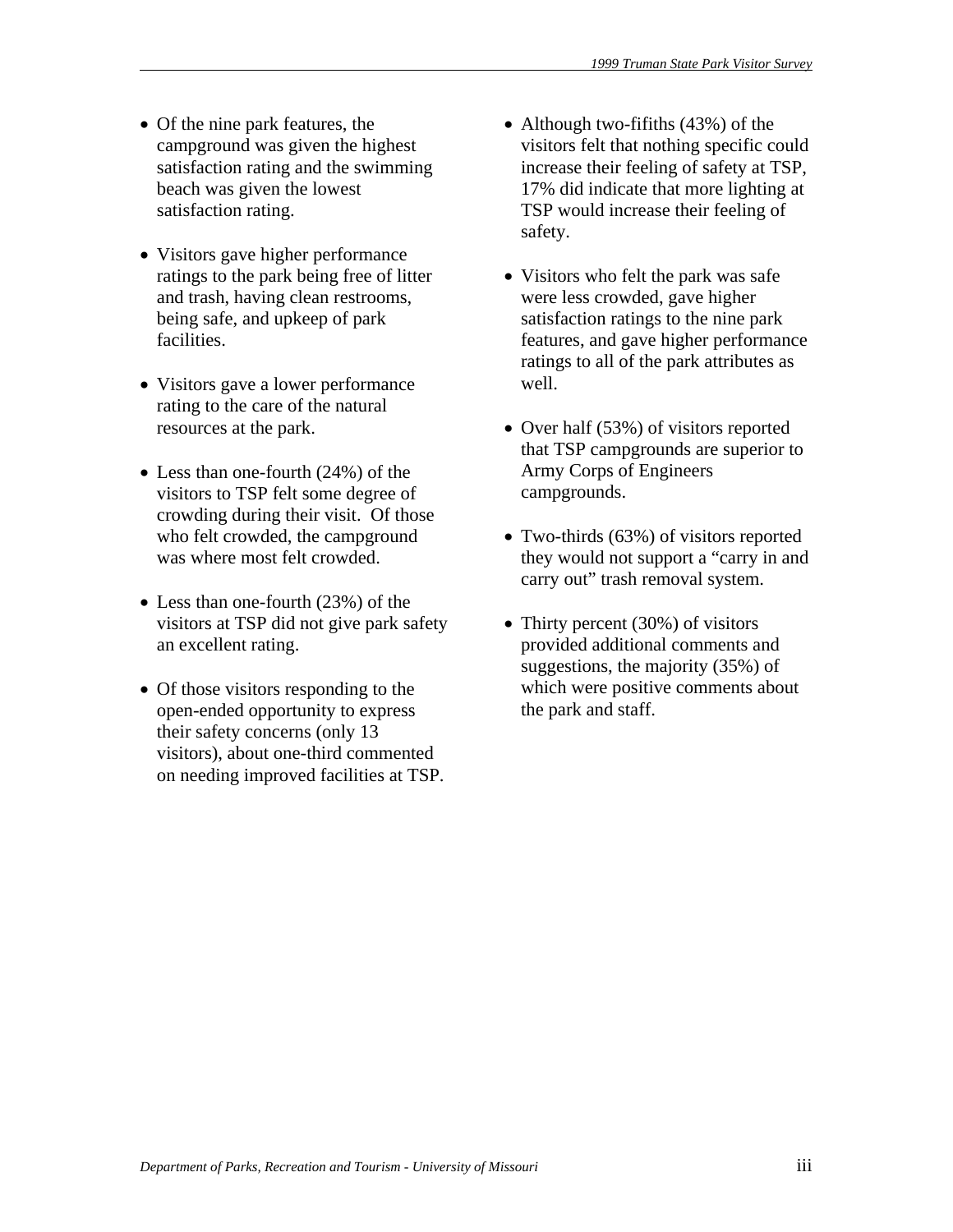# **Acknowledgements**

Conducting and successfully completing a study of this magnitude and complexity could not have been accomplished without the cooperation of many individuals. Over 2,000 visitors to Missouri State Parks participated in the 1999 Missouri State Parks Visitor Survey. Over 100 visitors to Truman State Park voluntarily agreed to provide the information upon which this report is based. It is clear from their input that these visitors care very much for the recreation resources in the Missouri State Park System. Their efforts will provide invaluable input into the planning process and providing for more effective and responsive management of these resources.

Many other individuals provided assistance during the 1999 Missouri State Parks Visitor Survey, without whom the study would not have been a success. The following expressions of gratitude are in acknowledgement of their contributions. Special acknowledgement goes to the staff at Truman State Park for their willingness to accommodate the survey crew during the study period, and also for their assistance during sampling. Many thanks also go to the students at the University of Missouri who assisted in computer data entry of the questionnaires. They are: Amy Mahon, Chis Thoele, and Laura Marsch.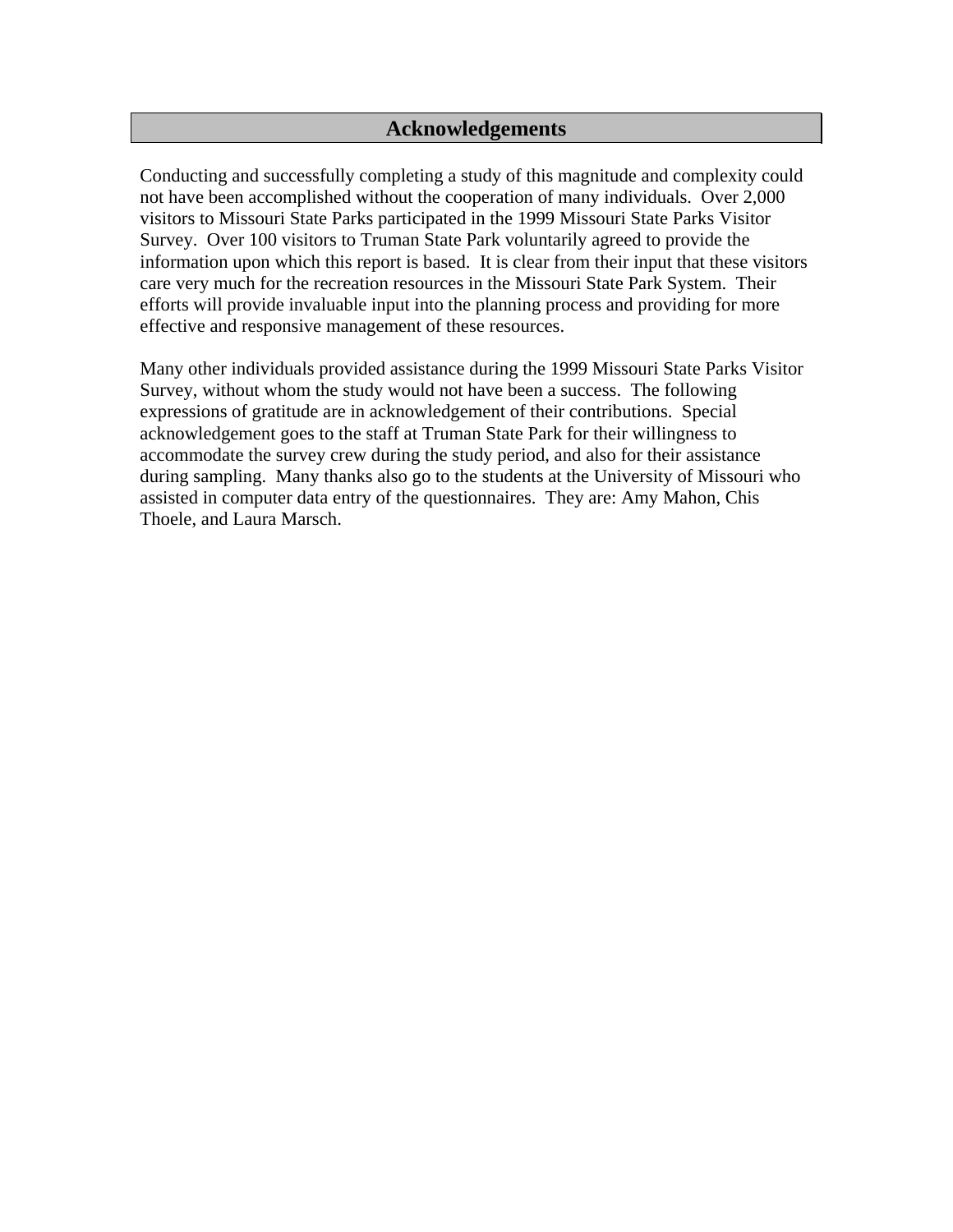# **Table of Contents**

| Overall Satisfaction | $\mathbf Q$ |
|----------------------|-------------|
|                      |             |
|                      |             |
|                      |             |
|                      |             |
|                      |             |
|                      |             |
|                      |             |
|                      |             |
|                      |             |
|                      |             |
|                      |             |
|                      |             |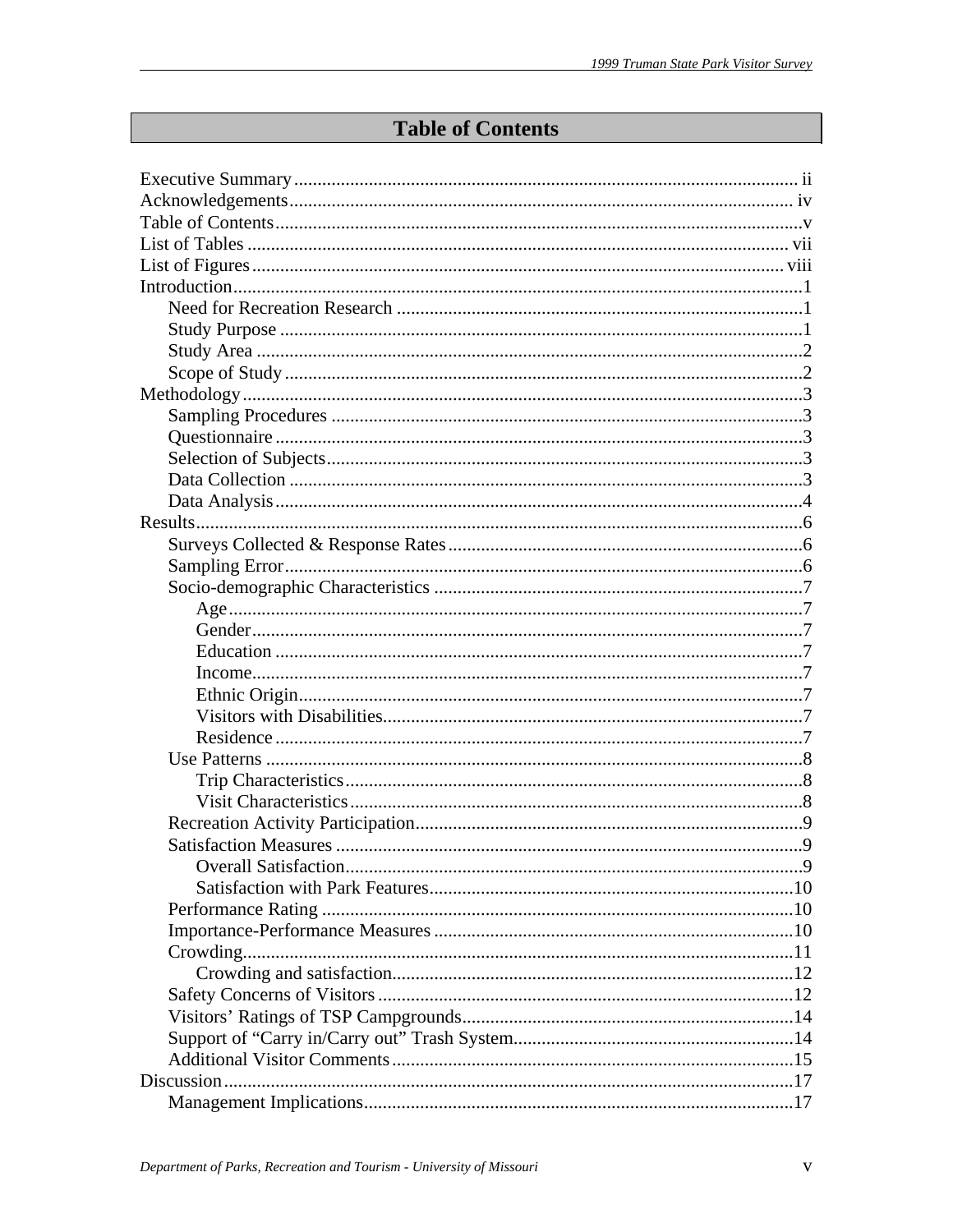| Methodology Recommendations and Considerations for TSP and Other Parks19 |  |
|--------------------------------------------------------------------------|--|
|                                                                          |  |
|                                                                          |  |
|                                                                          |  |
|                                                                          |  |
|                                                                          |  |
|                                                                          |  |
|                                                                          |  |
|                                                                          |  |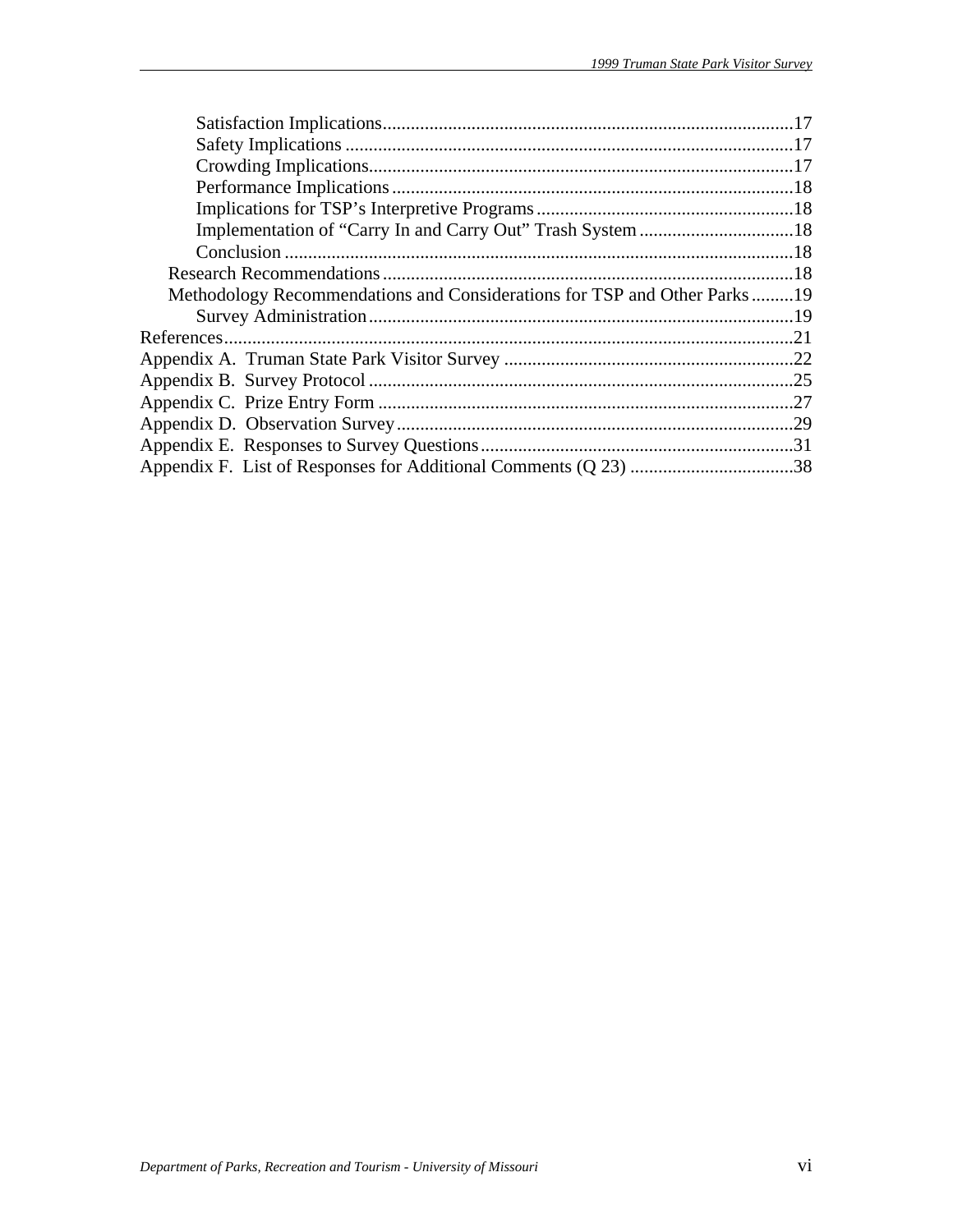# **List of Tables**

| Table 3. Mean Performance and Importance Scores for Park Attributes 11 |  |
|------------------------------------------------------------------------|--|
| Table 4. Frequency and Percentage of Responses from Visitors Who Rated |  |
|                                                                        |  |
| Table 5. Frequency and Percentage of Comments and Suggestions from     |  |
|                                                                        |  |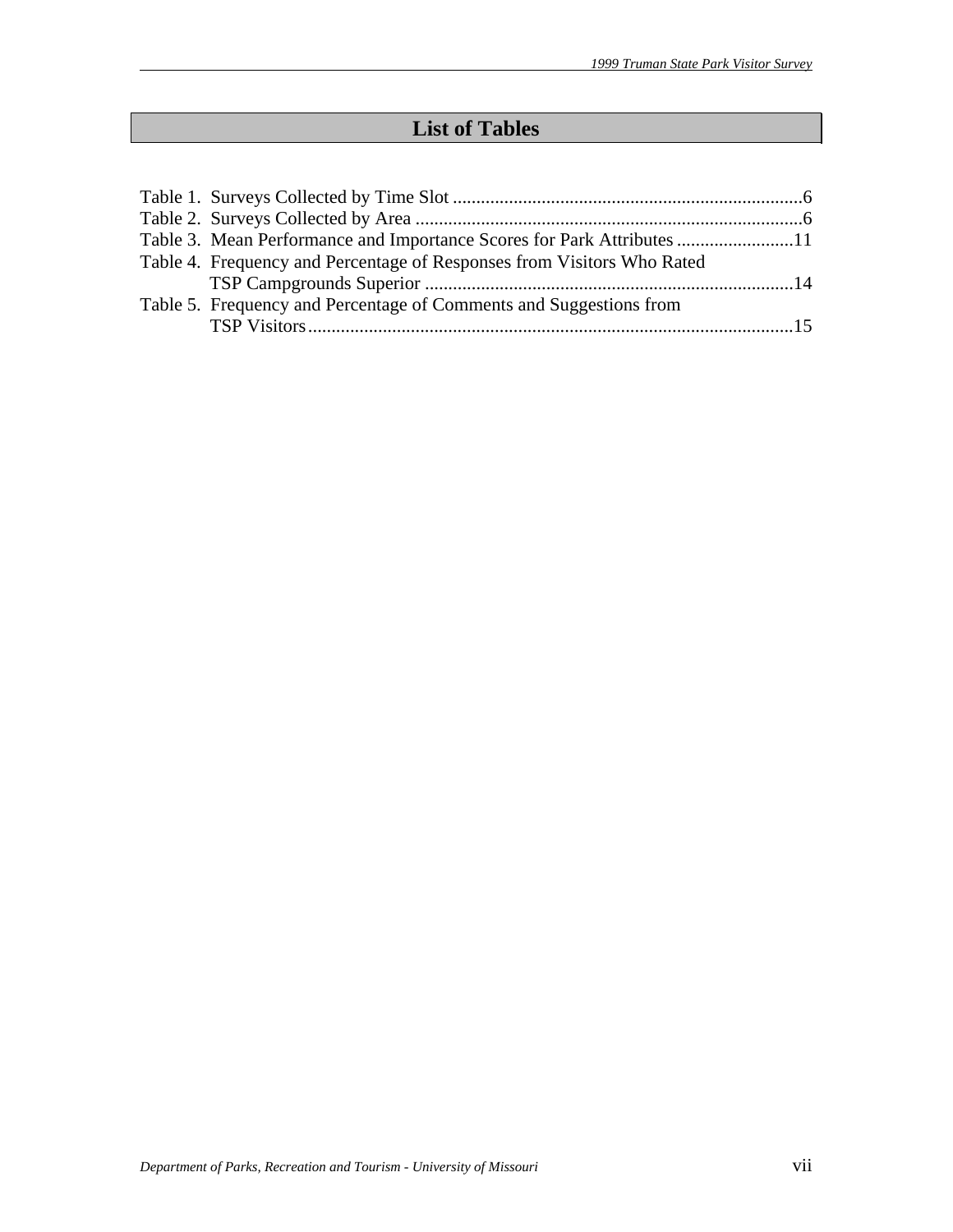# **List of Figures**

| Figure 8. Visitors' Ratings of TSP Campgrounds in Comparison to          |  |
|--------------------------------------------------------------------------|--|
|                                                                          |  |
| Figure 9. Support for "Carry In/Carry Out" Trash System Between Groups15 |  |
|                                                                          |  |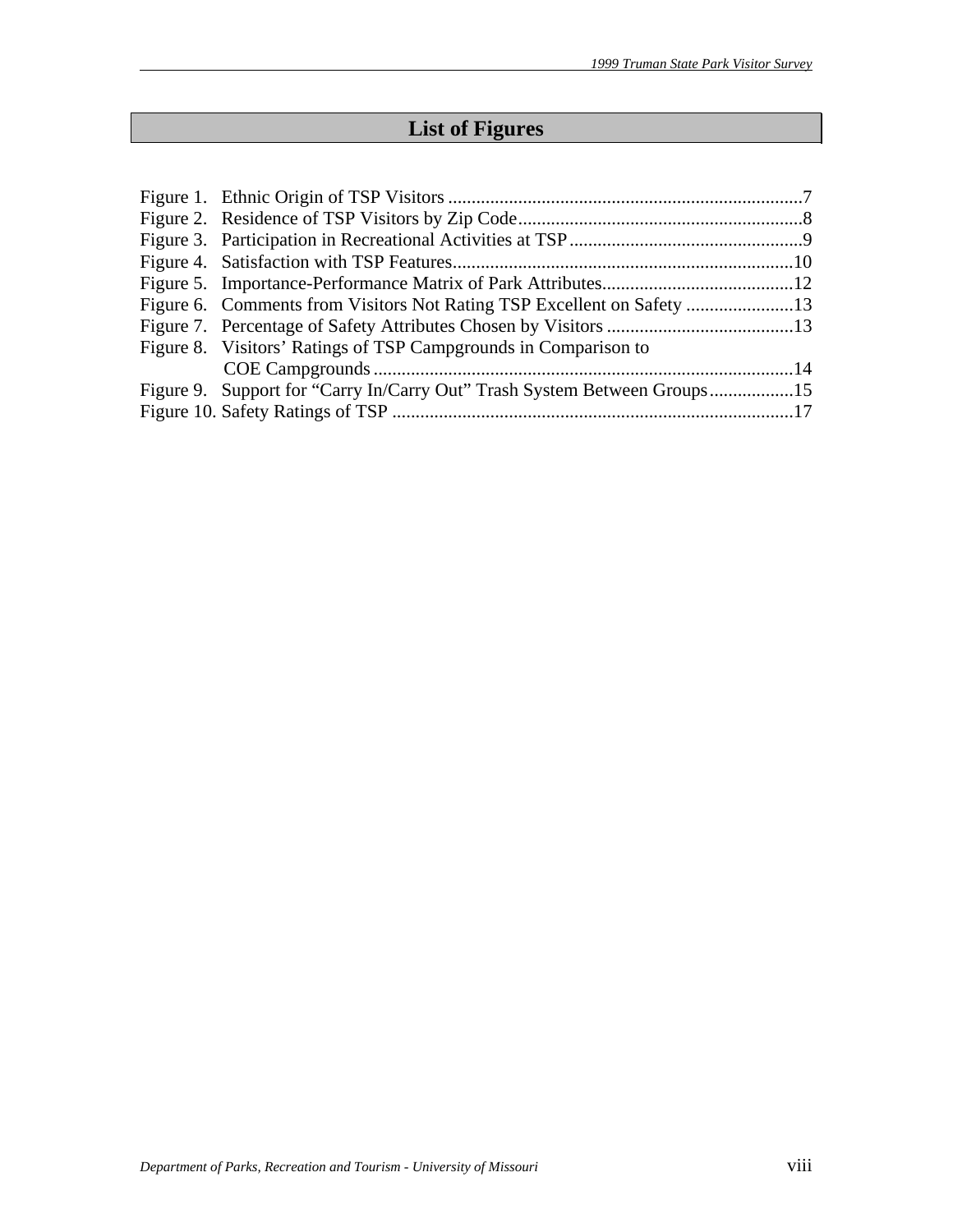# **Introduction**

#### **NEED FOR RECREATION RESEARCH**

In 1939, 15 years after Missouri obtained its first state park, 70,000 visitors were recorded visiting Missouri's state parks (Masek, 1974). Today, the increase in demand for outdoor recreation experiences has given rise to over 16 million visitors who, each year, visit the 80 parks and historic sites in Missouri's state park system (Holst & Simms, 1996). Along with this increase in demand for outdoor recreation experiences are other highly significant changes in outdoor recreation. Some of these changes include a change in the nature of vacations with a trend toward shorter, more frequent excursions; an increasing diversity of participation patterns across groups; an increase in more passive activities appropriate for an aging population; an increased concern for the health of the environment; and a realization of the positive contributions the physical environment has on the quality of one's life (Driver, Dustin, Baltic, Elsner, & Peterson, 1996; Tarrant, Bright, Smith, & Cordell, 1999).

Societal factors responsible for these changes in the way Americans recreate in the outdoors include an aging population; a perceived decline in leisure time and a faster pace of life; geographically uneven population growth; increasing immigration; changes in family structures, particularly an increase in single-parent families; increasing levels of education; a growth in minority populations; and an increasing focus on quality "lifestyle management" (Driver et al., 1996;

Tarrant et al, 1999). These factors and their subsequent changes in outdoor recreation participation have important implications for recreation resource managers, who are now faced with recreation resource concerns that are "…people issues and not resource issues alone (McLellan & Siehl, 1988)." This growing social complexity combined with the changes it has created in outdoor recreation participation have given rise to the need for research exploring why and how people recreate in the outdoors as well as how these individuals evaluate the various aspects of their outdoor recreation experiences.

#### **STUDY PURPOSE**

Visitor satisfaction tends to be a primary goal of natural resource recreation managers (Peine, Jones, English, & Wallace, 1999) and has been defined as the principal measure of quality in outdoor recreation (Manning, 1986). Visitor satisfaction, however, can be difficult to define because individual visitors are unique. Each visitor may have different characteristics, cultural values, preferences, attitudes, and experiences that influence their perceptions of quality and satisfaction (Manning, 1986).

Because of these differences in visitors, a general "overall satisfaction" question alone could not adequately evaluate the quality of visitors' experiences when they visit Missouri's state parks and historic sites. For this reason, it is necessary to gather additional information about visitor satisfaction through questions regarding: a) visitors'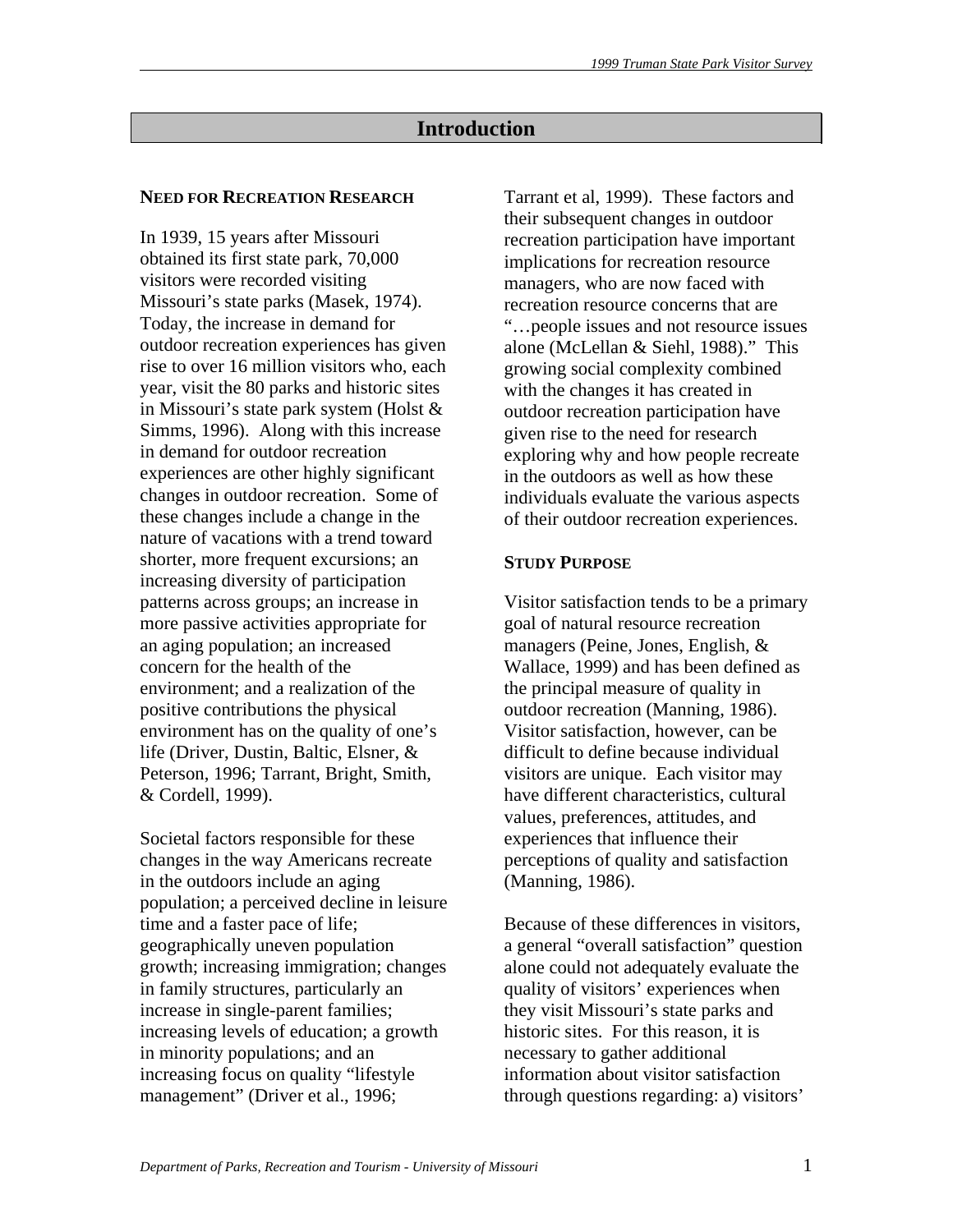socio-demographic characteristics; b) visitors' satisfaction with programs, services and facilities; c) visitors' perceptions of safety; and d) visitors' perceptions of crowding. Thus, the purpose of this study is to gain information, through these and other questions, about the use patterns, sociodemographic characteristics, and satisfaction with park programs, facilities, and services, of visitors to ten of Missouri's state parks.

This report examines the results of the visitor survey conducted at Truman State Park (TSP), one of the ten parks included in the 1999 Missouri State Parks Visitor Survey. Objectives specific to this report include:

- 1. Describing the use patterns of visitors to TSP during the study period of September through October, 1999.
- 2. Describing the socio-demographic characteristics of visitors to TSP.
- 3. Determining if there are differences in select groups' ratings of park attributes, satisfaction with park features, overall satisfaction, and perceptions of crowding.
- 4. Determining any differences in select characteristics of visitors who rated park safety high and those who did not.
- 5. Gaining information about selected park-specific issues.

# **STUDY AREA**

Home to several unique prairie grasses and flowers, the landscape at Harry S Truman State Park also provides open woodland and savanna. Combining these diverse landscape types with the vast Truman Lake has created an exceptional recreational area where visitors can camp, picnic, swim, boat, fish, watch wildlife, and enjoy the beautiful natural surroundings. A campground, swimming beaches, boat ramps, picnic areas, and a full-service marina are all offered in the park.

#### **SCOPE OF STUDY**

The population of the visitor study at TSP consisted of visitors who were 18 years of age or older (adults), and who visited the park during the study period September through October 1999.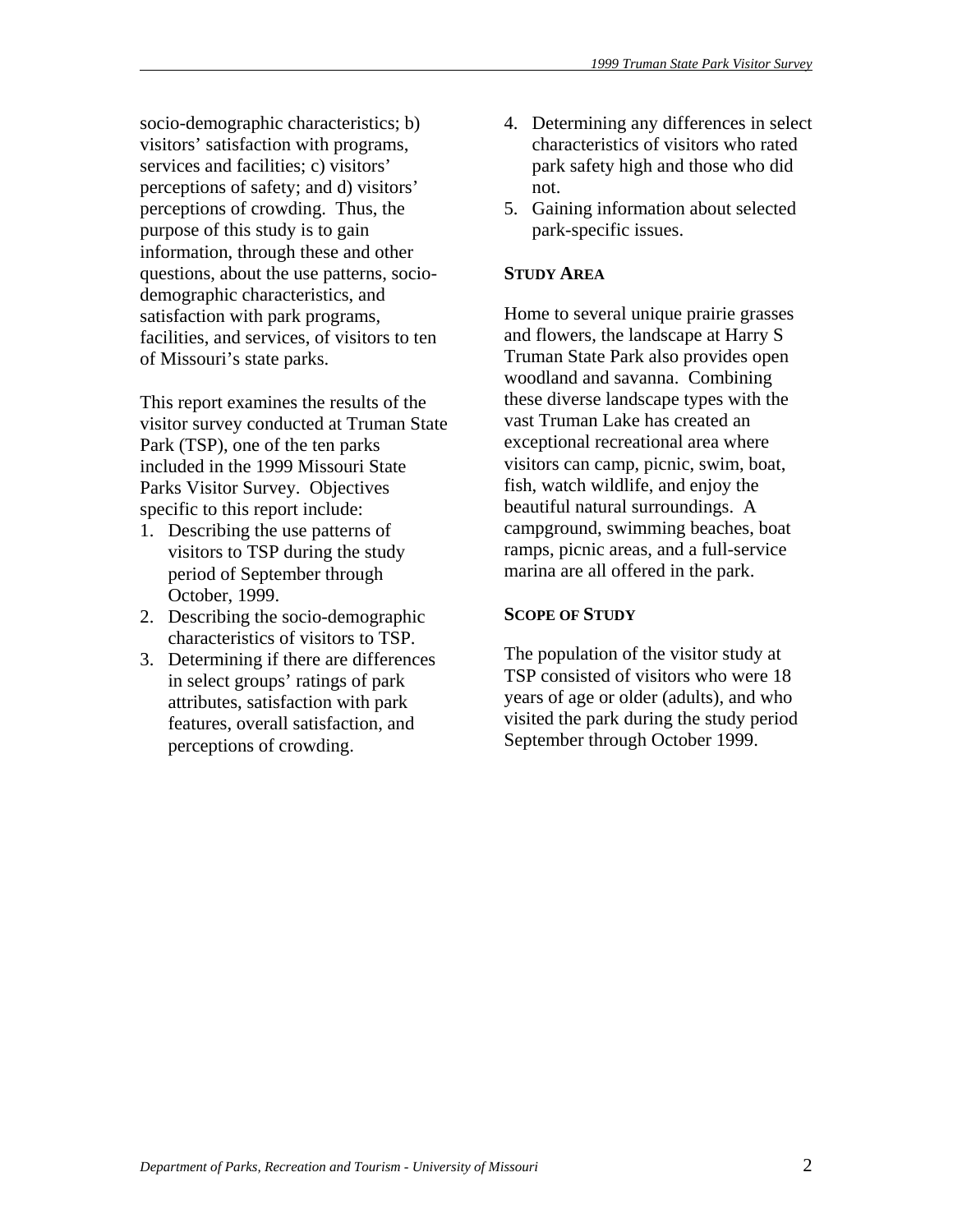# **Methodology**

# **SAMPLING PROCEDURES**

A 95% confidence interval was chosen with a plus or minus 5% margin of error. Based upon 1998 visitation data for September and October, it was estimated that approximately 125,000 visitors would visit TSP during the period between September 1 and October 31, 1999 (DNR, 1998). Therefore, with a 95% confidence interval and a plus or minus 5% margin of error, a sample size of 400 visitors was required (Folz, 1996). A random sample of adult visitors (18 years of age and older) who visited TSP during the study period were the respondents for this study.

To ensure that visitors leaving TSP during various times of the day would have equal opportunity for being surveyed, three time slots were chosen for surveying. The three time slots were as follows: Time Slot  $1 = 8:00$  a.m. -12:00 p.m., Time Slot  $2 = 12:00$  p.m. -4:00 p.m., and Time Slot  $3 = 4:00$  p.m. -8 p.m. A time slot was randomly chosen and assigned to the first of the scheduled survey dates. Thereafter, time slots were assigned in ranking order based upon the first time slot. Two time slots were surveyed during each survey day.

# **QUESTIONNAIRE**

The questionnaire used in this study was based on the questionnaire developed by Fink (1997) for the Meramec State Park Visitor Survey. A copy of the questionnaire for this study is provided in Appendix A.

# **SELECTION OF SUBJECTS**

The survey of visitors at TSP was administered on-site, to eliminate the non-response bias of a mail-back survey. Because access to Truman State Park is from Highway UU and not from a clearly defined entrance gate, an exit survey was not feasible. Therefore, two recreation areas within the park were identified in which to survey: Recreation Area 1 (a day use area consisting of picnic areas, a shelter house, a swimming beach, and the marina and boat ramps); and Recreation Area 2 (the campground).

To ensure that visitors at the two recreation areas would have an equal opportunity for being surveyed, surveying alternated between the areas. Only one area was surveyed during each time slot. All adults (18 years of age and older) in the two areas were asked to participate in the survey.

# **DATA COLLECTION**

The surveyor wore a state park t-shirt and walked a roving route in Recreation Area 1 and conducted an exit survey in Recreation Area 2 (surveying every vehicle that exited the campground). During the selected time slot, the surveyor asked every visitor who was 18 years of age and older to voluntarily complete the questionnaire, unless he or she had previously filled one out.

To increase participation rates, respondents were given the opportunity to enter their name and address into a drawing for a prize package and were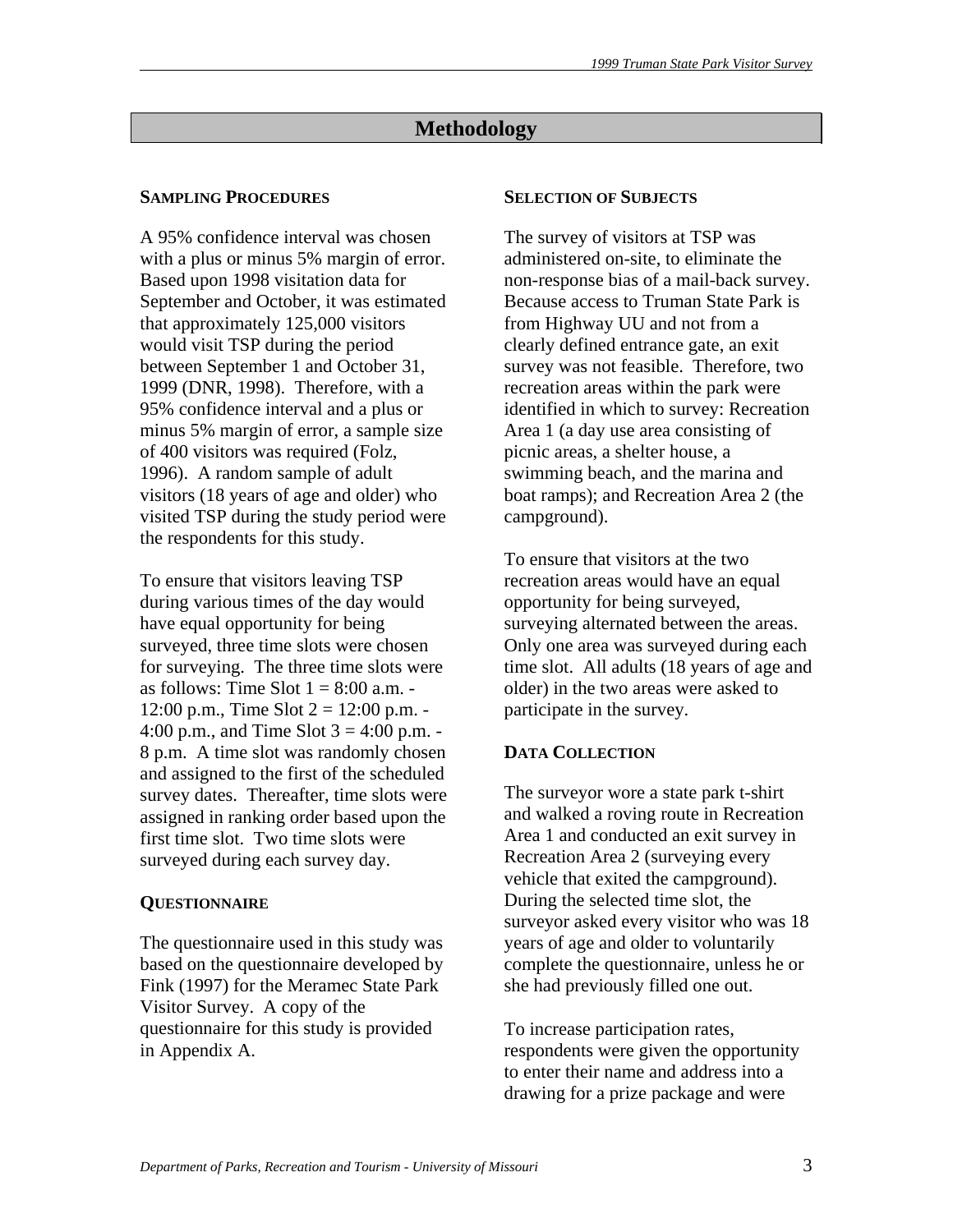assured that their responses to the survey questions were anonymous and would not be attached to their prize entry form. Willing participants were then given a pencil and a clipboard with the questionnaire and prize entry form attached. Once respondents were finished, the surveyor collected the completed forms, clipboards, and pencils. Survey protocol is given in Appendix B and a copy of the prize entry form is provided in Appendix C.

An observation survey was also conducted to obtain additional information about: date, day, time slot, and weather conditions of the survey day; the number of adults and children in each group; and the number of individuals asked to fill out the questionnaire, whether they were respondents, non-respondents, or had already participated in the survey. This number was used to calculate response rate, by dividing the number of surveys collected by the number of adult visitors asked to complete a questionnaire. A copy of the observation survey form is provided in Appendix D.

# **DATA ANALYSIS**

The data obtained for the TSP study was analyzed with the Statistical Packages for the Social Sciences (SPSS) (SPSS, 1996).

Frequency distributions and percentages of responses to the survey questions and the observation data were determined. The responses to the open-ended questions were listed as well as grouped into categories for frequency and percentage calculations. The number of surveys completed by weekday versus weekend, by time slot, and by recreation area was also determined.

Comparisons using independent sample t-tests for each group were also made to determine any statistically significant differences  $(p<.05)$  in the following selected groups' satisfaction with park features (question 7), ratings of park attributes (question 8), overall satisfaction (question 13), and perceptions of crowding (question 14). The selected groups include:

- 1. First time visitors versus repeat visitors (question 1).
- 2. Campers versus non-campers (question 3). Non-campers include both day-users and the overnight visitors who did not stay overnight in the campground at TSP.
- 3. Weekend visitors versus weekday visitors. Weekend visitors were surveyed on Saturday and Sunday, weekday visitors were surveyed Monday through Friday.

Other comparisons were made using independent sample t-tests to determine any statistically significant differences in visitors who rated the park as excellent on being safe versus visitors who rated the park as good, fair, or poor on being safe, for the following categories:

- 1. First time versus repeat visitors.
- 2. Campers versus non-campers.
- 3. Weekend versus weekday visitors.

Differences between visitors who rated the park as excellent on being safe versus those who did not were also compared on the following questions: differences in socio-demographic characteristics, perceptions of crowding, measures of satisfaction with park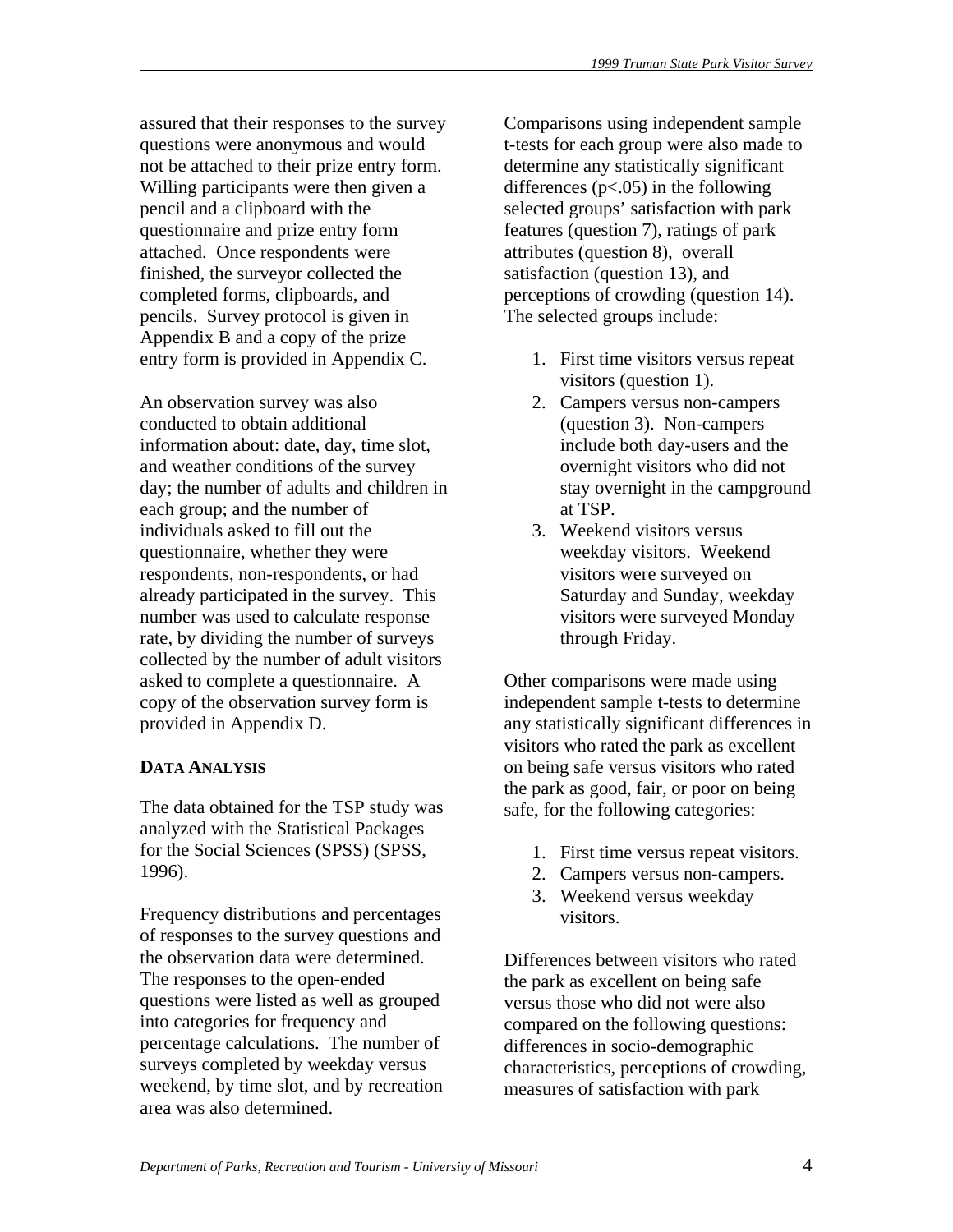features, measures of performance of park attributes, and overall satisfaction. Chi-square tests were conducted comparing responses between select groups regarding support for a "carry in and carry out" trash system.

The selected groups include:

- 1. First time versus repeat visitors.
- 2. Campers versus non-campers.
- 3. Weekend versus weekday visitors.

An additional independent sample t-test was conducted comparing overall satisfaction between visitors who felt some degree of crowding and those who were not at all crowded during their visit.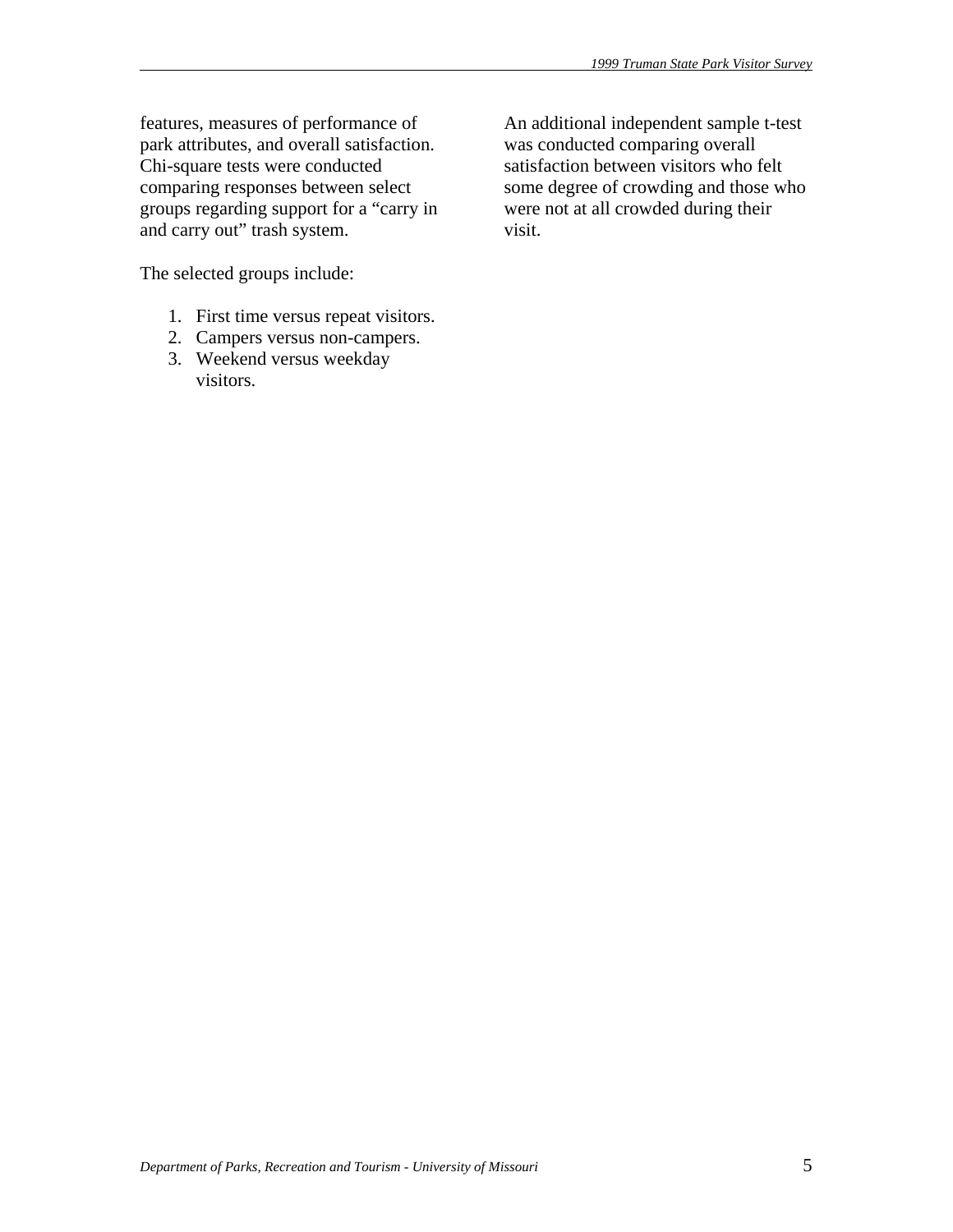# **Results**

This section describes the results of the Truman State Park Visitor Survey. For the percentages of responses to each survey question, see Appendix E. The number of individuals responding to each question is represented as "n=."

# **SURVEYS COLLECTED & RESPONSE RATES**

A total of 138 surveys were collected at TSP during the time period of September and October 1999. Tables 1 and 2 show surveys collected by time slot and by area, respectively. Of the 138 surveys collected, 82 (59.4%) were collected on weekends (Saturday and Sunday) and 56 (40.6%) were collected on weekdays (Monday through Friday). The overall response rate was 52.1%. This lower response rate may be due in part to the difficulty of the surveyor to survey visitors at the marina and boat ramps.

Visitors in these areas were generally engaged in launching their boats or pulling them out of the lake and were not as willing to participate in the survey.

#### **SAMPLING ERROR**

With a sample size of 138 and a confidence interval of 95%, the margin of error increases from plus or minus 5% to plus or minus 9%. For this study, there is a 95% certainty that the true results of the study fall within plus or minus 9% of the findings. For example, from the results that 47.6% of the visitors to TSP during the study period were female, it can be stated that between 38.6% and 56.6% of the TSP visitors were female.

| <b>Time Slot</b>       | <b>Frequency</b> | <b>Percent</b> |
|------------------------|------------------|----------------|
| 1. $8$ a.m. $-12$ p.m. | 51               | 37.0%          |
| 2. $12$ p.m. $-4$ p.m. | 46               | 33.3%          |
| 3. $4 p.m. - 8 p.m.$   |                  |                |
| Total                  |                  | 100.0%         |

*Table 1. Surveys Collected by Time Slot* 

|  | Table 2. Surveys Collected by Area |
|--|------------------------------------|
|--|------------------------------------|

| <b>Recreation Area</b>           | <b>Frequency</b> | Percent |
|----------------------------------|------------------|---------|
| Recreation Area 1 (day use area) | າາ               | 15.9%   |
| Recreation Area 2 (campground)   | 116              | 84.1%   |
|                                  | 138              | 100.0%  |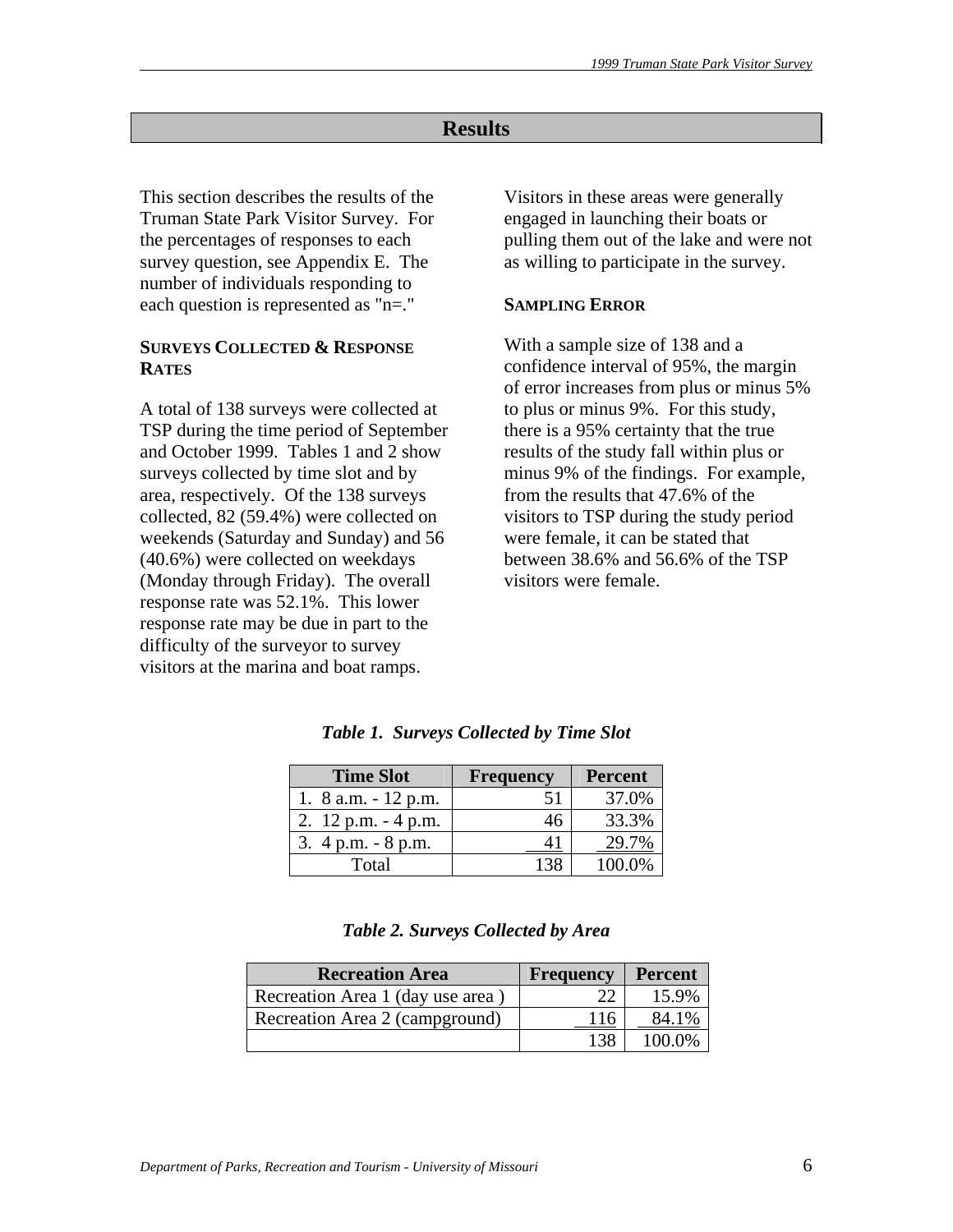#### **SOCIO-DEMOGRAPHIC CHARACTERISTICS**

#### *Age*

The average age of adult visitors to TSP was 50.9. When grouped into four age categories, 13.8% of the adult visitors were between the ages of 18-34, 45.5% were between the ages of 35-54, 22% were between the ages of 55-64, and 18.7% were 65 or over.

#### *Gender*

Visitors to TSP were almost equally male and female. Male visitors comprised 52.4% of all visitors, while female visitors comprised 47.6% of all visitors.

#### *Education*

Over two-fifths (44.3%) of visitors to TSP indicated they had completed grade school or high school as the highest level of education completed. Over one-third (38.4%) indicated having completed vocational school or some college, while 17.3% indicated having completed a four-year college degree or postgraduate education.

#### *Income*

Over half (52.1%) of the visitors to TSP reported they had an annual household income of between \$25,000 and \$50,000. One-fifth (21.4%) of the visitors had an annual household income of between \$50,001 and \$75,000. Less than 20% (16.2%) had an income of over \$75,000 and 10.3% had an income of less than \$25,000.

#### *Ethnic Origin*

Figure 1 indicates the ethnic origin of TSP visitors. The vast majority (97%) of visitors was Caucasian. Three percent (3%) of the visitors reported being of Native American descent. There were no African American, Asian, or Hispanic visitors.

## *Figure 1. Ethnic Origin of TSP visitors.*



#### *Visitors with Disabilities*

Eight percent (8.3%) of the visitors to TSP reported having some type of disability that substantially limited one or more life activities or that required special accommodations. Most of the disabilities reported were mobilityimpairing disabilities but also included heart disease.

#### *Residence*

Two-thirds (64%) of TSP visitors were from Missouri, while 36% of visitors were from out of state including Kansas (16%) and Nebraska (5.6%). Figure 2 shows the residence of visitors by zip code.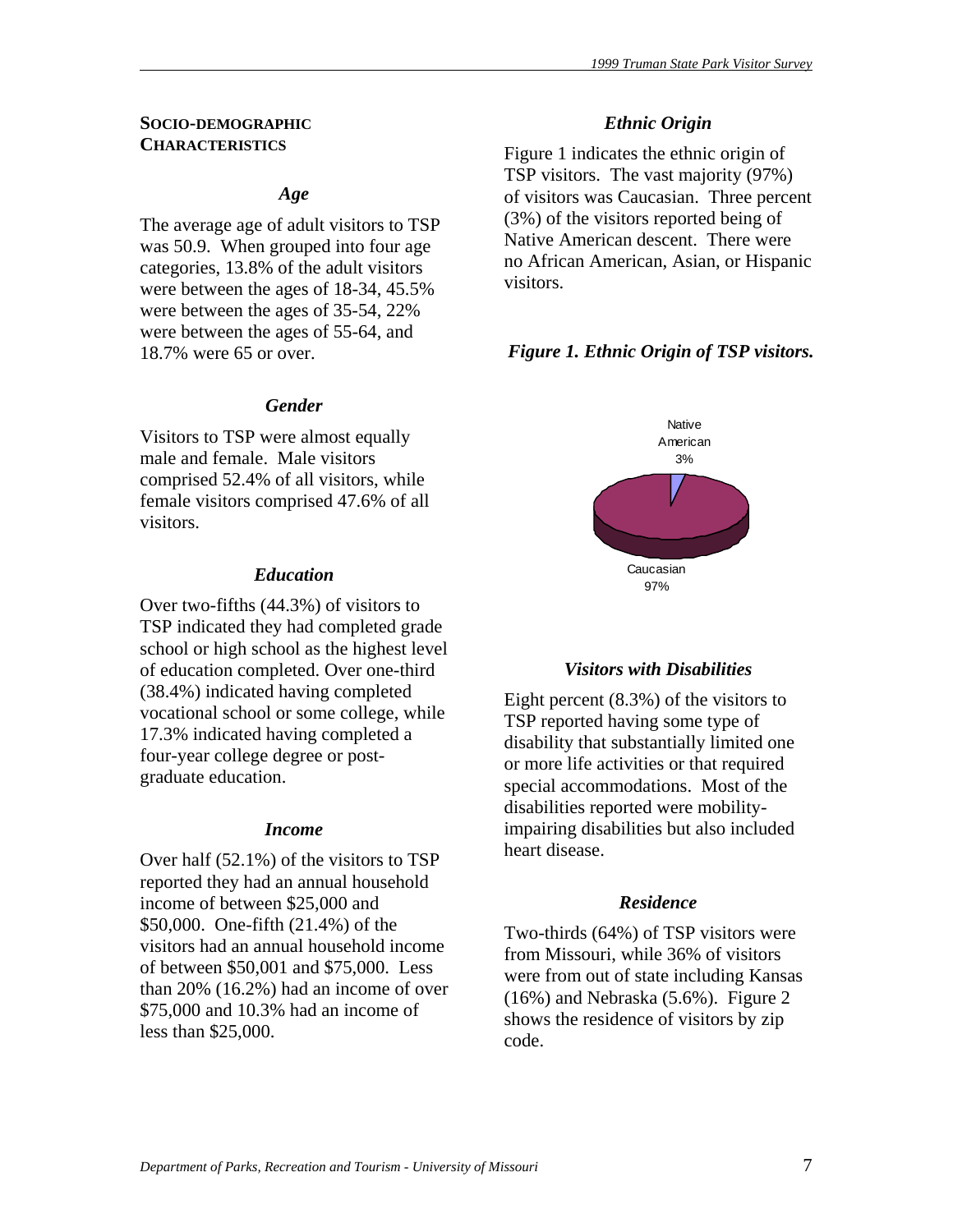

*Figure 2. Residence of TSP Visitors by Zip Code* 

## **USE PATTERNS**

## *Trip Characteristics*

The majority (68.8%) of visitors to TSP traveled less than a day's drive to visit the park (a day's drive is defined as 150 miles or less, not exceeding 300 miles round trip). Within Missouri, almost half (45%) of the visitors came from the Kansas City region, including Kansas City, Independence, and Lee's Summit. An average group of visitors at TSP consisted of 2.1 adults and 1.9 children.

## *Visit Characteristics*

Over 80% (81.2%) of the visitors to TSP were repeat visitors, with 18.8% of the visitors being first time visitors. The average number of times all visitors

reported visiting TSP within the past year was 6.1 times.

Eighty-five percent (85%) of the visitors to TSP during the study period indicated that they were staying overnight, while 15% indicating that they were day-users. Of those staying overnight during their visit, the majority (93.8%) stayed in the campground at TSP. Of those camping in the campground at TSP, 33.7% reported camping in a tent and 66.3% reported staying in a RV, trailer, or van conversion.

Of those reporting overnight stays, 12.9% stayed one night, 46.5% stayed two nights, 23.8% stayed three, and 16.9% stayed four or more nights. The average stay for overnight visitors was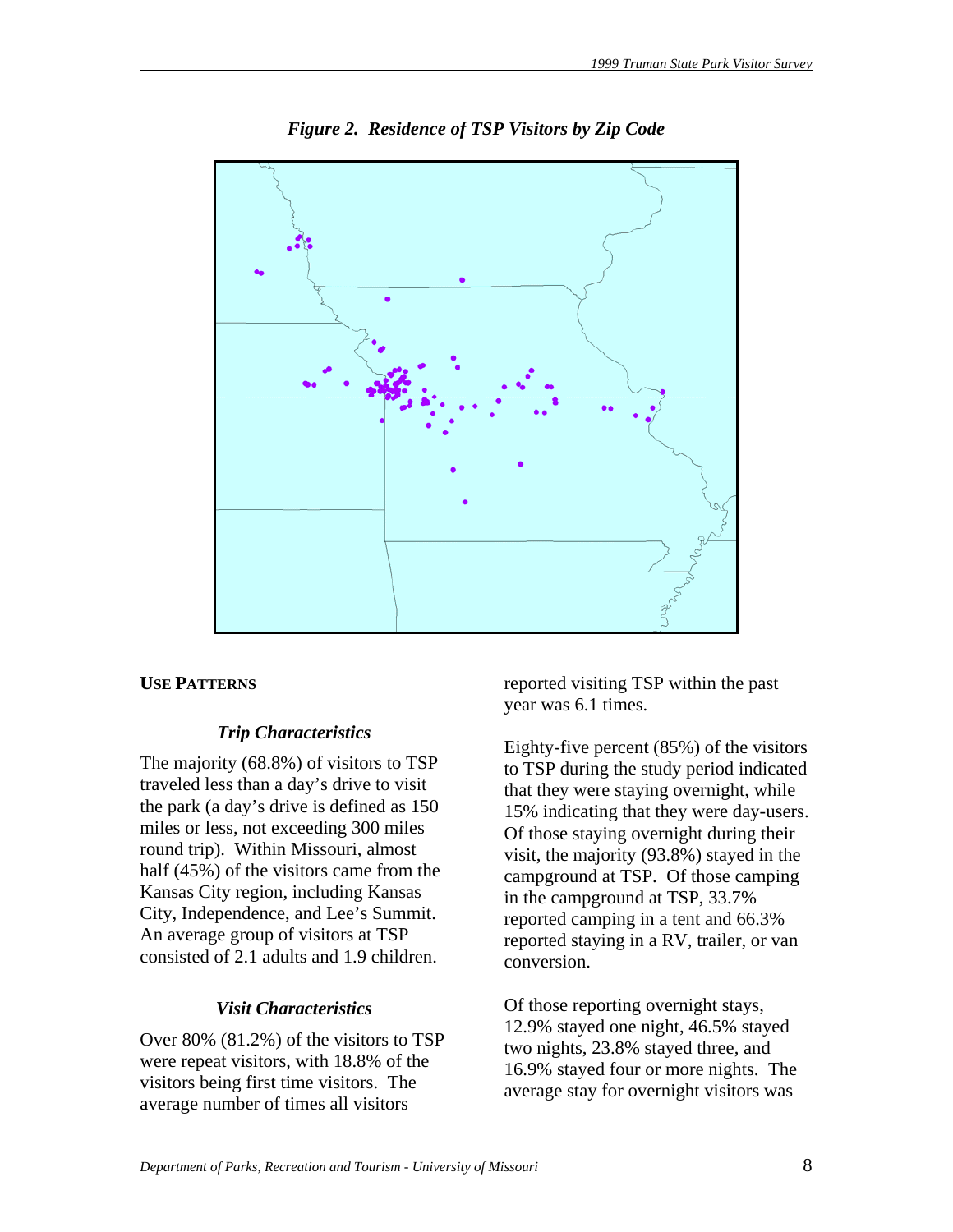2.7 nights. The median number of nights was two nights, indicating that half of the overnight visitors stayed less than two nights and half of the overnight visitors stayed more than two nights. The highest percentage of visitors stayed two nights.

Over half (58%) of the visitors to TSP visited the park with family. Fifteen percent (15.3%) visited with family and friends, while 6.1% visited with friends, and 19.1% visited the park alone. Less than two percent  $(1.5\%)$  of visitors indicated visiting the park with a club or organized group.

# **RECREATION ACTIVITY PARTICIPATION**

Respondents to the survey were asked what activities they participated in during their visit to TSP. Figure 3 shows the percentage of visitor participation in the seven highest activities. Camping was the highest reported (71%), walking was the second (52.9%), and fishing was third (47.1%). Picnicking (36.2%), viewing wildlife (34.1%), boating (28.3%), and hiking (23.2%) were next.

TSP visitors reported engaging in other activities, including swimming (15.2%), studying nature (14.5%), bird watching (13.8%), attending a special event (14.5%), attending an interpretive program (4.3%), and boat rental (4.3%). Thirteen percent (13%) of visitors reported engaging in an "other" activity, including attending Heritage Days in Warsaw, driving through and sightseeing, and riding bicycles.





# **SATISFACTION MEASURES**

#### *Overall Satisfaction*

When asked about their overall satisfaction with their visit, less than one percent (0.8%) of the visitors reported being very dissatisfied with their visit. Almost all (99.2%) of TSP visitors were either satisfied or very satisfied with their visit. Visitors' mean score for overall satisfaction was 3.79, based on a 4.0 scale with 4 being very satisfied and 1 being very dissatisfied.

No significant difference  $(p<.05)$  was found in overall satisfaction between first time and repeat visitors, with mean overall satisfaction scores of 3.88 and 3.76 respectively. Nor was there any significant difference in overall satisfaction between weekend and weekday visitors, with mean overall satisfaction scores of 3.75 and 3.85 respectively. There was a significant difference (p<.05), however, between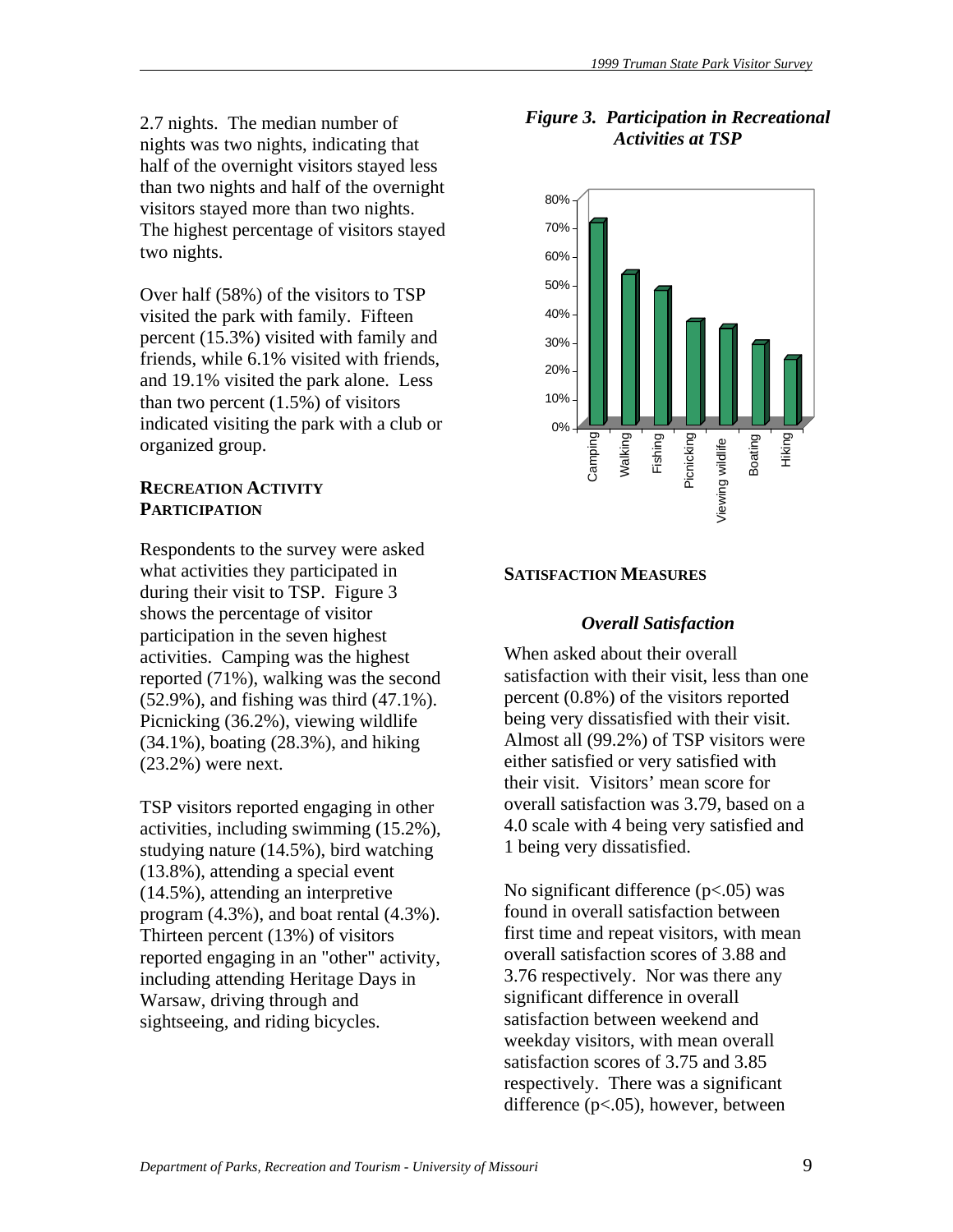campers and non-campers. Campers had a mean overall satisfaction score of 3.82, whereas non-campers had an overall satisfaction score of 3.59.

## *Satisfaction with Park Features*

Respondents were also asked to express how satisfied they were with nine park features. Figure 4 shows the mean scores for the nine features and also for visitors' overall satisfaction. The satisfaction score for the campground (3.72) was the highest, with the other scores ranging from 3.66 (park signs) to the lowest of 3.44 (swimming beach). No significant differences were found in mean satisfaction ratings of park features between first time and repeat visitors. Campers, however, were significantly  $(p<.05)$  more satisfied  $(3.75)$  with the campground than non-campers (3.46)

Significant differences in satisfaction ratings were also found between weekend and weekday visitors. Weekday visitors were significantly (p<.05) more satisfied with the campground (3.83) than weekend visitors (3.64), were more satisfied with the park signs (3.78 and 3.58 respectively), and were more satisfied with the boat ramps as well  $(3.74$  and 3.46 respectively). Weekday visitors were also significantly  $(p<.01)$  more satisfied with the store (3.70) than weekend visitors (3.27), as well as being more satisfied with the trails (3.79) than weekend visitors (3.41).

# **PERFORMANCE RATING**

Visitors were asked to rate the park's performance of eight select park attributes (question 8): being free of litter and trash, having clean restrooms, upkeep of park facilities, having helpful and friendly staff, access for persons with disabilities, care of natural resources, providing interpretive programs, and being safe. Performance scores were based on a 4.0 scale, with 4 being excellent and 1 being poor. No significant differences were found between first time and repeat visitors, between campers and non-campers, or between weekend and weekday visitors and their performance ratings of the eight park attributes.

# *Figure 4. Satisfaction with TSP Features*



# **IMPORTANCE-PERFORMANCE MEASURES**

The Importance-Performance (I-P) Analysis approach was used to analyze questions 7 and 12. Mean scores were calculated for the responses of the two questions regarding visitors' ratings of the performance and importance of the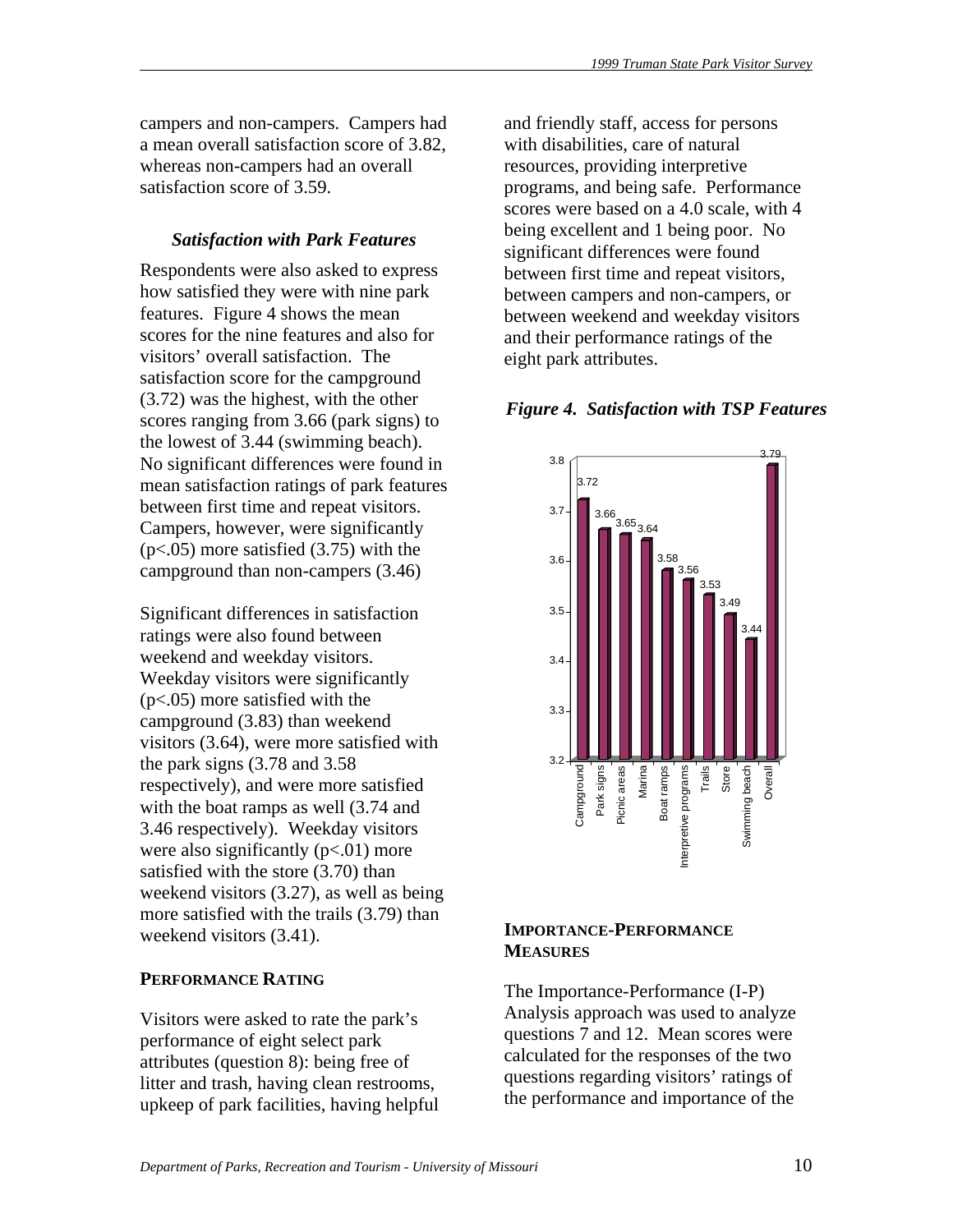eight select park attributes. Table 3 lists the scores of these attributes, which were based on a 4.0 scale of 4 being excellent and 1 being poor, and 4 being very important and 1 being very unimportant. Figure 5 shows the Importance-Performance (I-P) Matrix. The mean scores were plotted on the I-P Matrix to illustrate the relative performance and importance rating of the attributes by park visitors.

The I-P Matrix is divided into four quadrants to provide a guide to aid in possible management decisions. For example, the upper right quadrant is labeled "high importance, high performance" and indicates the attributes in which visitors feel the park is doing a good job. The upper left quadrant indicates that management may need to focus on these attributes, because they are important to visitors but were given a lower performance rating. The lower left and right quadrants are less of a concern for managers, because they exhibit attributes that are not as important to visitors.

TSP was given high performance and importance ratings for being free of litter and trash, being safe, having clean restrooms, and upkeep of facilities. TSP visitors also gave high performance ratings but marginal importance ratings to the park having helpful and friendly staff. The characteristic that visitors felt was important but rated TSP low on performance was care of the natural resources.

# **CROWDING**

Visitors to TSP were asked how crowded they felt during their visit. The following nine-point scale was used to determine visitors' perceptions of crowding:

| Not at all | Slightly |  |         | Moderately | Extremely |
|------------|----------|--|---------|------------|-----------|
| Crowded    | Crowded  |  | Crowded |            | Crowded   |

Visitors' overall mean response to this question was 1.5. Three-fourths (75.8%) of the visitors to TSP did not feel at all crowded (selected 1 on the scale) during their visit. The rest (24.2%) felt some

|                                              | <b>Mean Performance</b> | <b>Mean Importance</b> |
|----------------------------------------------|-------------------------|------------------------|
| <b>Attribute</b>                             | Score*                  | Score*                 |
| A. Being free of litter/trash                | 3.80                    | 3.87                   |
| B. Having clean restrooms                    | 3.78                    | 3.89                   |
| C. Upkeep of park facilities                 | 3.77                    | 3.82                   |
| D. Having helpful $&$ friendly staff         | 3.76                    | 3.77                   |
| $E_1$ . Access for persons with disabilities | 3.81                    | 3.59                   |
| $E2$ . Access for persons with disabilities  | 3.91                    | 3.60                   |
| F. Care of natural resources                 | 3.68                    | 3.83                   |
| $G_1$ . Providing interpretive programs      | 3.52                    | 3.47                   |
| $G2$ . Providing interpretive programs       | 3.33                    | 3.50                   |
| H. Being safe                                | 3.80                    | 3.84                   |
| $E_1$ = All visitors<br>$G_1 = All visitors$ |                         |                        |

*Table 3. Mean Performance and Importance Scores for Park Attributes* 

 $E_2$  = Disabled visitors only  $G_2$  = Visitors attending interpretive programs

 $* 1 =$  Poor performance or low importance rating,  $4 =$  excellent performance or high importance rating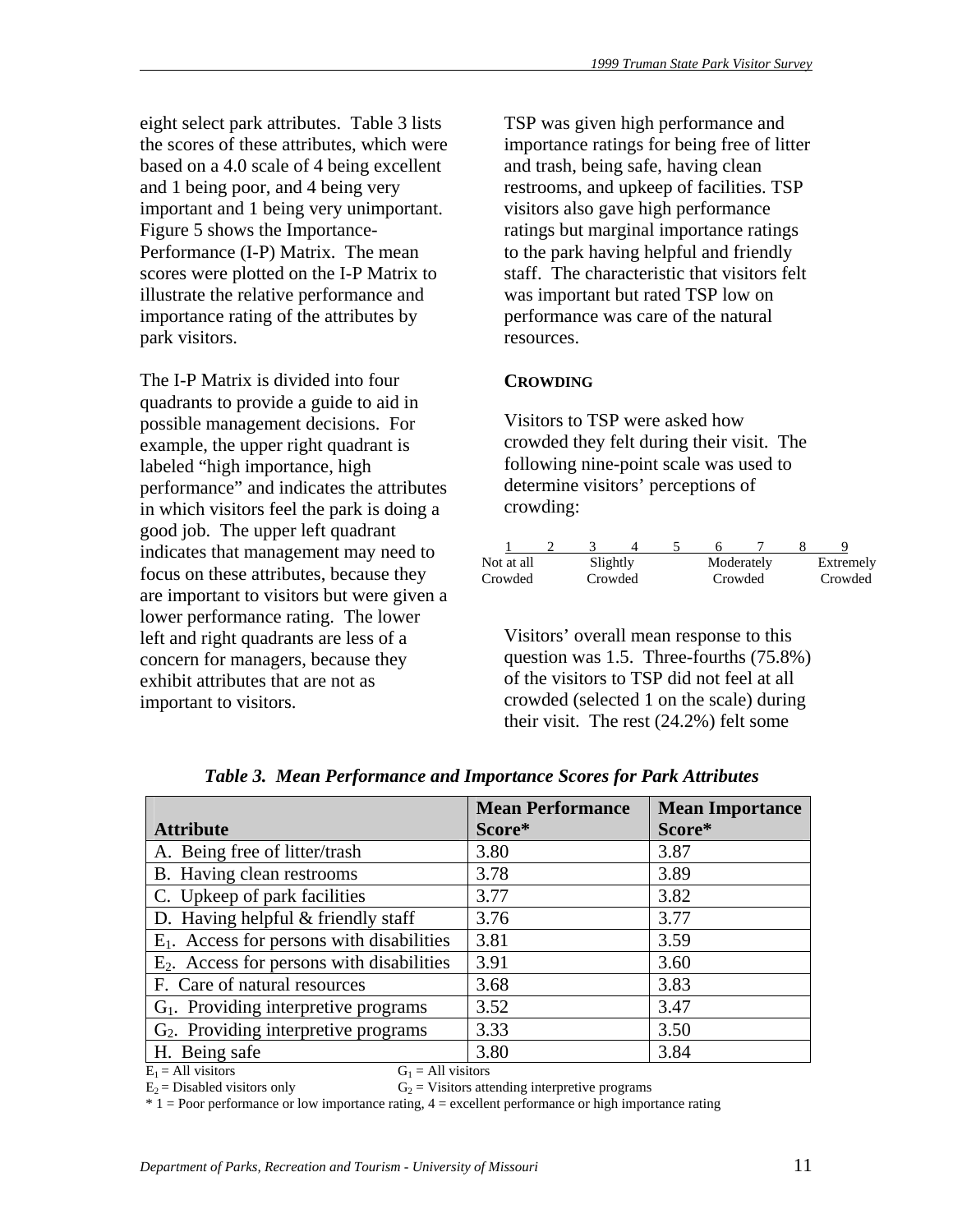

*Figure 5. Importance-Performance Matrix of Park Attributes* 

degree of crowding (selected 2-9 on the scale) during their visit.

Visitors who indicated they felt crowded during their visit were also asked to specify where they felt crowded (question 15). Only eight visitors responded to this open-ended question. For a list of their responses, see question 15 in Appendix E. Of those who answered the open-ended question, most felt crowded in the campground. No significant differences in perceptions of crowding were found between first time and repeat visitors or between campers and non-campers. Weekend visitors, however, had a significantly  $(p<.01)$ higher crowded score (1.7) than weekday visitors (1.1), although both scores were relatively low.

#### *Crowding and satisfaction*

No significant difference  $(p<.05)$  was found in visitors' mean overall satisfaction with their visit and whether they felt some degree of crowding or not. Visitors who did not feel crowded had a mean overall satisfaction score of 3.81 and visitors who felt some degree of crowding had a mean overall satisfaction score of 3.75.

#### **SAFETY CONCERNS OF VISITORS**

Less than one-fourth (22.9%) of the visitors to TSP did not rate the park as excellent for safety. Of those, only 13 visitors noted what influenced their rating. Their comments were grouped into categories and are shown in Figure 6. Appendix E, question 9, provides a list of the comments.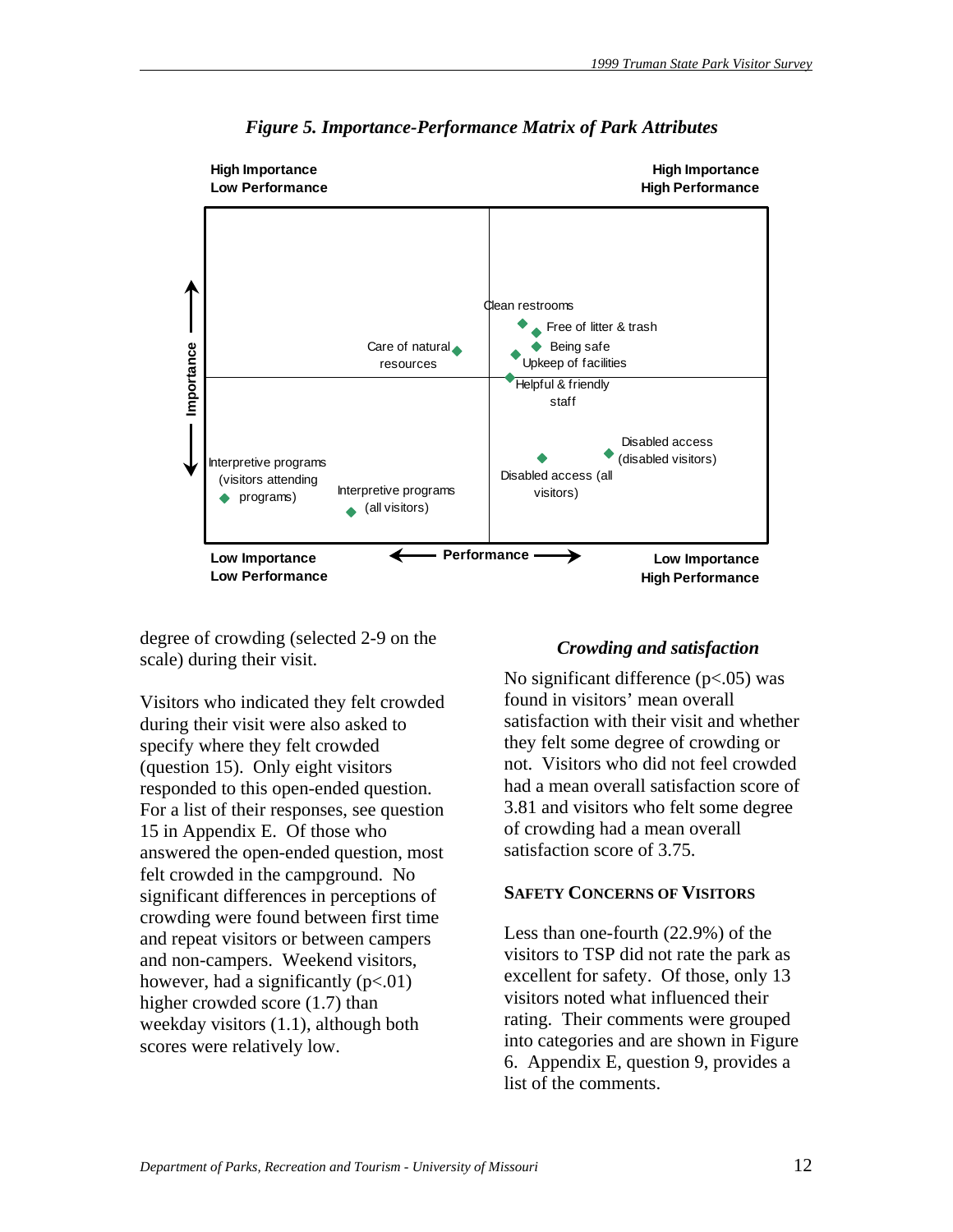# *Figure 6. Comments from Visitors Not Rating TSP Excellent on Safety*



Visitors were also given a list of nine attributes and were asked to indicate which of the nine would most increase their feeling of safety at TSP. Although instructed to select only one attribute, many visitors selected more than one; thus, 120 responses were given by 108 visitors. Figure 7 shows the percentage of responses given by visitors. Most (43%) felt that nothing specific would increase their feeling of safety, but 17% felt that more lighting would increase safety.

Visitors who felt that more lighting in the park would most increase their feeling of safety were asked to indicate where they felt more lighting was necessary. Thirteen of those visitors who felt more lighting would increase safety answered this open-ended question. Their comments include more lighting in the campground, along park roads, at the marina and boat ramps, and at other places throughout the park.

There were no significant differences in the rating of safety by first time visitors

versus repeat visitors, by campers versus non-campers, or by weekend versus weekday visitors. There were no significant differences in safety ratings by any of the socio-demographic characteristics.

To determine if there were differences in perceptions of crowding, satisfaction with park features, and overall satisfaction, responses were divided into two groups based on how they rated TSP on being safe. Group 1 included those who rated the park excellent, and Group 2 included those who rated the park as good, fair, or poor.

# *Figure 7. Percentage of Safety Attributes Chosen by Visitors*



There were no differences in overall satisfaction between the two groups, but Group 1 had a significantly  $(p<.05)$ lower crowded score (1.4) than Group 2 (1.8). Group 1 also had significantly (p<.05) higher satisfaction ratings for all of the satisfaction features than Group 2, as well as significantly higher  $(p<.01)$ performance ratings for all of the park attributes.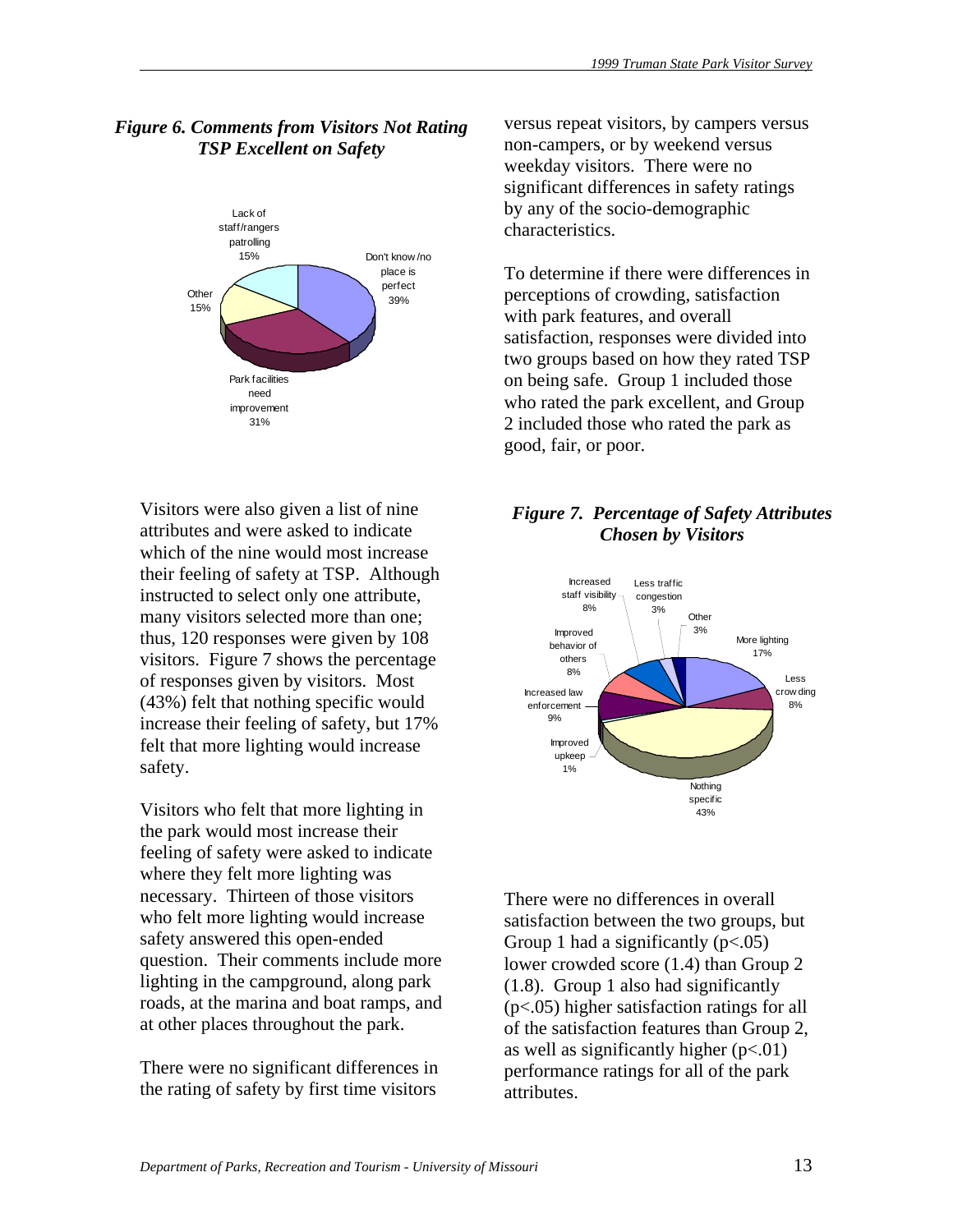# **VISITORS' RATINGS OF TSP CAMPGROUNDS**

Visitors were asked to rate the campgrounds in TSP in comparison to Army Corps of Engineers (COE) campgrounds. Figure 8 shows their responses to this question. Over half (52.6%) of the visitors felt that TSP campgrounds are superior to COE campgrounds, while 13.5% of visitors felt there is no difference between the two and 31.6% of visitors had no previous experience in which to compare the two. Only 2.3% of visitors felt that TSP campgrounds are inferior to COE campgrounds.

Visitors were also asked to describe why they felt TSP campgrounds were either superior or inferior. Table 4 shows the frequency and percentage of the responses from visitors who felt TSP was superior. Of those who answered the open-ended question asking why they felt that TSP campgrounds are superior, one-third (33%) reported that TSP campgrounds have better upkeep and cleanliness. Over one-fourth (29.1%) felt that TSP has better facilities and campsites. Only three visitors answered the open-ended question asking them to describe why they felt TSP campgrounds are inferior, and their

reasons were that TSP does not offer as good a senior discount as COE campgrounds.

*Figure 8. Visitors' Ratings of TSP Campgrounds in Comparison to COE Campgrounds* 



# **SUPPORT OF "CARRY IN/CARRY OUT" TRASH SYSTEM**

TSP visitors were also asked to indicate whether they would be willing for the park to establish a "carry in and carry out" trash removal system, thereby promoting recycling and reducing the burden of handling trash in the park. Visitors were more likely to oppose (62.9%) the carry in/carry out trash system than support it (37.1%).

| Table 4. Frequency and Percentage of Responses from Visitors Who Rated TSP |  |
|----------------------------------------------------------------------------|--|
| <b>Campgrounds Superior</b>                                                |  |

| <b>Category</b>                                   | <b>Frequency</b> | <b>Percent</b> |
|---------------------------------------------------|------------------|----------------|
| 1. Better upkeep and cleanliness                  | 34               | 33.0%          |
| 2. Better facilities and campsites                | 30               | 29.1%          |
| 3. Better/more attractive surroundings/more shade | 14               | 13.6%          |
| 4. Friendlier staff and visitors                  | 10               | 9.7%           |
| 5. Safer                                          |                  | 4.9%           |
| 6. More convenient                                |                  | 1.9%           |
| 7. Other                                          |                  | 7.8%           |
| Total                                             | 103              |                |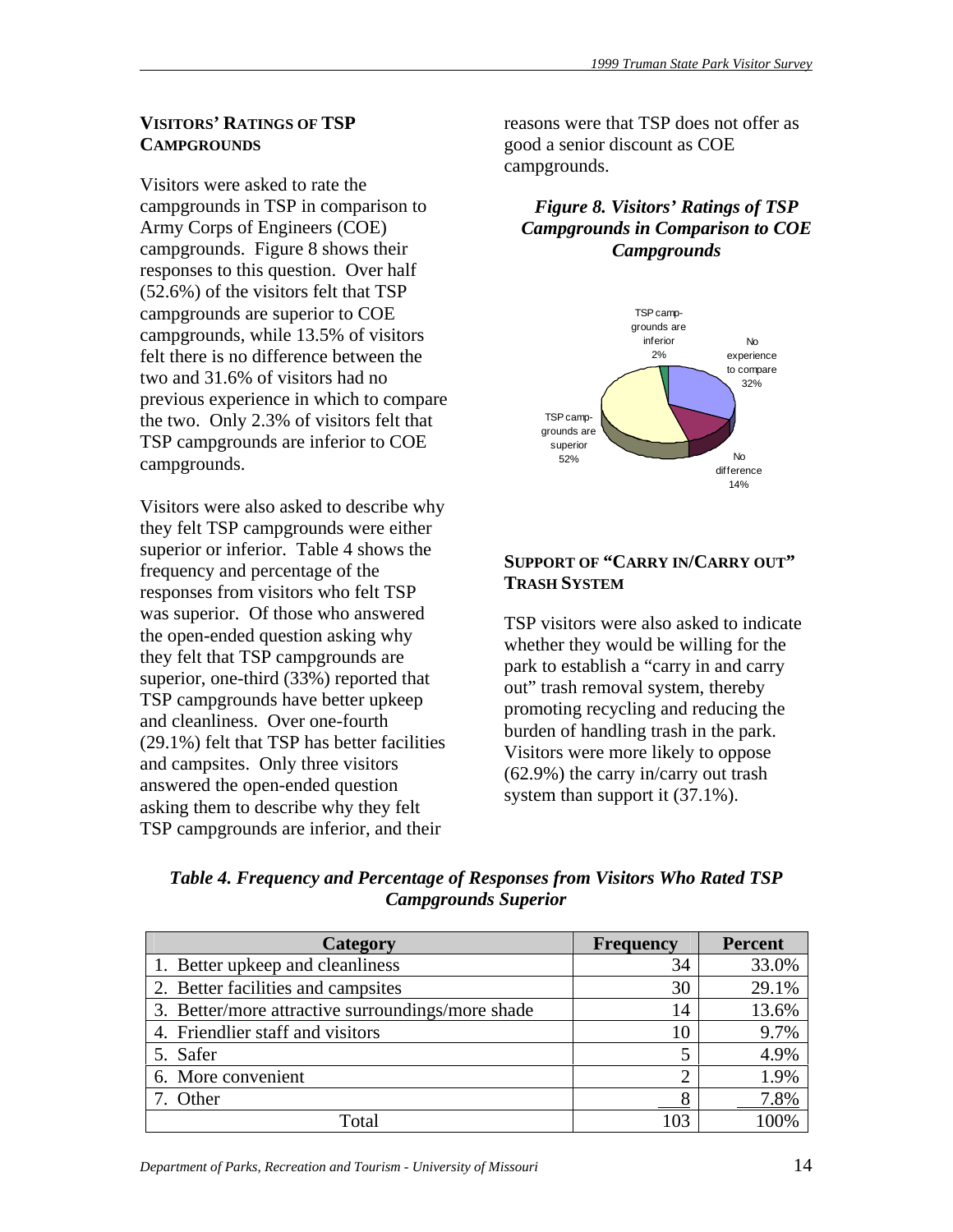A significant difference  $(p<.01)$  was found between first time and repeat visitors and the percentage of each in support of a carry in/carry out trash removal system. First time visitors were more likely to support (60.9%) than oppose (39.1%) the carry in/carry out system, while repeat visitors were more likely to oppose (69.7%) than support (30.3%) the proposed trash system. Campers also were significantly (p<.001) more likely to oppose (70.1%) the proposed trash system, whereas noncampers were more likely to support it (71.4%). No significant difference was found between the percentages of weekend and weekday visitors and whether each would support or oppose this type of trash system, both more likely to oppose (65.8% and 58.8% respectively) than support (34.2% and 41.2% respectively) it. Figure 9 shows the percentage of support or opposition between each group.

## **ADDITIONAL VISITOR COMMENTS**

Respondents to the survey were also given the opportunity to write any additional comments or suggestions on how DNR could make their experience at TSP a better one (question 23). Thirty percent (29.7%) of the total survey participants responded to this question,

# *Figure 9. Support for "Carry In/Carry Out" Trash System Between Groups*



with 48 responses given by 41 respondents. The comments and suggestions were listed and grouped by similarities into 7 categories for frequency and percentage calculations. The list of comments and suggestions is found in Appendix F. Table 5 lists the frequencies and percentages of the comments and suggestions by category.

The majority (35.4%) of comments were general positive comments, such as: "Great job", "Very nice park," and "Your state parks are the best we've seen in our travels". The rest of the

| $\sim$            |  |
|-------------------|--|
|                   |  |
|                   |  |
| from TSP Visitors |  |
|                   |  |

*Table 5. Frequency and Percentage of Comments and Suggestions* 

| Category                                              | <b>Frequency</b> | <b>Percent</b> |
|-------------------------------------------------------|------------------|----------------|
| 1. General positive comments                          |                  | 35.4%          |
| 2. Comments/suggestions about campgrounds             |                  | 14.6%          |
| 3. Need improved or additional facilities             |                  | 14.6%          |
| 4. Comments about park staff/rangers                  |                  | 10.4%          |
| 5. Comments/suggestions about restrooms/shower houses |                  | 10.4%          |
| 6. Other                                              |                  | 14.6%          |
| Total                                                 |                  |                |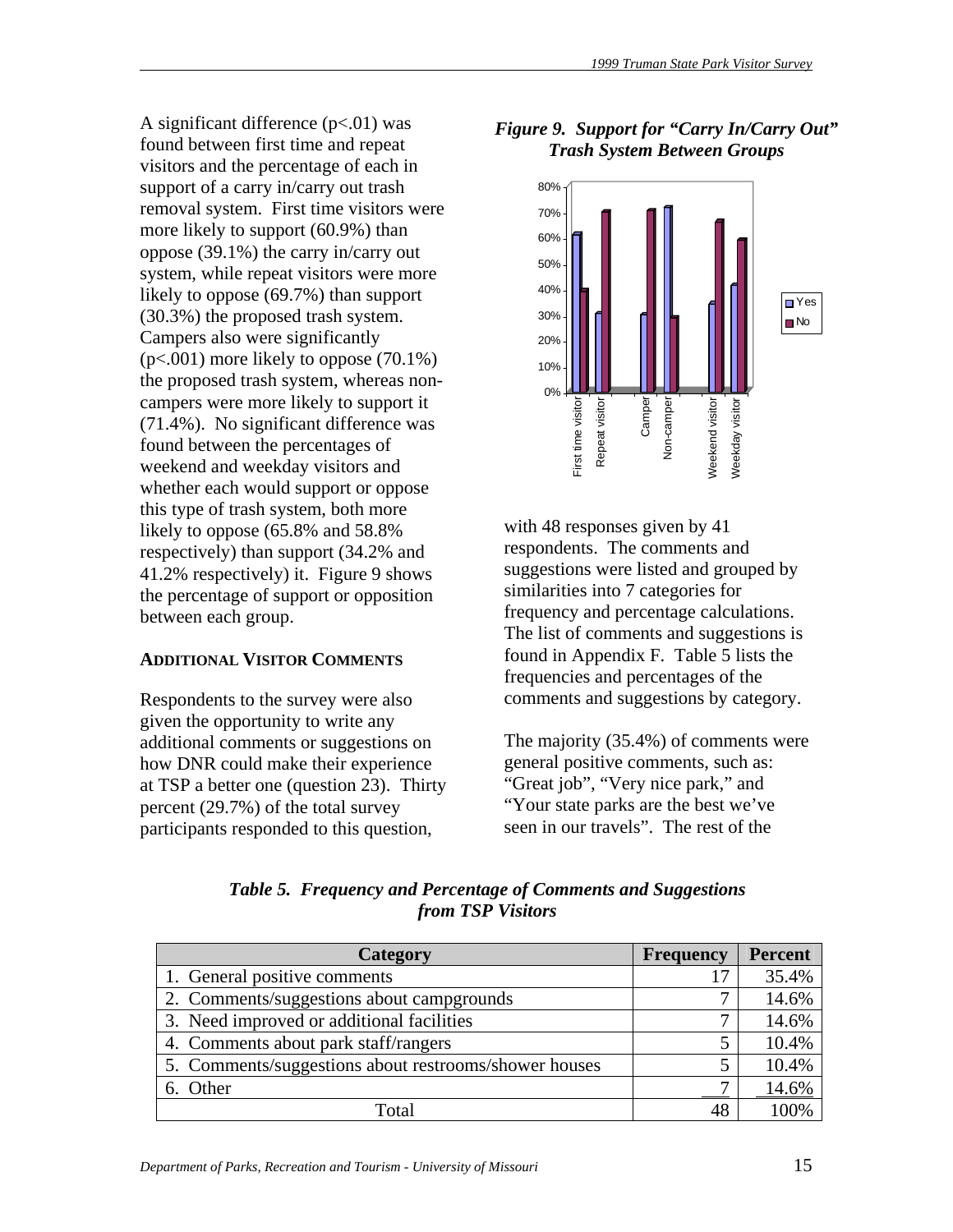comments were categorized based on similar suggestions or comments, such as comments or suggestions about needing improvement to present

facilities or providing additional facilities, comments about the campgrounds, and other suggestions not falling into any other category.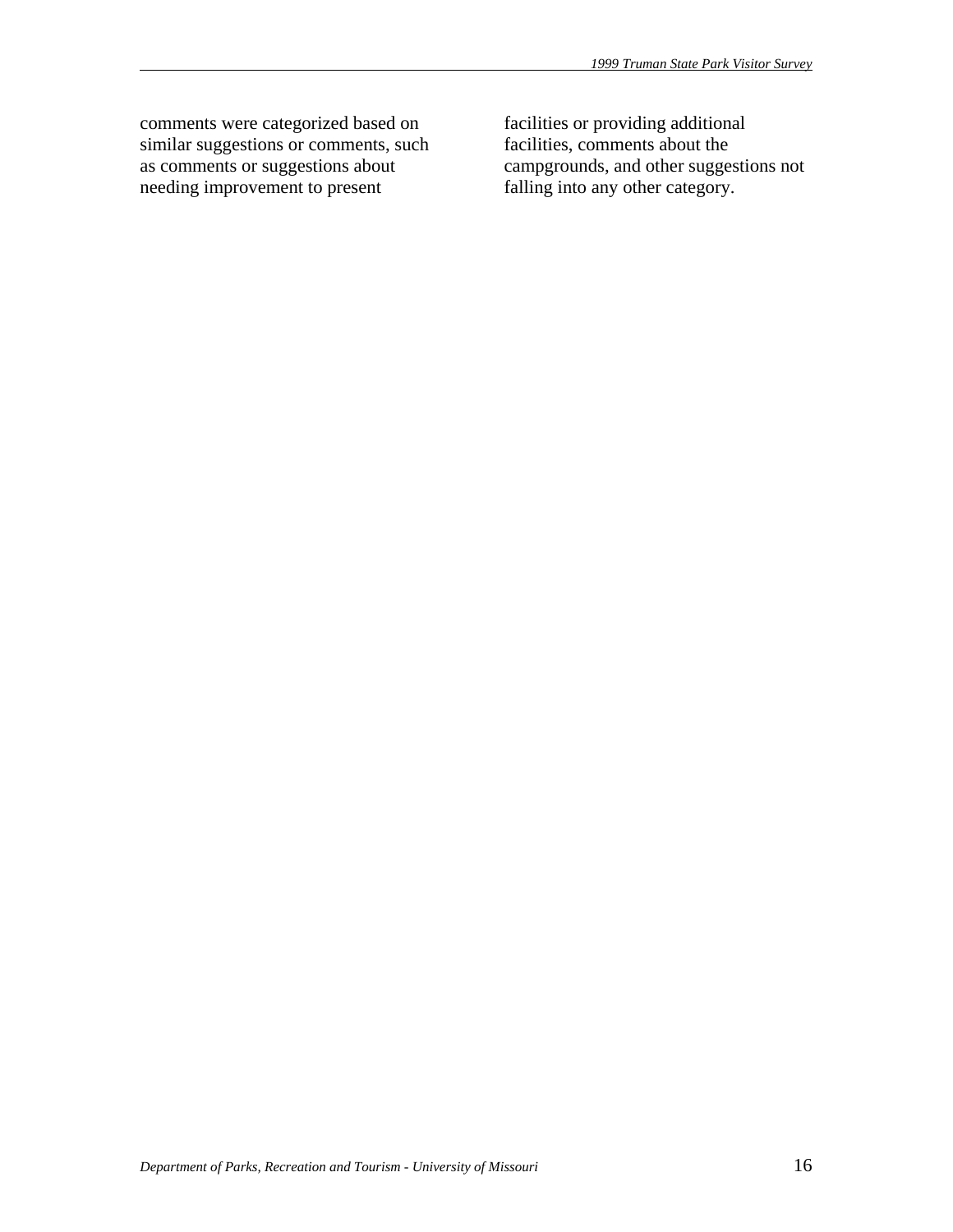# **Discussion**

# **MANAGEMENT IMPLICATIONS**

The results of this study provide relevant information concerning TSP visitors. However, the results should be interpreted with caution. The surveys were collected only during the study period of September and October 1999; therefore, visitors who visit during other seasons of the year are not represented in the study's sample.

# *Satisfaction Implications*

Four-fifths (80.5%) of visitors reported that they were very satisfied with their park visit. Williams (1989) states that visitor satisfaction with previous visits is a key component of repeat visitation. The high percentage of repeat visitation (81.2%) combined with their positive comments provide evidence that TSP visitors are indeed satisfied with their park experience.

# *Safety Implications*

TSP managers should be commended for providing an atmosphere in which visitors feel safe. The I-P Matrix showed park safety having a high performance and importance rating, and less than one-fifth of visitors did not give park safety an excellent rating (Figure 10).

# *Crowding Implications*

Crowding was not a significant issue at TSP during the study period. Visitors' perceptions of crowding at TSP were fairly low, with a mean crowded score of 1.5. Only one-fourth (24.2%) of visitors reported feeling some degree of

# *Figure 10. Safety Ratings of TSP.*



crowding. However, during peak use of the summer months crowding may become an issue for visitors at TSP; therefore, visitors' crowding perceptions should still be a management concern for TSP managers.

Crowding is a perceptual construct not always explained by the number or density of other visitors. Expectations of visitor numbers, the behavior of other visitors, and visitors' perception of resource degradation all play a significant role in crowding perceptions (Armistead & Ramthun, 1995; Peine et al., 1999). Further study of visitors could determine potential crowding issues and also if crowding perceptions at TSP are due to the number of people or perhaps the behavior of those in the park.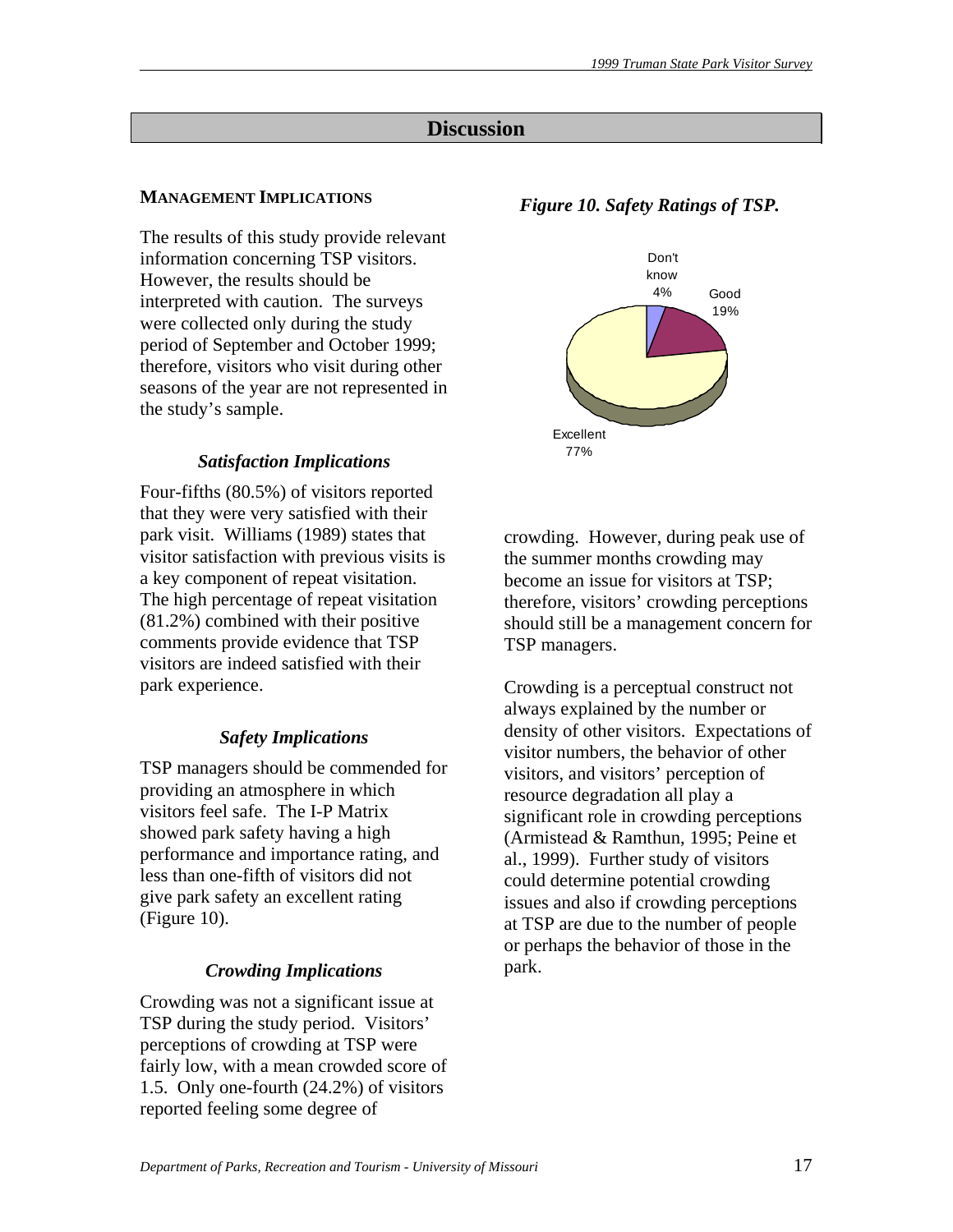# *Performance Implications*

Visitors felt that care of the natural resources was very important but rated TSP lower in performance in this area. Managers should be commended, however, on the high performance and importance ratings given to clean restrooms and upkeep of facilities, particularly since restroom cleanliness and facility upkeep are often given lower ratings by visitors to state parks (Fredrickson & Moisey, 1999).

# *Implications for TSP's Interpretive Programs*

Another area of concern for managers is the low performance and importance ratings given by visitors regarding TSP's interpretive programs. Less than 5% (4.3%) of visitors to TSP reported attending an interpretive program. When asked how satisfied they were with TSP's interpretive programs, 75.5% of visitors said they didn't know. When asked to give performance ratings for the interpretive programs at TSP, again a large percentage (55.8%) of visitors didn't know how to rate this attribute. These results suggest that visitors may not be aware of the interpretive programs, and thus do not attend them.

# *Implementation of "Carry In and Carry Out" Trash System*

Almost two-thirds (63%) of visitors would not support implementing a "carry in/carry out" trash removal system. Further analysis of the users who might be most affected by this type of trash removal system (picnickers and campers) revealed that a majority of both campers (70%) and picnickers (60%) opposed the proposal.

# *Conclusion*

TSP managers should be commended in that TSP visitors are very satisfied with TSP, as evidenced by the high percentage of visitors who were repeat visitors, and also by their high satisfaction ratings, high performance ratings, low crowding perceptions, and superior ratings of the campgrounds. The results of the present study suggest some important management and planning considerations for TSP. Even though TSP visitors rated their visits and the park features relatively high, felt fairly safe, and did not feel very crowded, continued attention to safety, facility upkeep and improvement, and care of the natural resources can positively effect these ratings. Consideration should also be given as to whether implementation of a carry in/carry out trash removal system at TSP is necessary.

Just as important, on-going monitoring of the effects of management changes will provide immediate feedback into the effectiveness of these changes. On-site surveys provide a cost effective and timely vehicle with which to measure management effectiveness and uncover potential problems.

## **RESEARCH RECOMMENDATIONS**

The results of the present study serve as baseline visitor information of TSP. The frequency and percentage calculations of survey responses provide useful information concerning sociodemographic characteristics, use patterns, and satisfaction of TSP visitors. In addition, the "sub-analysis" of data is important in identifying implications for management of TSP. (The sub-analysis in the present study included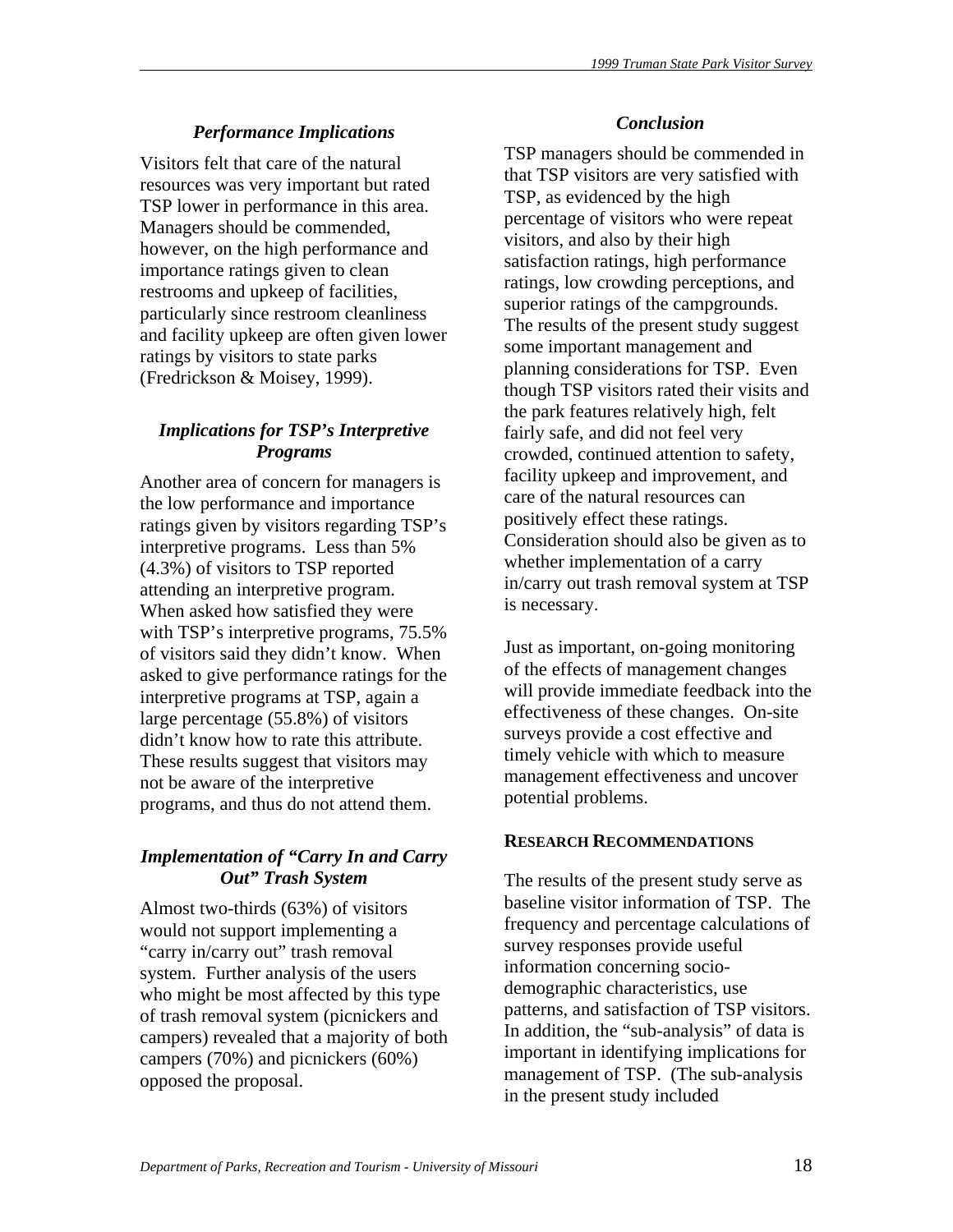comparisons using Chi-square and ANOVA between selected groups, and the Importance-Performance analysis.) Additional relevant information may be determined from further sub-analysis of existing data. Therefore, it is recommended additional sub-analysis be conducted to provide even greater insight to management of the park.

Data collection should be on a continuum (Peine et al., 1999), which is why additional visitor surveys at TSP should also be conducted on a regular basis (e.g., every three, four, or five years). Future TSP studies can identify changes and trends in sociodemographic characteristics, use patterns, and visitors' satisfaction at TSP.

The methodology used in this study serves as a standard survey procedure that the DSP can use in the future. Because consistency should be built into the design of the survey instrument, sampling strategy and analysis (Peine et al., 1999), other Missouri state parks and historic sites should be surveyed similarly to provide valid results for comparisons of visitor information between parks, or to measure change over time in other parks.

The present study was conducted only during the study period of September and October 1999. Therefore, user studies at TSP and other parks and historic sites might be conducted during other seasons for comparison between seasonal visitors.

# **METHODOLOGY RECOMMENDATIONS AND CONSIDERATIONS FOR TSP AND OTHER PARKS**

The on-site questionnaire and the methodology of this study were designed to be applicable to other Missouri state parks. Exit surveys provide the most robust sampling strategy to precisely define the visitor population (Peine et al., 1999); therefore, it is recommended that exit surveys be conducted at other state parks and historic sites if at all possible.

# *Survey Administration*

Achieving the highest possible response rate (within the financial constraints) should be a goal of any study. To achieve higher response rates, the following comments are provided.

The prize package drawing and the onepage questionnaire undoubtedly helped attain the high response rates in the 1998 Missouri State Parks Visitor Survey as well as in the 1999 Missouri State Parks Visitor Survey. Continued use of the one-page questionnaire and the prize package drawing is suggested.

In order to increase response rates at TSP, it is recommended that an alternative sampling methodology be developed for surveying visitors in the day use areas, particularly at the marina and boat ramps. Visitors in this area were generally occupied in launching or docking their boats and were unable to fill out surveys. Another recommendation would be to have selfaddressed, stamped envelopes available in future surveys to offer to nonrespondents only after they do not volunteer to fill out the survey on-site. This technique may provide higher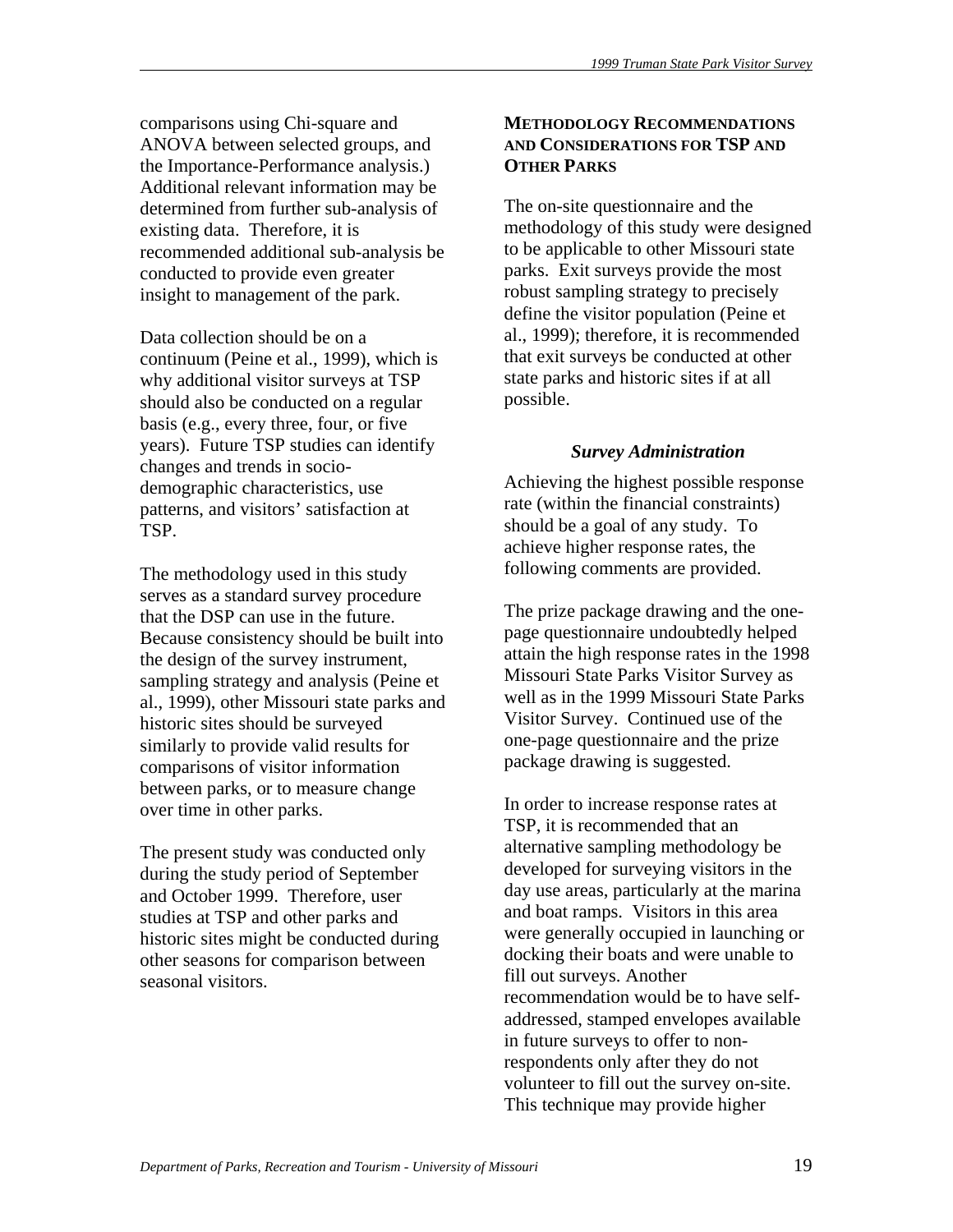response rates, with minimal additional expense. One caution, however, is to always attempt to have visitors complete the survey on-site, and to only use the

mail-back approach when it is certain visitors would otherwise be nonrespondents.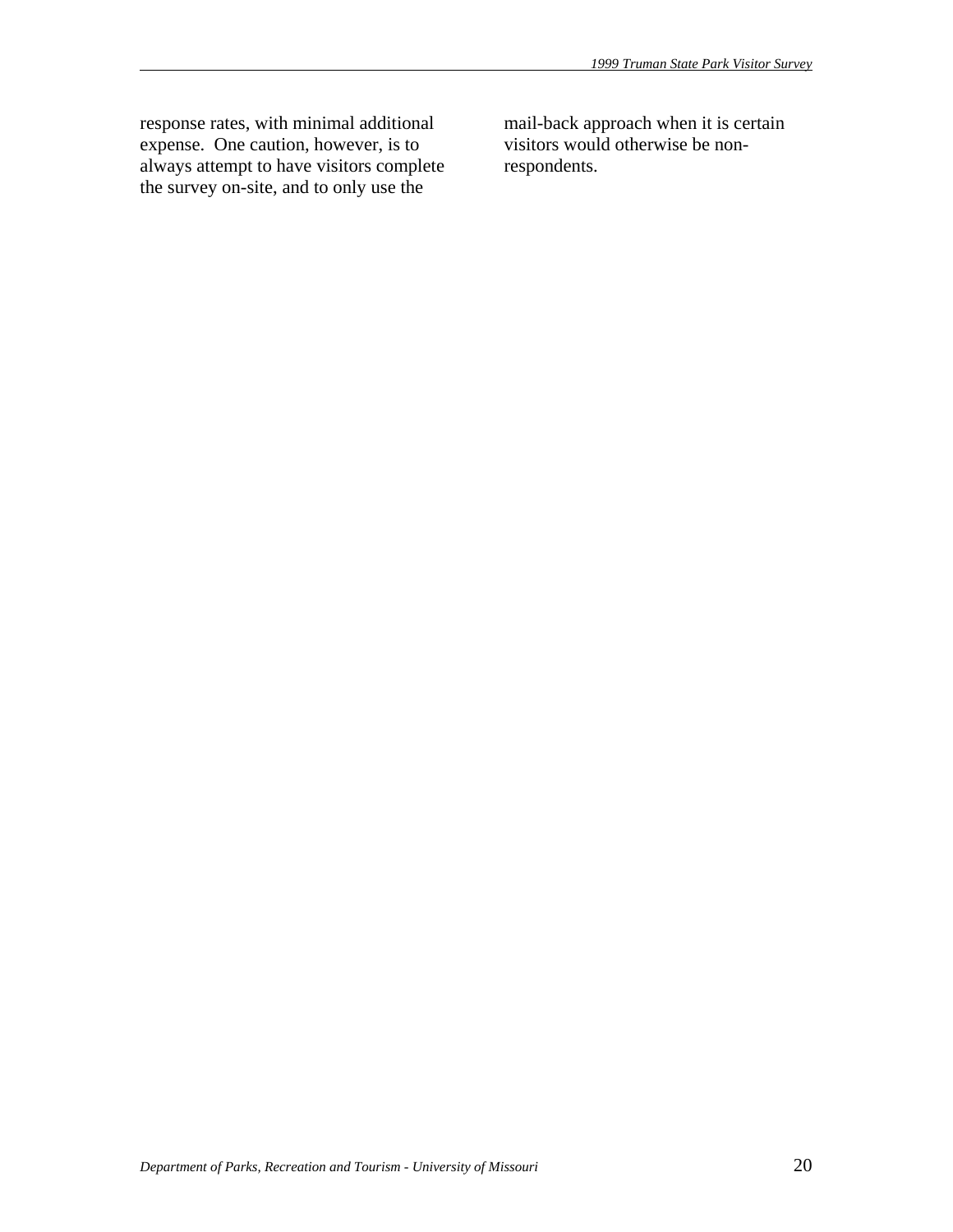# **References**

Armistead, J., & Ramthun, R. (1995). Influences on perceived crowding and satisfaction on the Blue Ridge Parkway. In Proceedings of the 1995 Northeastern Recreation Research Symposium (Forest Service General Technical Report NE-128, pp. 93-95). Saratoga Springs, NY: Department of Agriculture, Forest Service, Northeastern Forest Experiment Station.

Driver, B.L., Dustin, D., Baltic, T., Elsner, G., & Peterson, G. (1996). Nature and the human spirit: Overview. In B.L. Driver, D. Dustin, T. Baltic, G. Elsner, & G. Peterson (Eds.), Nature and the human spirit: Toward an expanded land management ethic (pp. 3-8). State College, PA: Venture Publishing, Inc.

Fink, D. A. (1997). Meramec State Park user survey. Unpublished master's research project, University of Missouri, Columbia.

Fredrickson, D. K. & Moisey, R. N. (1999). 1998 Missouri State Parks Visitor Survey. Report submitted to the Missouri Department of Natural Resources.

Folz, D. H. (1996). Survey research for public administration. Thousand Oaks, CA: Sage Publications.

Holst, S., & Simms, L. (1996). Park & soils: A decade of success for camps and crops. Missouri Resources, 13(2), 8-15.

Manning, R. E. (1986). Studies in outdoor recreation. Corvallis, OR: Oregon State University Press.

Masek, M. L. R. (1974). A park user fee survey for the Missouri state parks. Unpublished master's thesis, University of Missouri, Columbia.

McLellan, G., & Siehl, G. (1988). Trends in leisure and recreation: How we got where we are. Trends, 25 (4), 4-7.

Missouri Department of Natural Resources (DNR) (1998). [Missouri state park attendance]. Unpublished raw data.

Peine, J. D., Jones, R. E., English, M. R., & Wallace, S. E. (1999). Contributions of sociology to ecosystem management. In H. K. Cordell & J. C. Bergstrom (Eds.), Integrating social sciences with ecosystem management: Human dimensions in assessment, policy, and management (pp. 74-99). Champaign, IL: Sagamore Publishing.

Statistical Package for the Social Sciences (SPSS) (1996). Version 6.1 [Computer software]. Chicago: SPSS.

Tarrant, M. A., Bright, A. D., Smith, E., & Cordell, H. K. (1999). Motivations, attributes, preferences, and satisfactions among outdoor recreationists. In H. K. Cordell (Ed.), Outdoor recreation in American life: A national assessment of demand and supply trends (pp. 403-431). Champaign, IL: Sagamore Publishing.

Williams, D. R. (1989). Great expectations and the limits to satisfaction: a review of recreation and consumer satisfaction research. Outdoor Recreation Benchmark 1988: Proceedings of the National Outdoor Recreation Forum, Tampa, Florida, 422-438.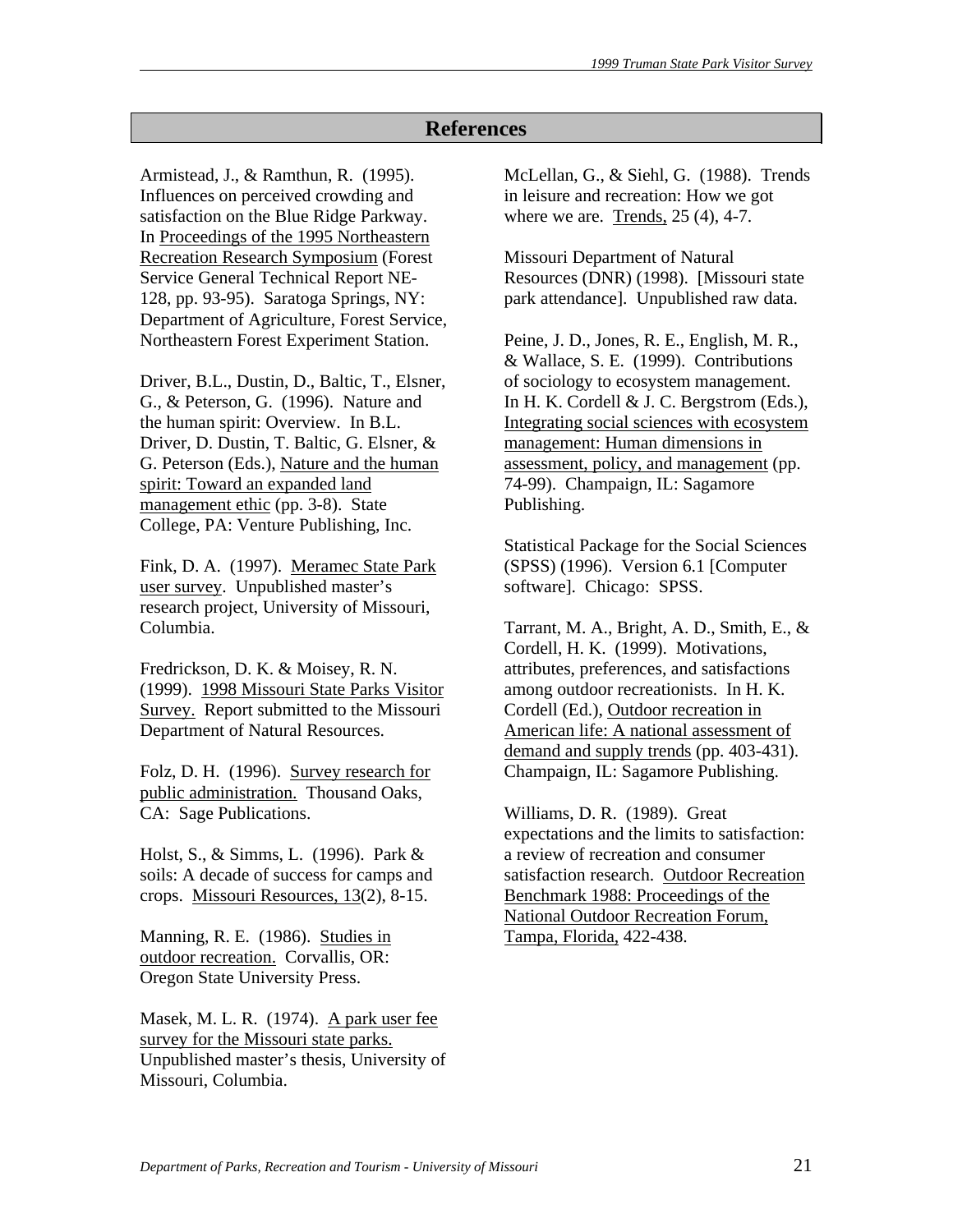# **Appendix A. Truman State Park Visitor Survey**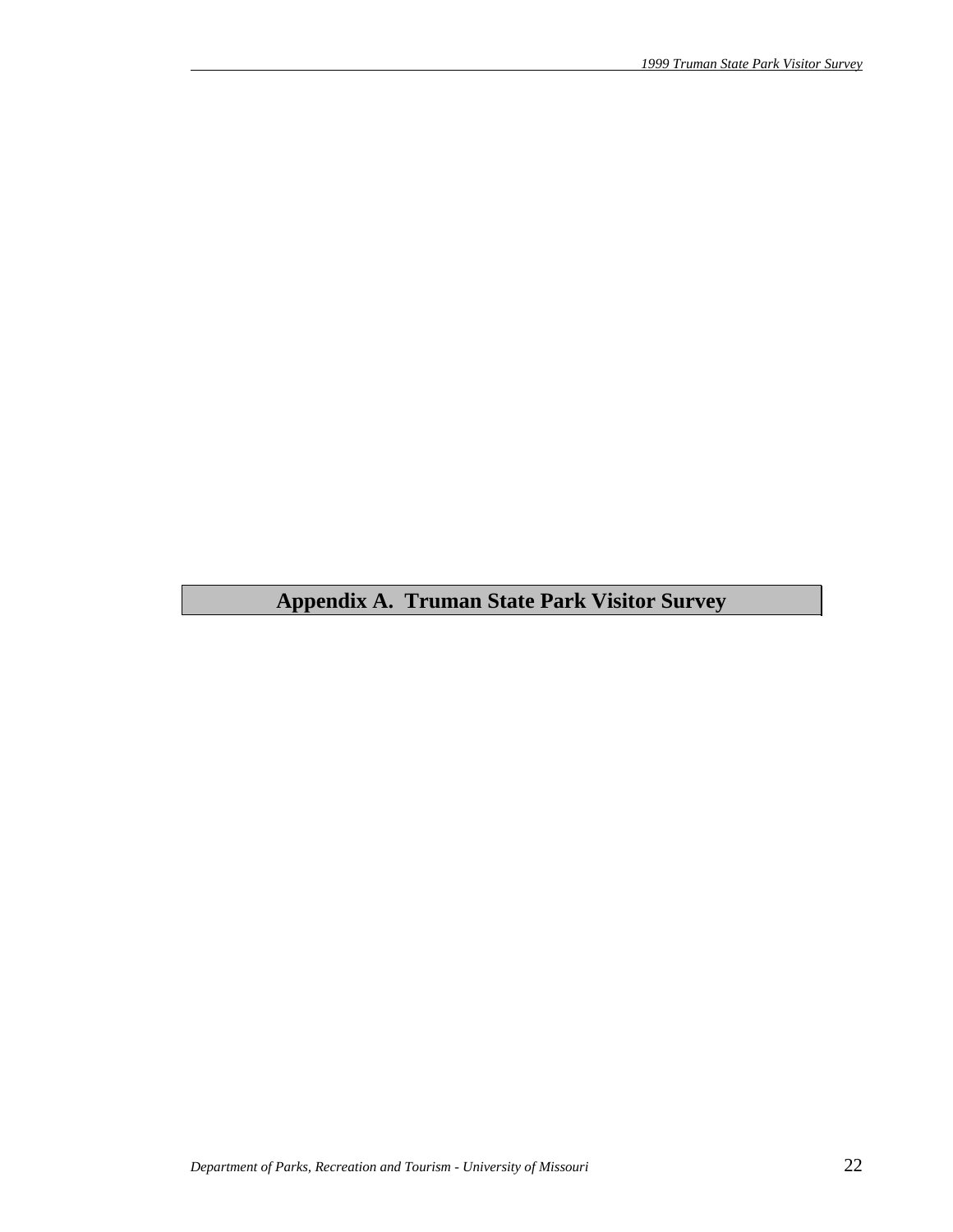

# Harry S Truman State Park



The Missouri Department of Natural Resources and the University of Missouri are seeking your evaluation of Truman State Park. This survey is voluntary and completely anonymous. Your cooperation is important in helping us make decisions about managing this park. Thank you for your time.

- 1. Is this your first visit to Truman State Park? (Check only one box.)
	- If no, how many times have you visited this park in the  $\square$  yes  $\square$  no past year?
- 2. During this visit to the park, are you staying overnight? (Check only one box.)
	- If yes, how many nights are you staying at or near the park during  $\square$  yes this visit?
	- (If no, skip to question 4.)  $\Box$ no
- 3. If staying overnight, where are you staying? (Check only one box.) □ campground in Truman State Park

 $\Box$  tent □ RV/trailer/camper

- $\Box$  nearby lodging facilities
- □ nearby campground
- $\square$  friends/relatives
- □ other (Please specify.)
- 4. In your experience, how would you rate the Truman State Park campgrounds in comparison with Army Corps of Engineers campgrounds? (Check only one box.)
	- □ no experience to compare
	- $\square$  no difference
	- □ Truman State Park campgrounds are superior why?
	- □ Truman State Park campgrounds are inferior why?
- 5. With whom are you visiting the park? (Check only one box.)

 $\square$  alone  $\square$  family  $\Box$  family and friends  $\Box$  friends

□ club or organized group □ other (Please specify.)

6. Which recreational activities have you engaged in during this park visit? (Check all that apply.)

| $\square$ picnicking | $\square$ swimming         | □ attending interpretive program |
|----------------------|----------------------------|----------------------------------|
| $\Box$ fishing       | $\square$ boating          | □ attending special event        |
| $\Box$ camping       | $\square$ boat rental      | Dother (Please specify.)         |
| $\Box$ hiking        | $\square$ viewing wildlife |                                  |
| $\square$ walking    | $\square$ studying nature  |                                  |

7. How satisfied are you with each of the following in Truman State Park? (Check one box for each feature.)

|    |                       | Very<br>Satisfied | Satisfied | Dissatisfied | Very<br>Dissatisfied | Don't<br>Know |
|----|-----------------------|-------------------|-----------|--------------|----------------------|---------------|
|    | campgrounds           | О                 |           | в            | 画                    | □             |
| D. | park signs            | П                 | п         | п            | п                    | □             |
|    | picnic areas          | Е                 | E         | Е            | □                    | □             |
|    | swimming beach        | п                 | п         | п            | □                    | □             |
|    | marina                | ■                 | Е         | ■            | о                    | □             |
|    | boat ramps            |                   | п         | п            | п                    | ◻             |
|    | park store            | o                 | о         | п            | П                    | □             |
| n. | trails                |                   | п         |              | □                    | ◻             |
|    | interpretive programs | п                 |           |              | $\blacksquare$       | o             |

8. How do you rate Truman State Park on each of the following? (Check one box for each feature.)  $\sim$ 

|    |                                      | Excellent | Good | Fair | Poor | <b>LADELS</b><br>Know |  |
|----|--------------------------------------|-----------|------|------|------|-----------------------|--|
|    | being free of litter/trash           | О         | E    |      | O    | O                     |  |
| b. | having clean restrooms               | . .       |      |      | п    | □                     |  |
|    | upkeep of park facilities            | ■         | ο    | о    | □    | о                     |  |
| d. | having a helpful & friendly staff    | □         |      | ш    | п    | □                     |  |
|    | access for persons with disabilities | П         | о    | о    | Е    | □                     |  |
|    | care of natural resources            | ◻         | П    | п    | п    | Ω                     |  |
|    | providing interpretive programs      | в         | ø    | п    | о    | o                     |  |
|    | being safe                           | п         |      |      | п    | п                     |  |

9. If you did not rate this park as excellent on being safe, what influenced your rating?



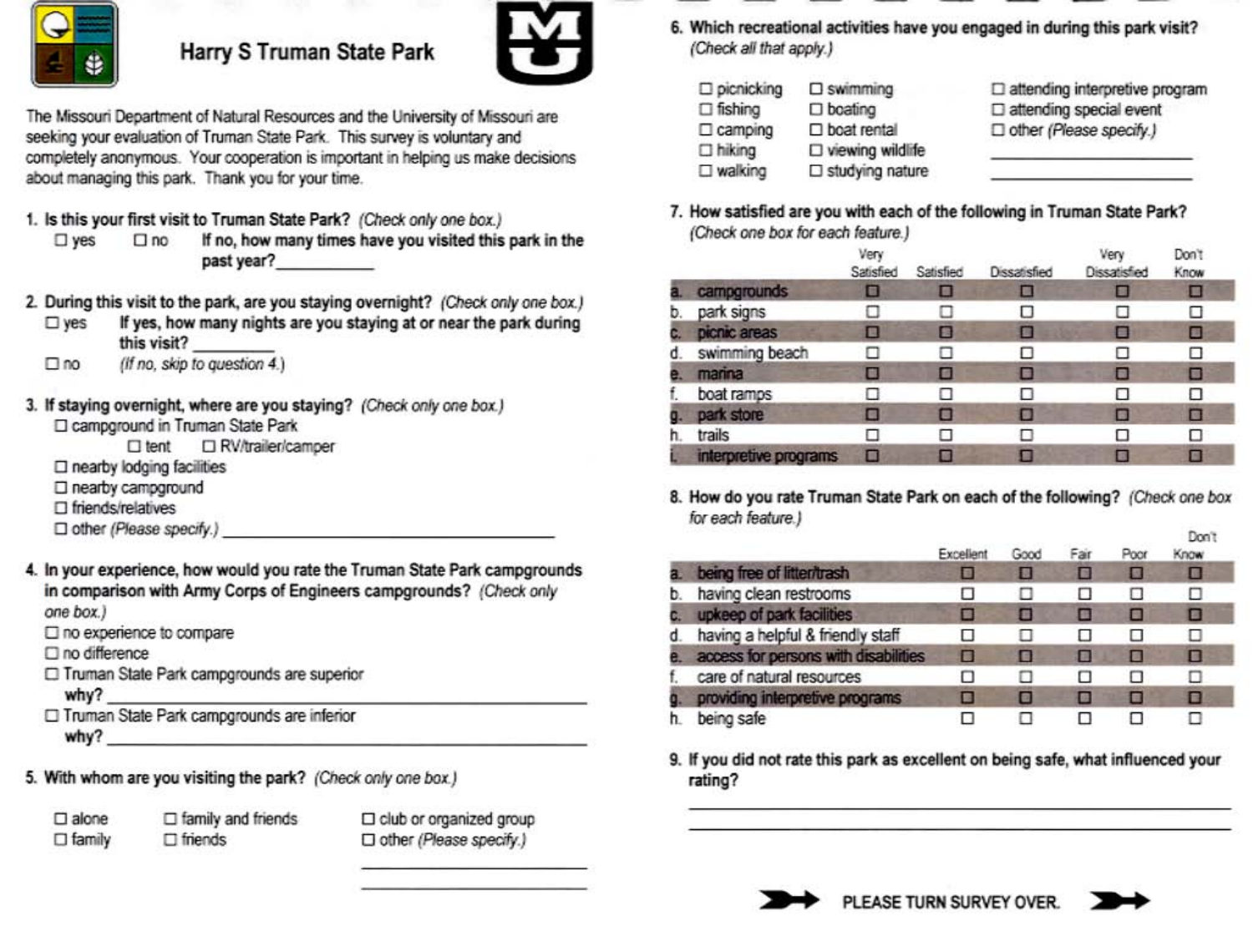| 10. Which of the following would most increase your feeling of being safe at<br>Truman State Park? (Check only one box.) |                                                                                 |
|--------------------------------------------------------------------------------------------------------------------------|---------------------------------------------------------------------------------|
| $\square$ more lighting<br>where?                                                                                        | $\Box$ improved behavior of others<br>$\Box$ increased visibility of park staff |
| $\square$ less crowding                                                                                                  | $\square$ less traffic congestion                                               |
| □ nothing specific<br>$\square$ improved upkeep of facilities                                                            | □ other (Please specify.)                                                       |
| $\square$ increased law enforcement patrol                                                                               |                                                                                 |

- 11. Do you support establishing a "carry in and carry out" system as a means of promoting recycling and reducing the burden of handling trash in this park? (Check only one box.)  $\square$  yes  $\square$  no
- 12. When visiting any state park, how important are each of these items to you? (Check one box for each feature.)

|                                                        | Very<br>important | Important | Unimportant | Verv<br>Unimportant | Don't<br>Know |
|--------------------------------------------------------|-------------------|-----------|-------------|---------------------|---------------|
| a. being free of litter/trash                          | в                 |           |             |                     | Е             |
| b. having clean restrooms                              | ⊔                 |           |             | . .                 |               |
| c. upkeep of park facilities                           | п                 | о         | О           | ■                   | □             |
| d. having a helpful & friendly staff                   | ο                 |           |             | □                   |               |
| e. access for persons with disabilities <sup>[1]</sup> |                   | e         | o           | в                   | п             |
| f. care of natural resources                           |                   |           |             | н                   |               |
| g. providing interpretive information O                |                   | п         | о           | ▣                   |               |
| h. being safe                                          |                   |           |             | ы                   |               |

- 13. Overall, how satisfied are you with this visit to Truman State Park? (Check only one box.) Very Very Satisfied Satisfied Dissatisfied Dissatisfied  $\Box$  $\Box$ п □
- 14. During this visit, how crowded did you feel? (Circle one number.)

|            |  |          | 5 |            |           |
|------------|--|----------|---|------------|-----------|
| Not at all |  | Slightly |   | Moderately | Extremely |
| Crowded    |  | Crowded  |   | Crowded    | Crowded   |

15. If you felt crowded on this visit, where did you feel crowded?

16. What is your age? 17. Gender? 
<sub>D</sub> female  $\Box$  male 18. What is the highest level of education you have completed? (Check only one box.)

| □ grade school | □ vocational school    | $\Box$ graduate of 4-year college |
|----------------|------------------------|-----------------------------------|
| □ high school  | $\square$ some college | post-graduate education           |

19. What is your ethnic origin? (Check only one box.)

| $\Box$ Asian | African American  | □ Native American/American Indian |
|--------------|-------------------|-----------------------------------|
| □ Hispanic   | □ Caucasian/White | Other (Please specify.)           |

20. Do you have a disability that substantially limits one or more life activities or might require special accommodations?

If yes, what disability or disabilities do you have?  $\square$  yes  $\square$  no

- 21. What is your 5-digit zip code (or country of residence, if you live outside the  $U.S.P.$
- 22. What is your annual household income?

| $\square$ less than \$25,000 | $\Box$ \$50,001 - \$75,000 |
|------------------------------|----------------------------|
| $\Box$ \$25,000 - \$50,000   | $\Box$ over \$75,000       |

23. Please write any additional comments about your park visit or suggestions on how the Missouri Department of Natural Resources can make your experience in Harry S Truman State Park a better one.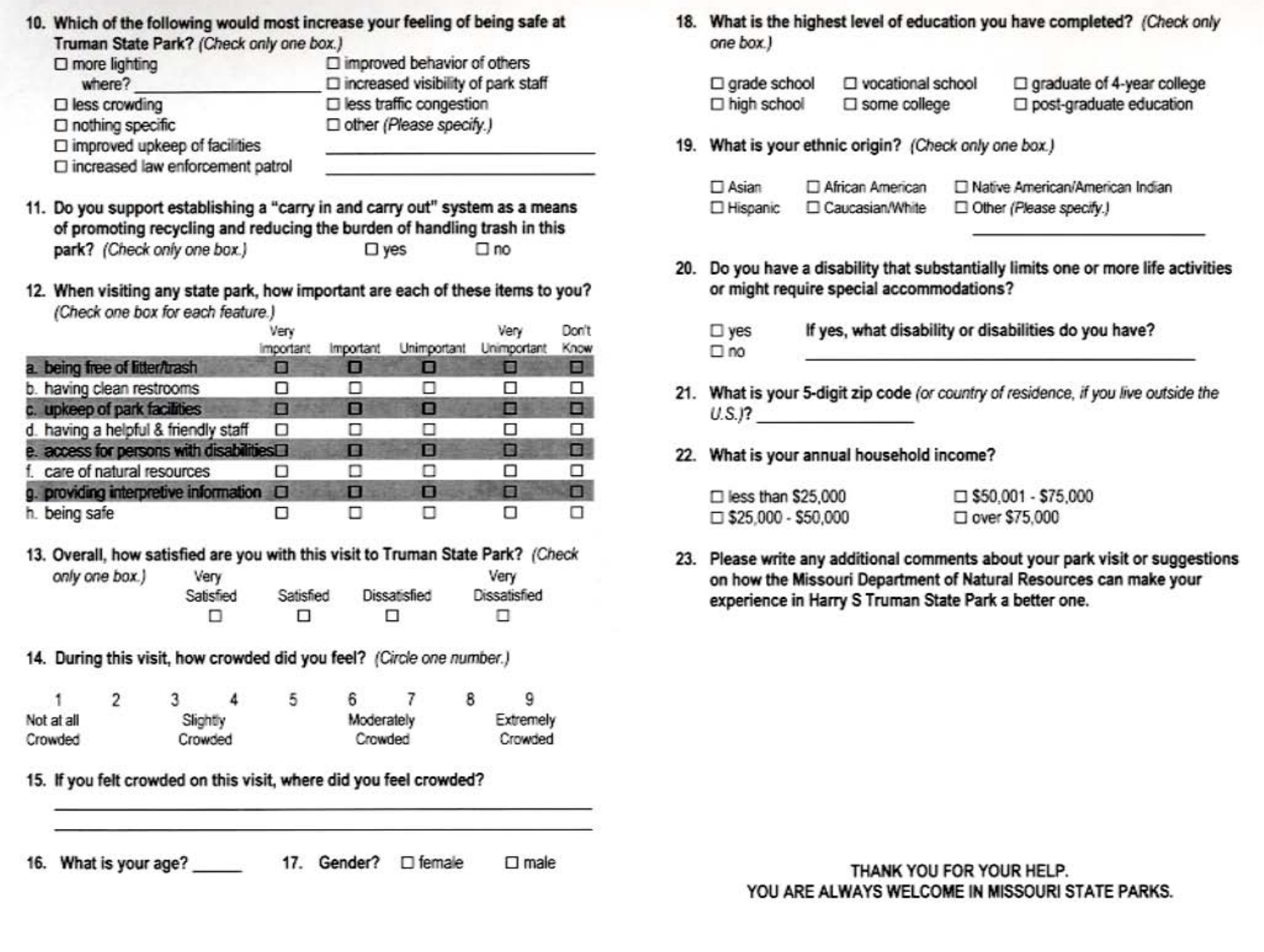**Appendix B. Survey Protocol**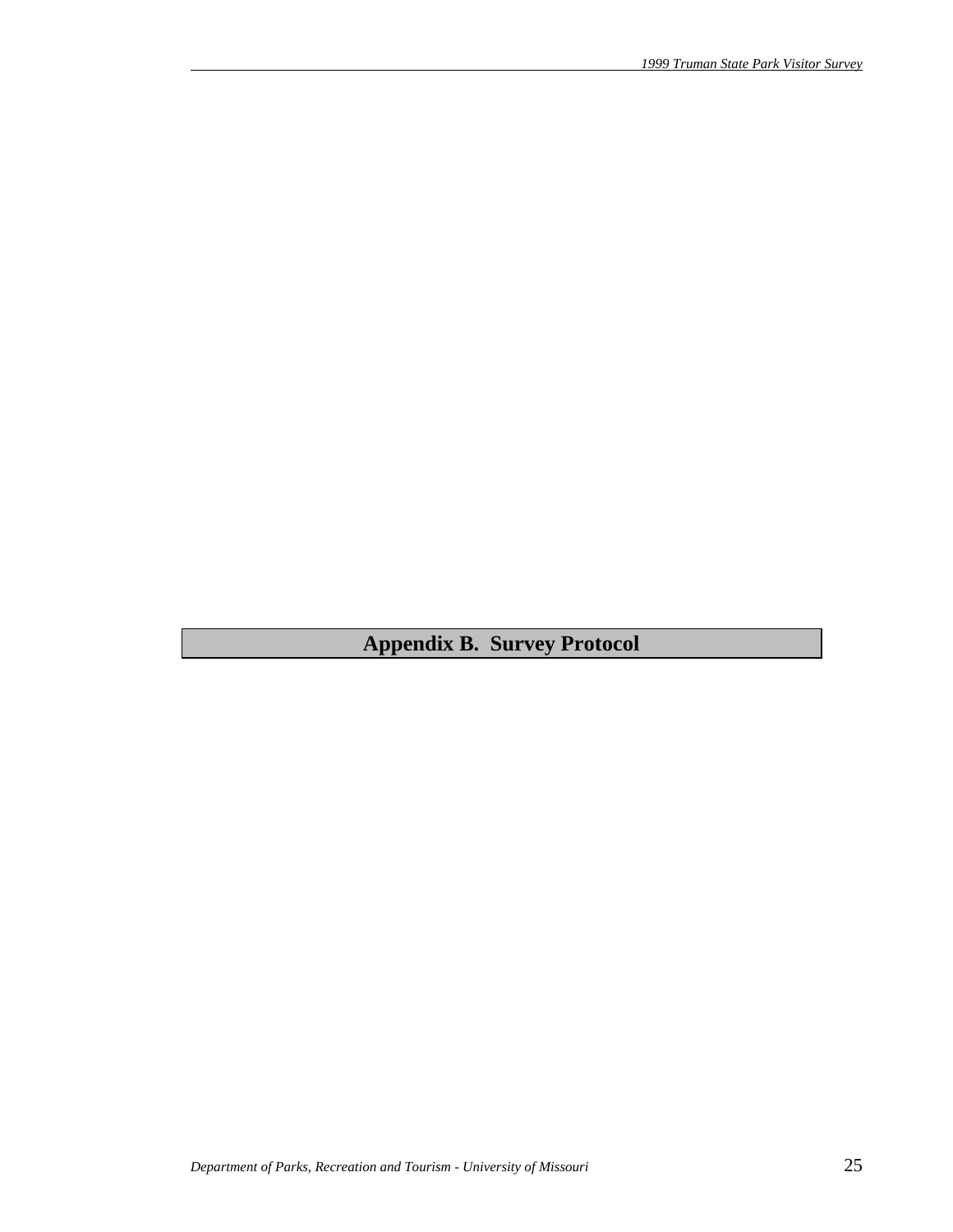# **Protocol for Truman State Park Visitor Survey**

 Hi, my name is \_\_\_\_\_, and I am conducting a survey of park visitors for Missouri state parks. The information that I am collecting will be useful for future management of Truman State Park.

 The survey is one page, front and back side, and only takes about 3-5 minutes to complete. Anyone who is 18 or older may complete the survey, and by completing the survey, you have the opportunity to enter your name in a drawing for a prize package of \$100 worth of concession coupons. Your participation is voluntary, and your responses will be completely anonymous.

 Your input is very important to the management of Truman State Park. Would you be willing to help by participating in the survey?

[If no,] Thank you for your time. Have a nice day.

[If yes,]

 Here is a pencil and clipboard with the survey attached (for each respondent). Please complete the survey on both sides. When finished, return the survey(s), clipboard(s), pencils, and prize entry form(s) to me.

 Thank you for taking time to complete the survey. Your help is greatly appreciated. Have a nice day.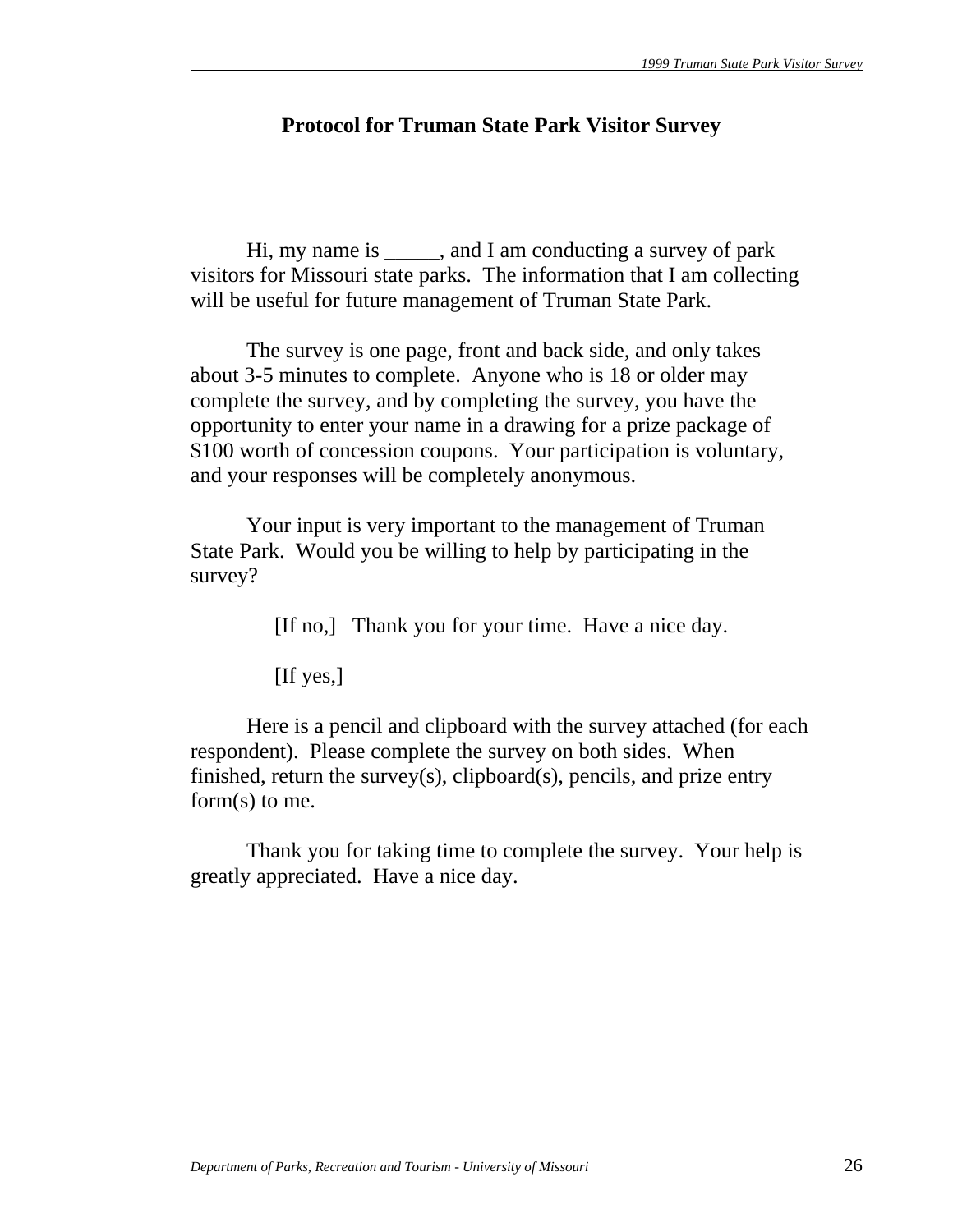# **Appendix C. Prize Entry Form**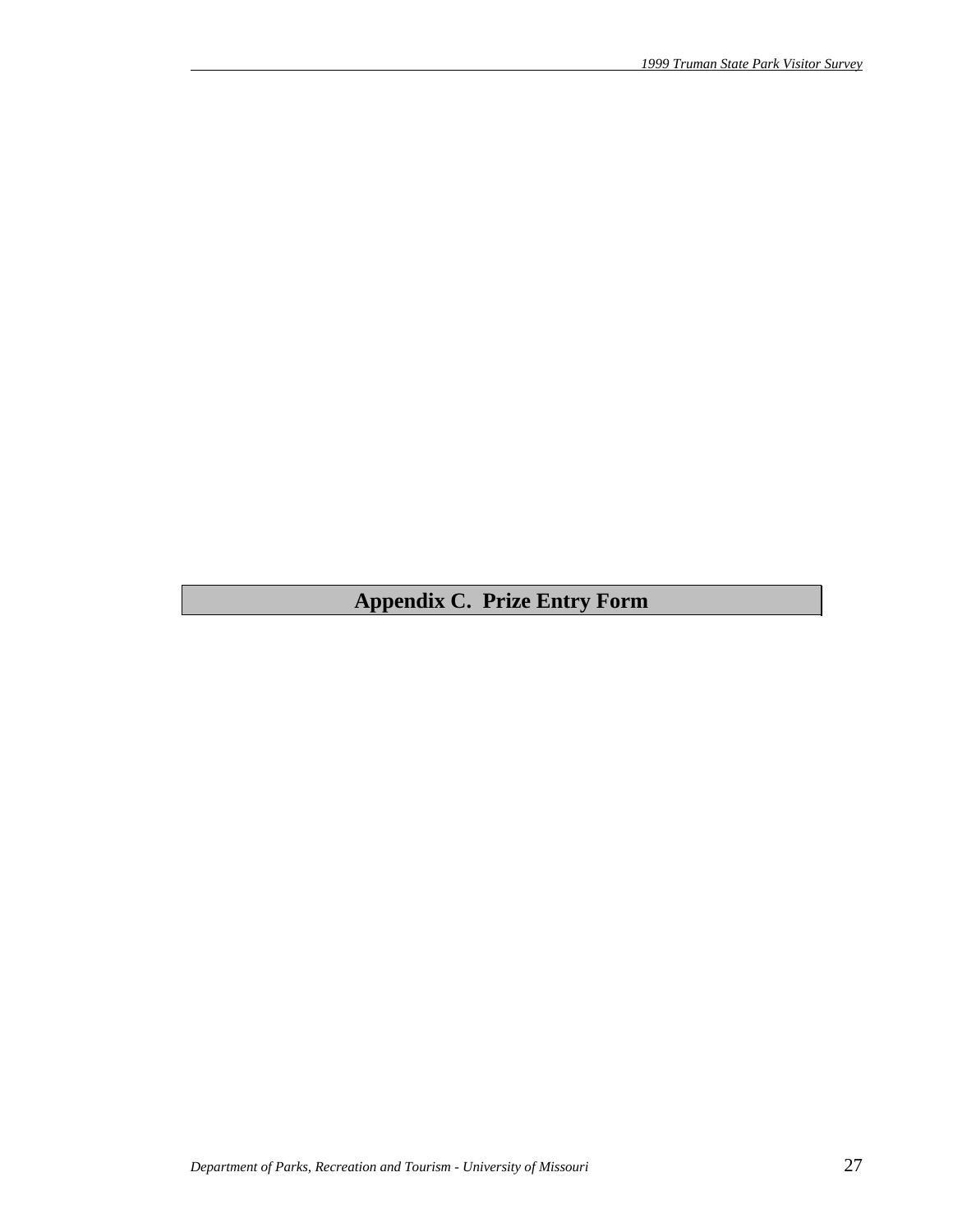#### **WIN A PRIZE PACKAGE OF CONESSION COUPONS WORTH \$100**

 **Enter a drawing to win \$100 worth of gift certificates! These certificates are good for any concessions at any state park or historic site. Concessions include cabin rentals, canoe rentals, boat rentals, restaurant dining, horseback riding, etc.** 

 **You many enter the drawing by simply filling out the back of this entry form and returning it to the surveyor. Your name, address, and telephone number will be used only for this drawing; thus, your survey responses will be anonymous. The drawing will be held November 1, 1999. Winners will be notified by telephone or mail. Redemption of gift certificates is based on dates of availability through August 31, 2000.** 

| Name:           |                                                   |  |  |  |
|-----------------|---------------------------------------------------|--|--|--|
| <b>Address:</b> |                                                   |  |  |  |
|                 |                                                   |  |  |  |
|                 |                                                   |  |  |  |
| <b>Phone #:</b> | $\mathcal{L}$ and $\mathcal{L}$ and $\mathcal{L}$ |  |  |  |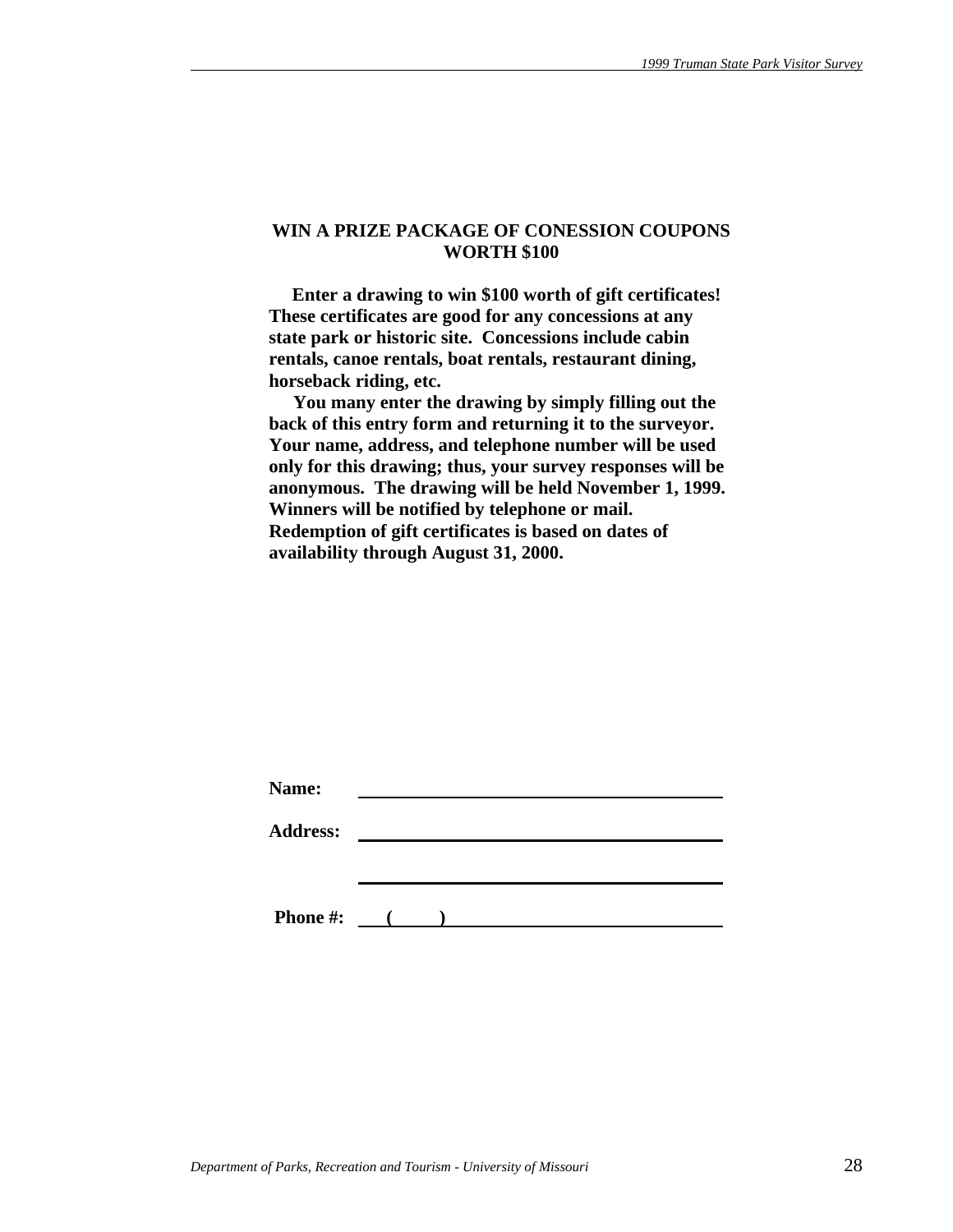# **Appendix D. Observation Survey**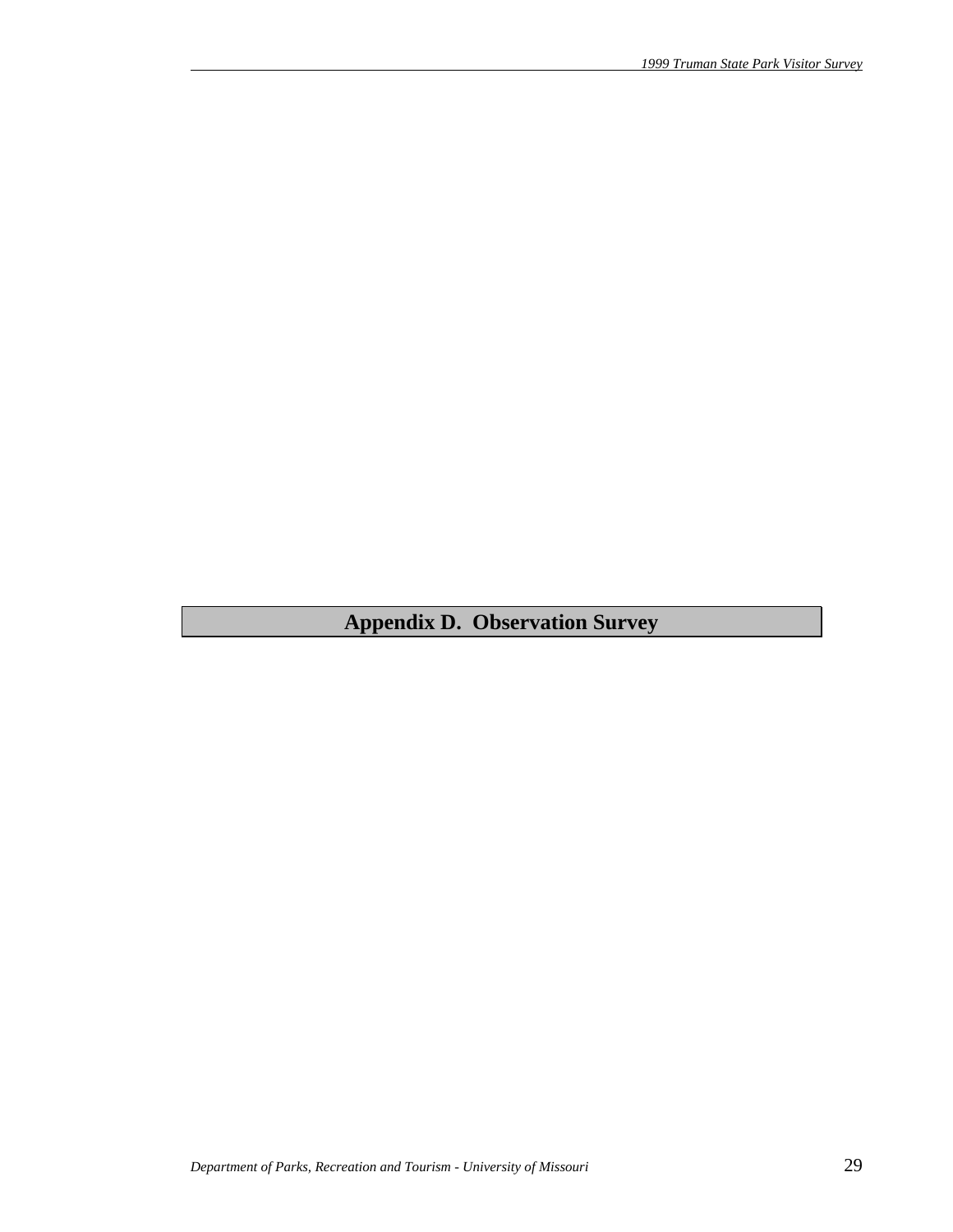| Date                    |             | Day of Week           |                         | Time Slot________ |  |
|-------------------------|-------------|-----------------------|-------------------------|-------------------|--|
|                         | Temperature | Park/Site_______      |                         |                   |  |
|                         |             |                       |                         |                   |  |
|                         | Survey #'s  | # of<br><b>Adults</b> | # of<br><b>Children</b> | Area              |  |
| $\mathbf{1}$            |             |                       |                         |                   |  |
| $\sqrt{2}$              |             |                       |                         |                   |  |
| $\overline{\mathbf{3}}$ |             |                       |                         |                   |  |
| $\overline{4}$          |             |                       |                         |                   |  |
| $\overline{5}$          |             |                       |                         |                   |  |
| $\sqrt{6}$              |             |                       |                         |                   |  |
| $\boldsymbol{7}$        |             |                       |                         |                   |  |
| $8\,$                   |             |                       |                         |                   |  |
| $\overline{9}$          |             |                       |                         |                   |  |
| $\overline{10}$         |             |                       |                         |                   |  |
| $11\,$                  |             |                       |                         |                   |  |
| 12                      |             |                       |                         |                   |  |
| $\overline{13}$         |             |                       |                         |                   |  |
| 14                      |             |                       |                         |                   |  |
| $\overline{15}$         |             |                       |                         |                   |  |
| 16                      |             |                       |                         |                   |  |
| 17                      |             |                       |                         |                   |  |
| $18\,$                  |             |                       |                         |                   |  |
| 19                      |             |                       |                         |                   |  |
| 20                      |             |                       |                         |                   |  |
| 21                      |             |                       |                         |                   |  |
| 22                      |             |                       |                         |                   |  |
| 23                      |             |                       |                         |                   |  |
| 24                      |             |                       |                         |                   |  |
| 25                      |             |                       |                         |                   |  |
| $\overline{26}$         |             |                       |                         |                   |  |
| $27\,$                  |             |                       |                         |                   |  |
| 28                      |             |                       |                         |                   |  |
| 29                      |             |                       |                         |                   |  |
| 30                      |             |                       |                         |                   |  |
| 31                      |             |                       |                         |                   |  |
| 32                      |             |                       |                         |                   |  |
| 33                      |             |                       |                         |                   |  |
| 34                      |             |                       |                         |                   |  |
| 35                      |             |                       |                         |                   |  |

# **Time Slot Codes: Weather Codes (examples):**

| Time Slot $1 = 8:00 - 12:00$ p.m. | Hot & Sunny  | Windy |
|-----------------------------------|--------------|-------|
| Time Slot $2 = 12:00 - 4:00$ p.m. | Cold & Rainy | Sunny |
| Time Slot $3 = 4:00 - 8:00$ p.m.  | Cloudy       | Humid |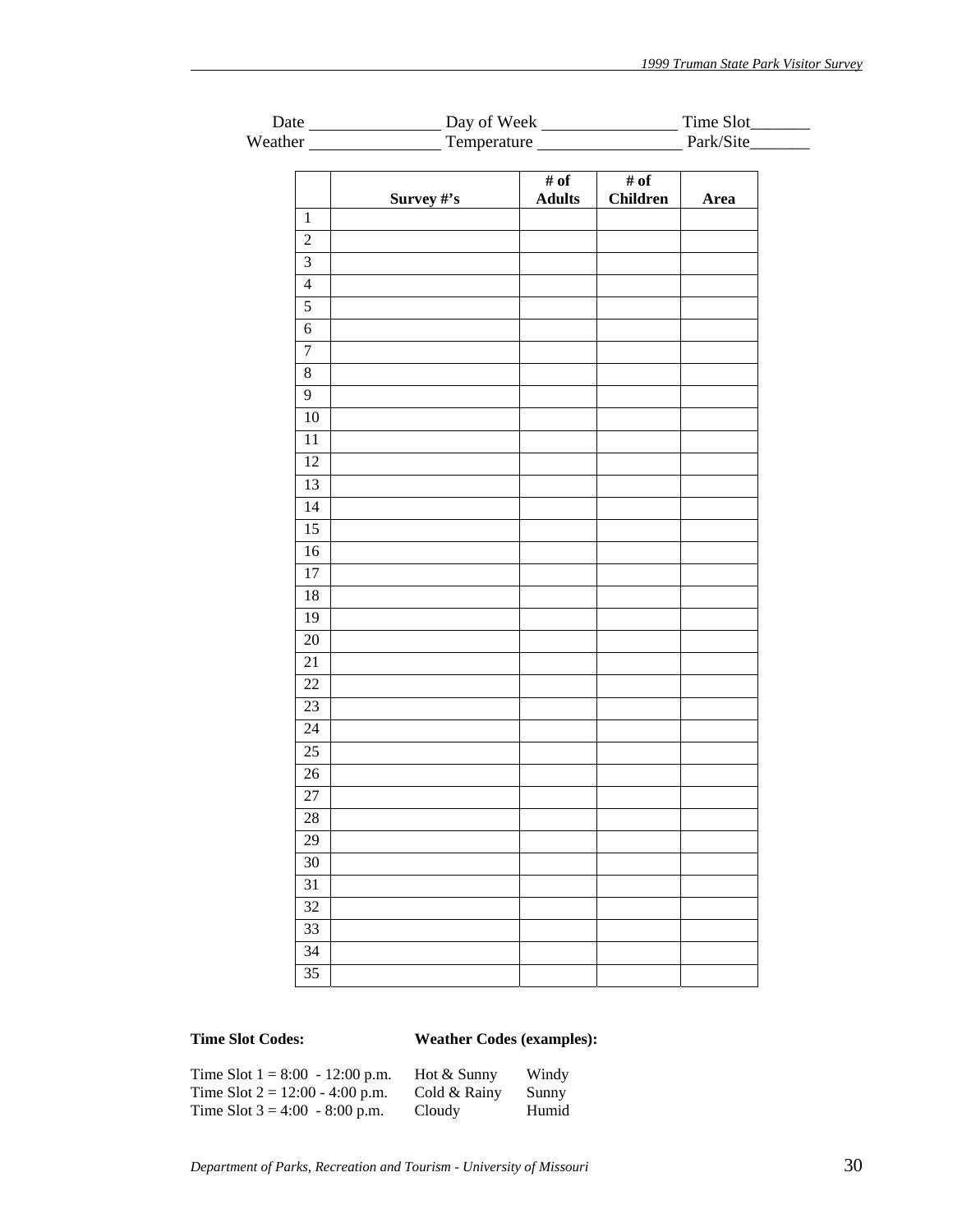# **Appendix E. Responses to Survey Questions**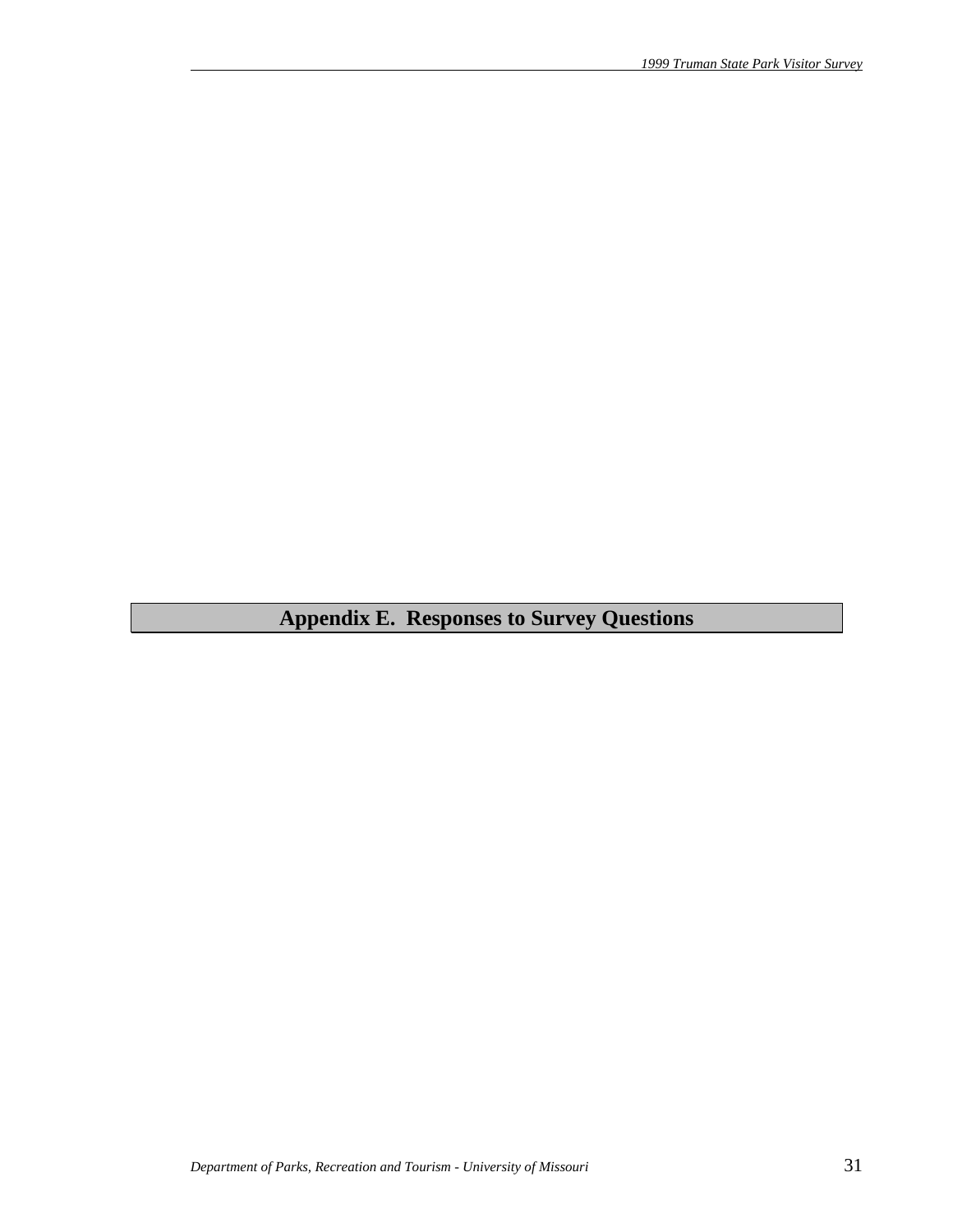# **Truman State Park Visitor Survey**

# **1. Is this your first visit to Truman State Park?** (n=133)

yes 18.8% no 81.2%

**If no, how many times have you visited this park in the past year?** (n=102) *The responses from this open-ended question were grouped into the following 8* 

*categories:*

| 0        | 14.7% |
|----------|-------|
| 1        | 15.7% |
| 2        | 29.4% |
| $3-5$    | 19.6% |
| $6 - 10$ | 11.8% |
| 11-20    | 5.9%  |
| 21-100   | 2.0%  |
| $101+$   | 1.0%  |

The average # of times repeat visitors visited the park in the past year was 6.1 times.

## **2. During this visit to the park, are you staying overnight?** (n=133)

 yes 85% no 15%

## **If yes, how many nights are you staying overnight at or near the park during this visit?** (n=101)

*The responses from this open-ended question were grouped into the following 6 categories:*

| 1        | 12.9% |
|----------|-------|
| 2        | 46.5% |
| 3        | 23.8% |
| $4 - 5$  | 11.9% |
| $6 - 10$ | 4.0%  |
| $11+$    | 1.0%  |

The average # of nights respondents visiting the park for more than one day stayed was 2.7.

# **3. If staying overnight, where are you staying?** (n=113)

|                           | campground in Truman State Park | 93.8%   |
|---------------------------|---------------------------------|---------|
| tent                      | 33.7%                           |         |
| <b>RV</b>                 | 66.3%                           |         |
| nearby lodging facilities |                                 | 2.7%    |
| nearby campground         |                                 | $0.9\%$ |
| friends/relatives         |                                 | 0.0%    |
| other                     |                                 | $2.7\%$ |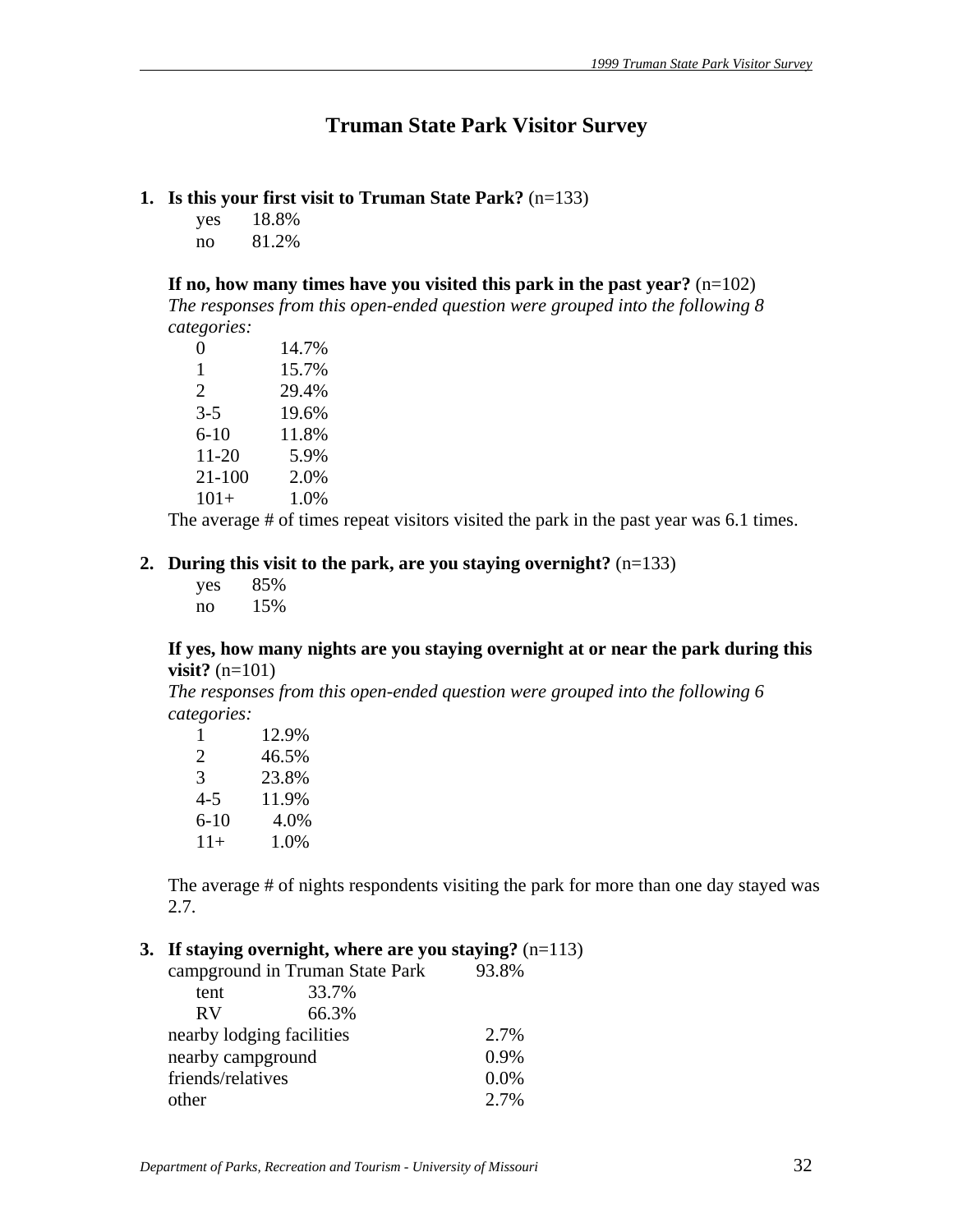**4. In your experience, how would you rate the Truman State Park campgrounds in comparison with Army Corps of Engineers campgrounds?** (n=133)

| no experience to compare                   |  | 31.6% |
|--------------------------------------------|--|-------|
| no difference                              |  | 13.5% |
| Truman State Park campgrounds are superior |  | 52.6% |

**why?** *103 responses were given by 61 respondents (87.1% of those visitors rating TSP campgrounds superior). Their responses were placed in the following categories:* 

| 1. Better upkeep and cleanliness                  | 29.1% |
|---------------------------------------------------|-------|
| 2. Better facilities/campsites                    | 33.0% |
| 3. Better/more attractive surroundings/more shade | 13.6% |
| 4. Friendlier staff and visitors                  | 9.7%  |
| 5. Safer                                          | 4.9%  |
| 6. Convenience                                    | 1.9%  |
| 7. Other                                          | 7.8%  |
| Total                                             | 100%  |

Truman State Park campgrounds are inferior 2.3%

**why?** *Only three respondents answered this open-ended question. Their responses are as follows.* Elderly discounts and more freedom to get wood. Narrow roads. On account of higher priced senior citizen discount.

## **5. With whom are you visiting the park?** (n=123)

| alone $19.1\%$       | family $&$ friends 15.3% |               | club or organized group $1.5\%$ |         |
|----------------------|--------------------------|---------------|---------------------------------|---------|
| family 58.0% friends |                          | $6.1\%$ other |                                 | $0.0\%$ |

#### **6. Which recreational activities have you engaged in during this park visit?**

| picnicking | 36.2% | swimming         |       | 15.2% attending interpretive program | 4.3%  |
|------------|-------|------------------|-------|--------------------------------------|-------|
| fishing    | 47.1% | boating          |       | 28.3% attending special event        | 11.6% |
| camping    | 71.0% | boat rental      | 4.3%  | other                                | 13.0% |
| hiking     | 23.2% | viewing wildlife | 34.1% |                                      |       |
| walking    | 52.9% | studying nature  | 14.5% |                                      |       |

*In addition to percentages of responses, a mean score was calculated for each feature in questions 7, 8, 12, and 13. The score is based on a 4.0 scale with 4 = very satisfied, 3 = satisfied, 2 = dissatisfied, and 1 = very dissatisfied (Q. 7 & 13); 4 = excellent, 3 = good, 2*  $=$  fair, and  $1 =$  poor (Q. 8); and  $4 =$  very important,  $3 =$  important,  $2 =$  unimportant, and 1 *= very unimportant (Q. 12). The mean score is listed in parenthesis following each feature.*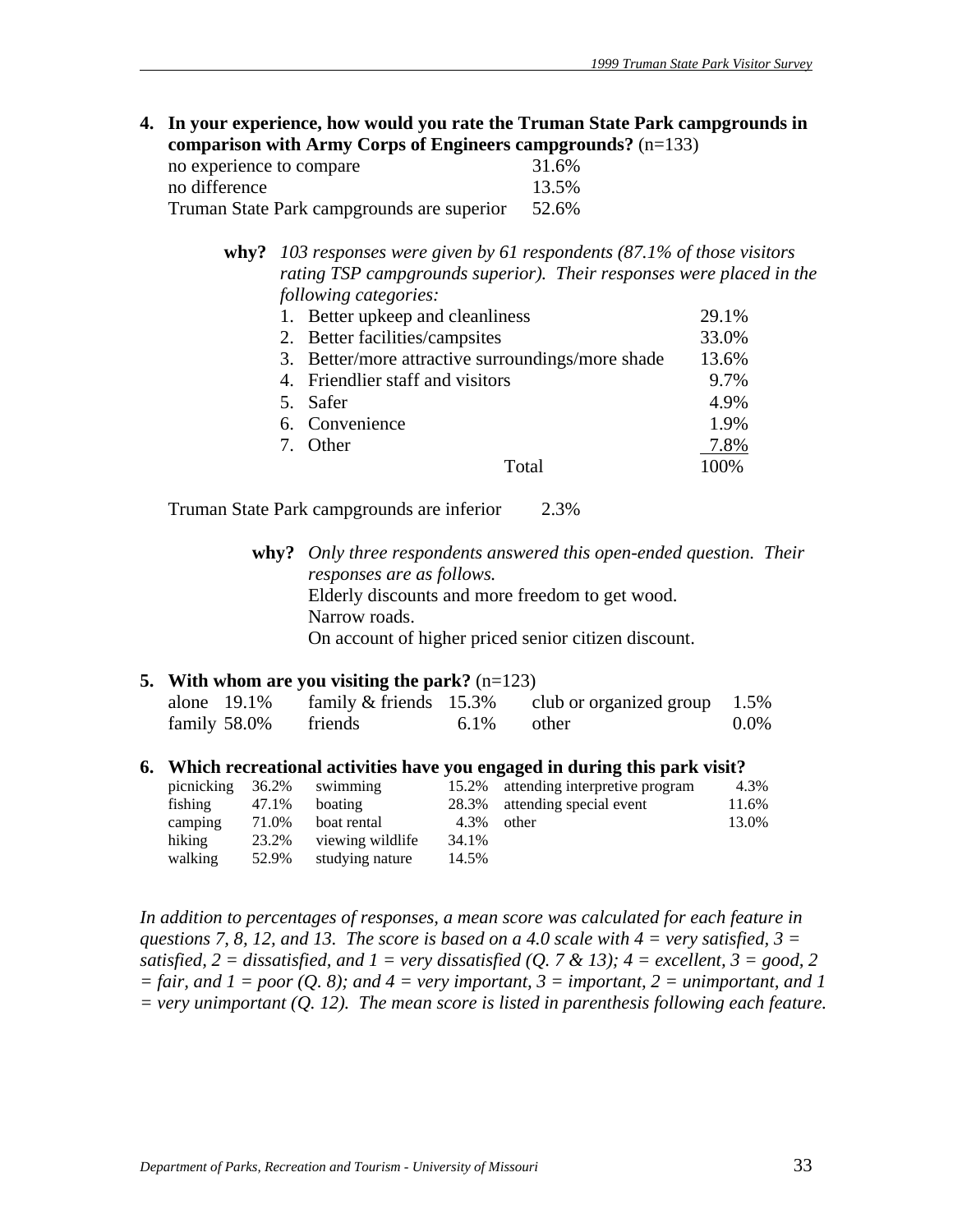#### **7.** How satisfied are you with each of the following in Truman State Park?

|                |                              | Very      |           |              | Very         | Don't |         |
|----------------|------------------------------|-----------|-----------|--------------|--------------|-------|---------|
|                |                              | Satisfied | Satisfied | Dissatisfied | Dissatisfied | Know  |         |
| a.             | campground $(3.72)$          | 65.2%     | 25.8%     | $0.0\%$      | $0.0\%$      | 9.1%  | $n=132$ |
| b.             | park signs $(3.66)$          | 68.8%     | 28.1%     | 1.6%         | 0.8%         | 0.8%  | $n=128$ |
| $\mathbf{c}$ . | picnic areas $(3.65)$        | 52.9%     | 28.6%     | $0.0\%$      | $0.0\%$      | 18.5% | $n=119$ |
| d.             | swimming beach (3.44)        | 25.9%     | 24.1%     | 2.6%         | $0.0\%$      | 47.4% | $n=116$ |
| e.             | marina $(3.64)$              | 40.5%     | 23.3%     | $0.0\%$      | $0.0\%$      | 36.2% | $n=116$ |
| f.             | boat ramps $(3.58)$          | 37.4%     | 24.3%     | 0.9%         | $0.0\%$      | 37.4% | $n=115$ |
| g.             | park store $(3.49)$          | 26.2%     | 21.5%     | 1.9%         | $0.0\%$      | 50.5% | $n=107$ |
| h.             | trails $(3.53)$              | 34.8%     | 27.8%     | $0.9\%$      | $0.0\%$      | 36.5% | $n=115$ |
| $\mathbf{1}$ . | interpretive programs (3.56) | 13.7%     | 10.8%     | $0.0\%$      | $0.0\%$      | 75.5% | $n=102$ |

#### **8. How do you rate Truman State Park on each of the following?**

|              |                                                | Excellent | Good  | Fair    | Poor    | Don't Know |         |
|--------------|------------------------------------------------|-----------|-------|---------|---------|------------|---------|
| a.           | being free of litter/trash (3.80)              | 80.7%     | 18.5% | 0.7%    | $0.0\%$ | $0.0\%$    | $n=135$ |
|              | b. having clean restrooms $(3.78)$             | 77.4%     | 19.5% | 0.8%    | $0.0\%$ | 2.3%       | $n=133$ |
|              | c. upkeep of park facilities $(3.77)$          | 77.1%     | 21.4% | $0.8\%$ | $0.0\%$ | $0.8\%$    | $n=131$ |
|              | d. having a helpful/friendly staff $(3.76)$    | 78.0%     | 19.7% | $0.8\%$ | $0.8\%$ | $0.8\%$    | $n=132$ |
|              | e. access for persons with disabilities (3.81) | 67.7%     | 15.7% | $0.0\%$ | $0.0\%$ | 16.5%      | $n=127$ |
| $f_{\rm{r}}$ | care of natural resources (3.68)               | 67.7%     | 28.6% | 1.5%    | $0.0\%$ | 2.3%       | $n=133$ |
| $g_{\star}$  | providing interpretive programs (3.52)         | 24.8%     | 17.7% | 1.8%    | $0.0\%$ | 55.8%      | $n=113$ |
| h.           | being safe $(3.80)$                            | 77.1%     | 19.1% | $0.0\%$ | $0.0\%$ | 3.8%       | $n=131$ |

# **9. If you did not rate this park as excellent on being safe, what influenced your rating?**

*13 visitors responded to this question. Their responses are as follows.* 

Don't know/No reason/no place is perfect

First time staying overnight; always room for improvement. Just got here. Not sure what security/safety measures are in place that would be above normal standards. Nothing specific, no place is perfectly safe. With two little girls, I think no place is excellent in safety.

Park facilities need improvement

Conditions at campsites from previous campers. Improve on signs going back out of areas allowing for easier return access -- no guessing. Lack of lighting along roadways inside campground area. Roads are narrow for vehicles towing.

Lack of staff/rangers patrolling Security. Too few patrols.

**Other** Have small baby; not a lot of safe, flat areas to play in. Park staff did not inform guests of bad weather (tornado).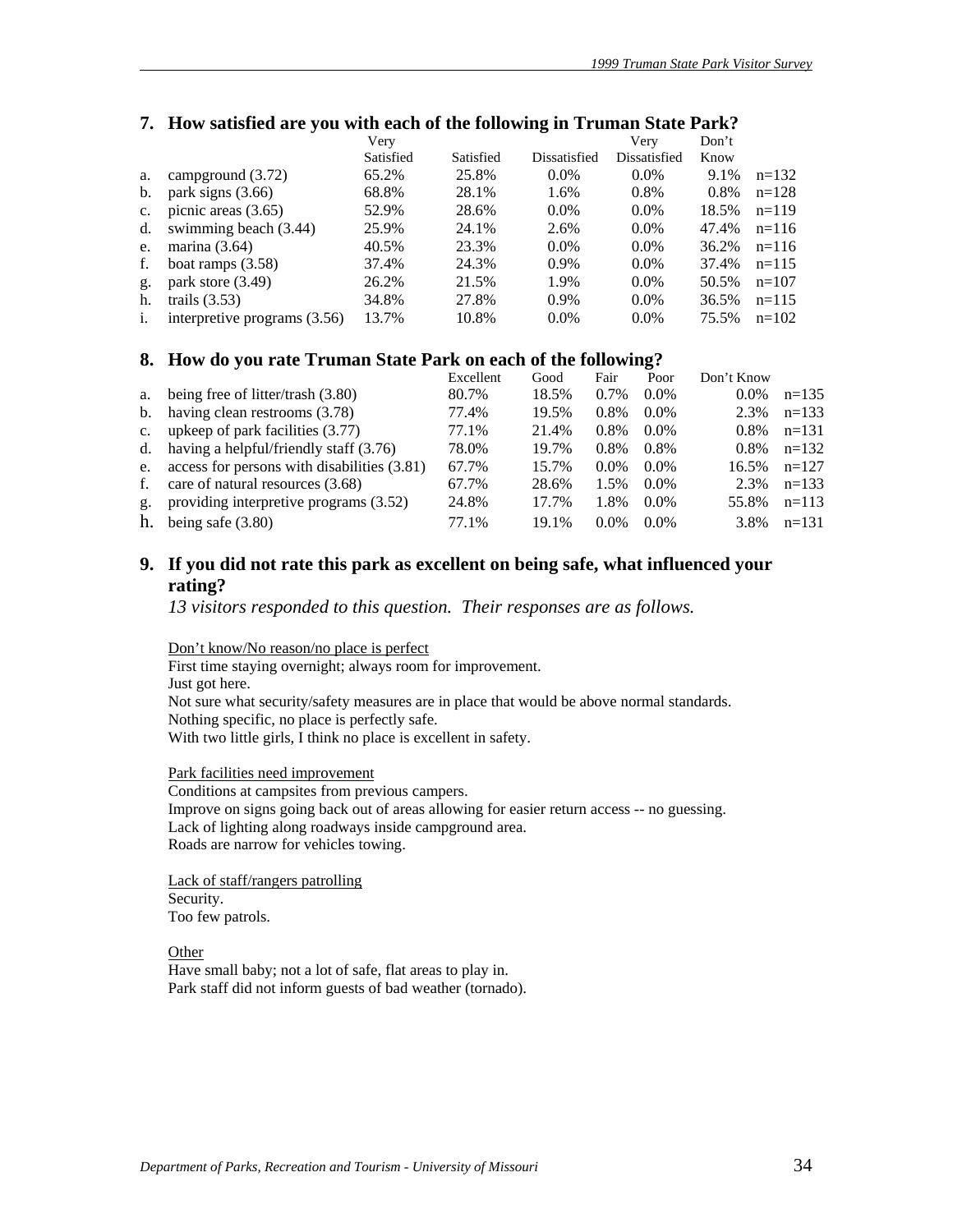# **10. Which of the following would most increase your feeling of being safe at Truman State Park?**

*120 responses were given by 108 respondents.*

|                                       | Frequency | Percent |
|---------------------------------------|-----------|---------|
| 1. More lighting                      | 22        | 18.3%   |
| 2. Less crowding                      |           | 7.5%    |
| 3. Nothing specific                   | 53        | 41.2%   |
| 4. Improved upkeep of facilities      |           | 0.8%    |
| 5. Increased law enforcement patrol   | 11        | 9.2%    |
| 6. Improved behavior of others        | 9         | 7.5%    |
| 7. Increased visibility of park staff |           | 7.5%    |
| 8. Less traffic congestion            | 3         | 2.5%    |
| Other                                 |           | 2.5%    |
| Total                                 |           |         |

*13 visitors (59% of those who indicated more lighting would most increase their feeling of safety) reported where they felt more lighting was necessary. Their answers were grouped into the following 6 categories. Frequencies and percentages of each category are listed.*

|                             | Frequency | Percent |
|-----------------------------|-----------|---------|
| 1. Along park roads         |           | 30.8%   |
| 2. In campground            |           | 30.8%   |
| 3. At marina and boat ramps |           | 15.4%   |
| Other                       |           | 23.1%   |
| Total                       | 13        | 100.0%  |

#### **11. Do you support establishing a "carry in and carry out" system as a means of promoting recycling and reducing the burden of handling trash in this park?**  $(n=124)$

yes 37.1% no 62.9%

#### **12. When visiting any state park, how important are each of these items to you?**

|                |                                           | Very      |           |             | Verv        | Don't   |         |
|----------------|-------------------------------------------|-----------|-----------|-------------|-------------|---------|---------|
|                |                                           | Important | Important | Unimportant | Unimportant | Know    |         |
| a.             | being free of litter/trash $(3.87)$       | 88.5%     | 10.8%     | $0.0\%$     | 0.8%        | $0.0\%$ | $n=130$ |
| $\mathbf{b}$ . | having clean restrooms (3.89)             | 90.8%     | 6.9%      | 0.8%        | 0.8%        | 0.8%    | $n=130$ |
| $c_{\cdot}$    | upkeep of park facilities (3.82)          | 83.7%     | 15.5%     | $0.0\%$     | 0.8%        | $0.0\%$ | $n=129$ |
| $d_{\cdot}$    | having a helpful/friendly staff (3.77)    | 79.1%     | 19.4%     | 0.8%        | 0.8%        | $0.0\%$ | $n=129$ |
| e.             | access for disabled persons (3.59)        | 64.2%     | 22.8%     | 6.5%        | 0.8%        | 5.7%    | $n=123$ |
| f.             | care of natural resources (3.83)          | 84.3%     | 15.0%     | $0.0\%$     | 0.8%        | $0.0\%$ | $n=127$ |
| g.             | providing interpretive information (3.47) | 49.6%     | 28.1%     | 7.4%        | 0.8%        | 14.0%   | $n=121$ |
| h.             | being safe $(3.84)$                       | 84.7%     | 13.7%     | $0.0\%$     | 0.8%        | $0.8\%$ | $n=131$ |

#### **13. Overall, how satisfied are you with this visit to Truman State Park?**

|                              | Verv             |       |                        | Verv                |         |
|------------------------------|------------------|-------|------------------------|---------------------|---------|
|                              | <b>Satisfied</b> |       | Satisfied Dissatisfied | <b>Dissatisfied</b> |         |
| (Mean score = 3.79) $80.5\%$ |                  | 18.8% | 0.0%                   | 0.8%                | $n=133$ |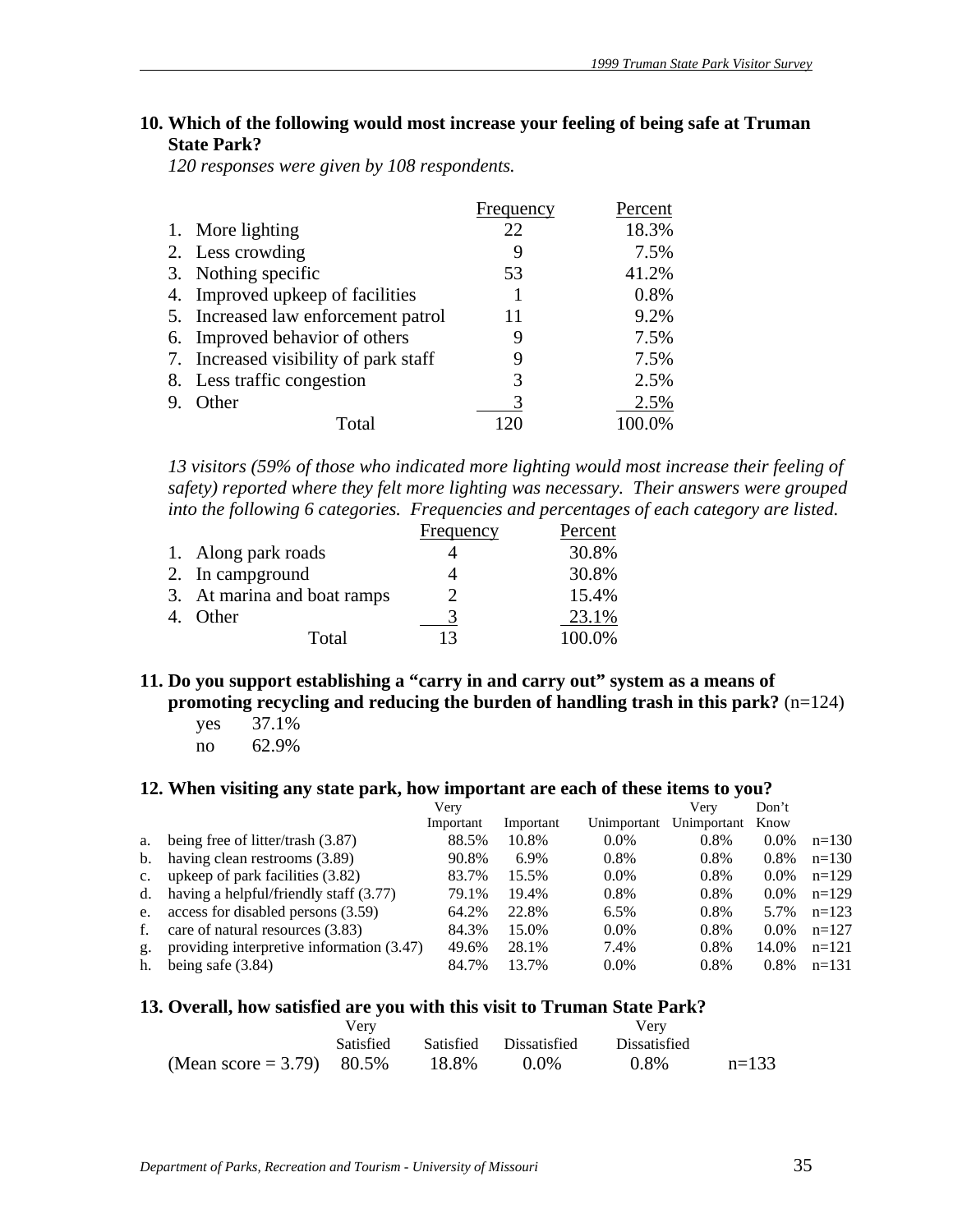#### **14. During this visit, how crowded did you feel?** (n=132)

On a scale of 1-9, with  $1 = Not$  at all crowded and  $9 = Extremely$  crowded, the mean response was 1.5.

#### **15. If you felt crowded on this visit, where did you feel crowded?**

*Only the eight following comments were given.*  Campsite. Campsites area a little too close together. Electric sites. Too many primitive sites. Electrical hookup areas were crowded. More space between sites. Parking vs. traffic on main roads. Too many campers. When park is full, specifically electric facilities, boats and cars parked on streets.

#### **16. What is your age?** (n=123)

*Responses were divided into the following 4 categories:* 18-34 13.8% 55-64 22.0%<br>35-54 45.5% 65+ 18.7% 35-54 45.5% 65+ 18.7%

| (Average age $= 50.9$ ) |  |
|-------------------------|--|
|-------------------------|--|

#### **17. Gender?** (n=126)

Female 47.6% Male 52.4%

#### **18. What is the highest level of education you have completed?** (n=133)

| grade school         | 7.5% | vocational school 5.3% |       | graduate of 4-year college | 8.3% |
|----------------------|------|------------------------|-------|----------------------------|------|
| high school $36.8\%$ |      | some college           | 33.1% | post-graduate education    | 9.0% |

#### **19. What is your ethnic origin?** (n=132)

| Asian | 0.0% African American 0.0%          | Native American/American Indian 3.0% |         |
|-------|-------------------------------------|--------------------------------------|---------|
|       | Hispanic 0.0% Caucasian/White 97.0% | <b>Other</b>                         | $0.0\%$ |

#### **20. Do you have a disability that substantially limits one or more life activities or might require special accommodations?** (n=132)

 yes 8.3% no 91.7%

#### **If yes, what disability or disabilities do you have?** (n=8)

*The following is a list of all responses to this open-ended question.* 

| Arthritis – knee replacement. | Broken ankle and in wheelchair. |
|-------------------------------|---------------------------------|
| Arthritis.                    | Heart disease.                  |
| Back.                         | Heart surgery.                  |
| Back.                         | Multiple sclerosis.             |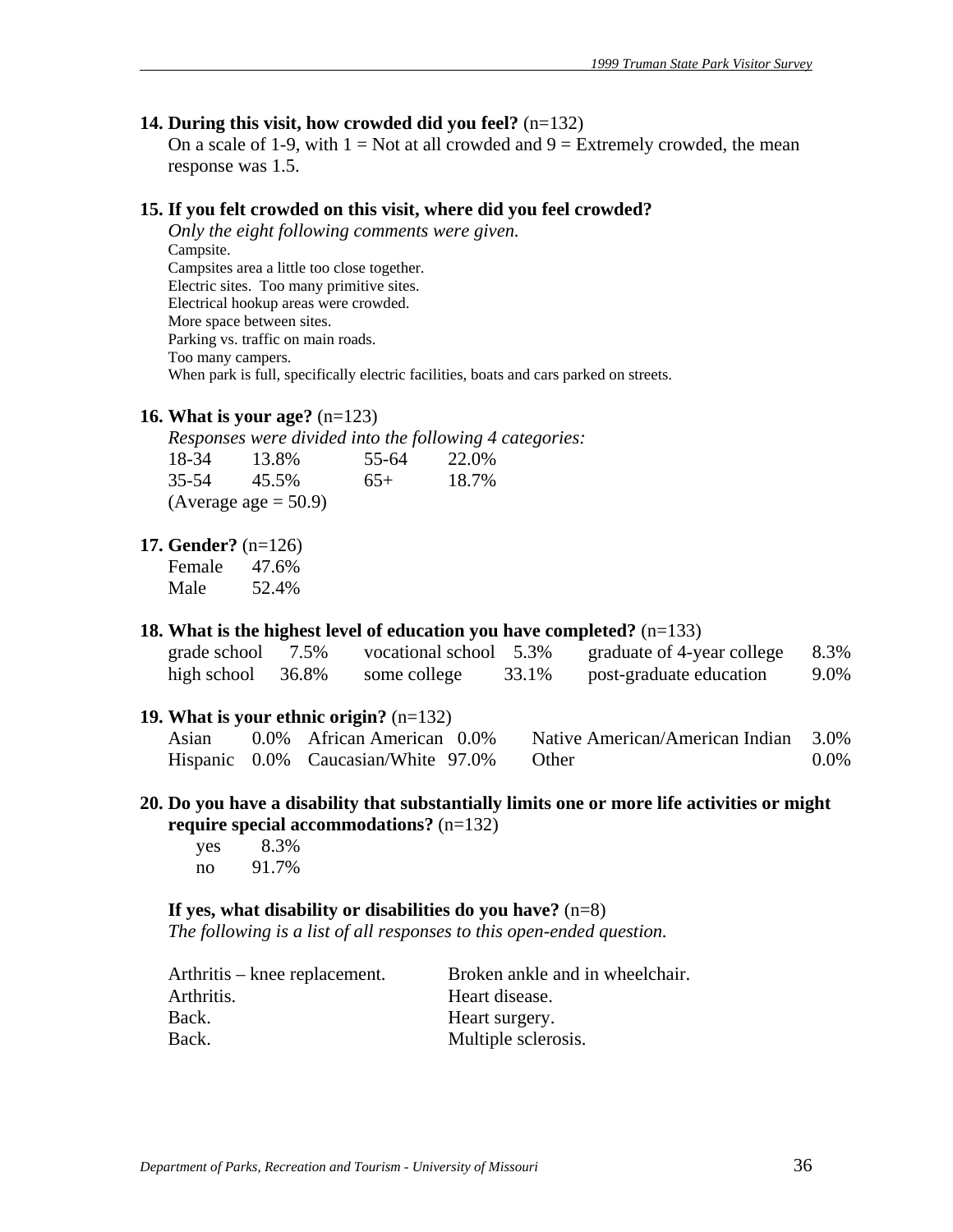**21. What is your 5-digit zip code** *(or country of residence, if you live outside the U.S.)***?** (n=125) *The states with the highest percentages of respondents were:*  Missouri (64.0%) Kansas (16.0%) Nebraska (5.6%)

## **22. What is your annual household income?** (n=117)

| less than $$25,000$ | 10.3% | $$50,001 - $75,000$ | 21.4% |
|---------------------|-------|---------------------|-------|
| $$25,000 - $50,000$ | 52.1% | over \$75,000       | 16.2% |

**23. Please write any additional comments about your park visit or suggestions on how the Missouri Department of Natural Resources can make your experience in Truman State Park a better one.** 

*41 of the 138 visitors (30%) responded to this question. A total of 48 responses were given, and were divided into 6 categories. Frequencies and percentages of responses in each category are listed.*

|                                                       | Frequency | Percent |
|-------------------------------------------------------|-----------|---------|
| 1. General positive comments                          | 17        | 35.4%   |
| 2. Comments/suggestions about campgrounds             |           | 14.6%   |
| 3. Need improved or additional facilities             |           | 14.6%   |
| 4. Comments about park staff/rangers                  |           | 10.4%   |
| 5. Comments/suggestions about restrooms/shower houses |           | 10.4%   |
| 3. Other                                              |           | 14.6%   |
| Total                                                 | 48        | 100%    |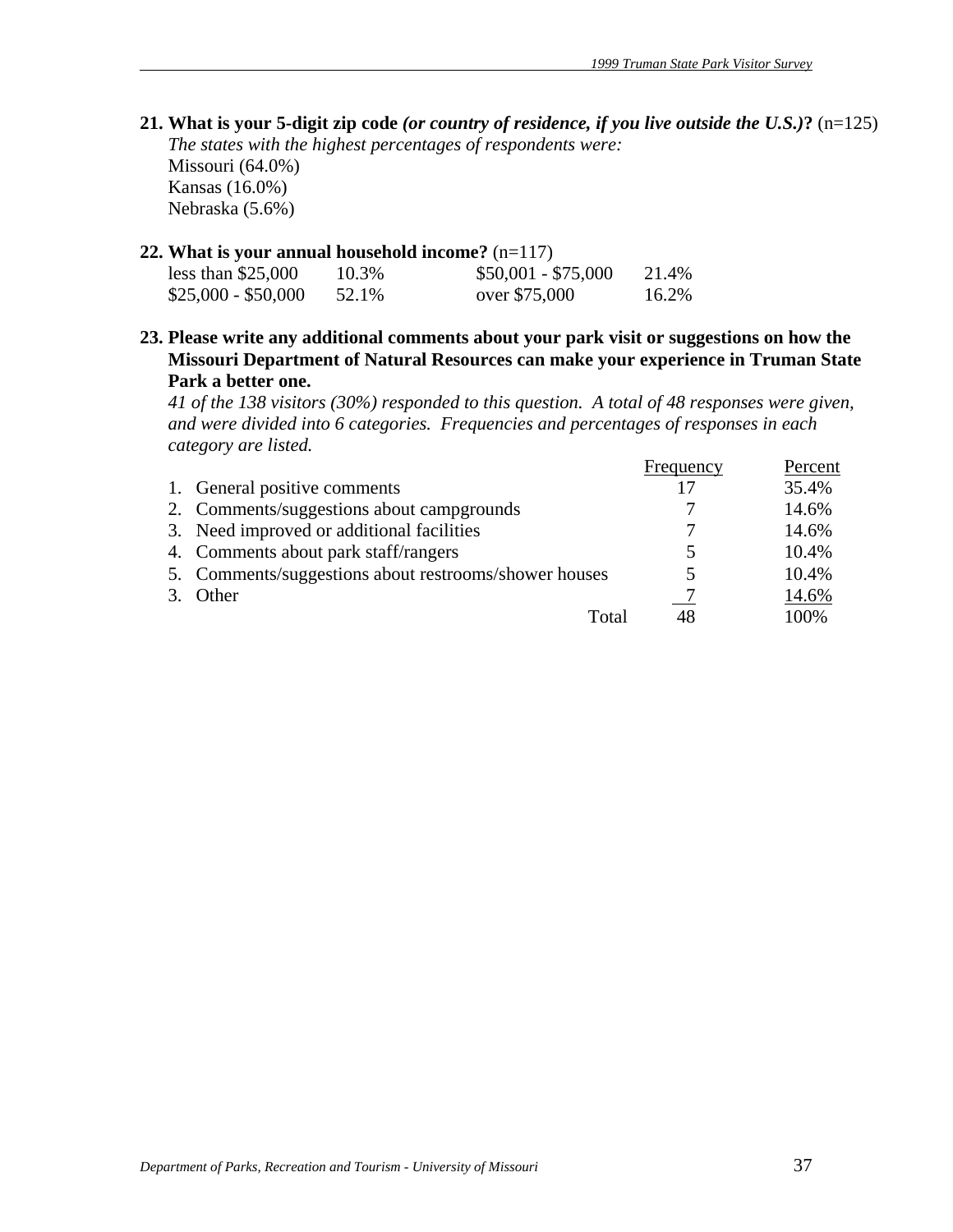# **Appendix F. List of Responses for Additional Comments (Q 23)**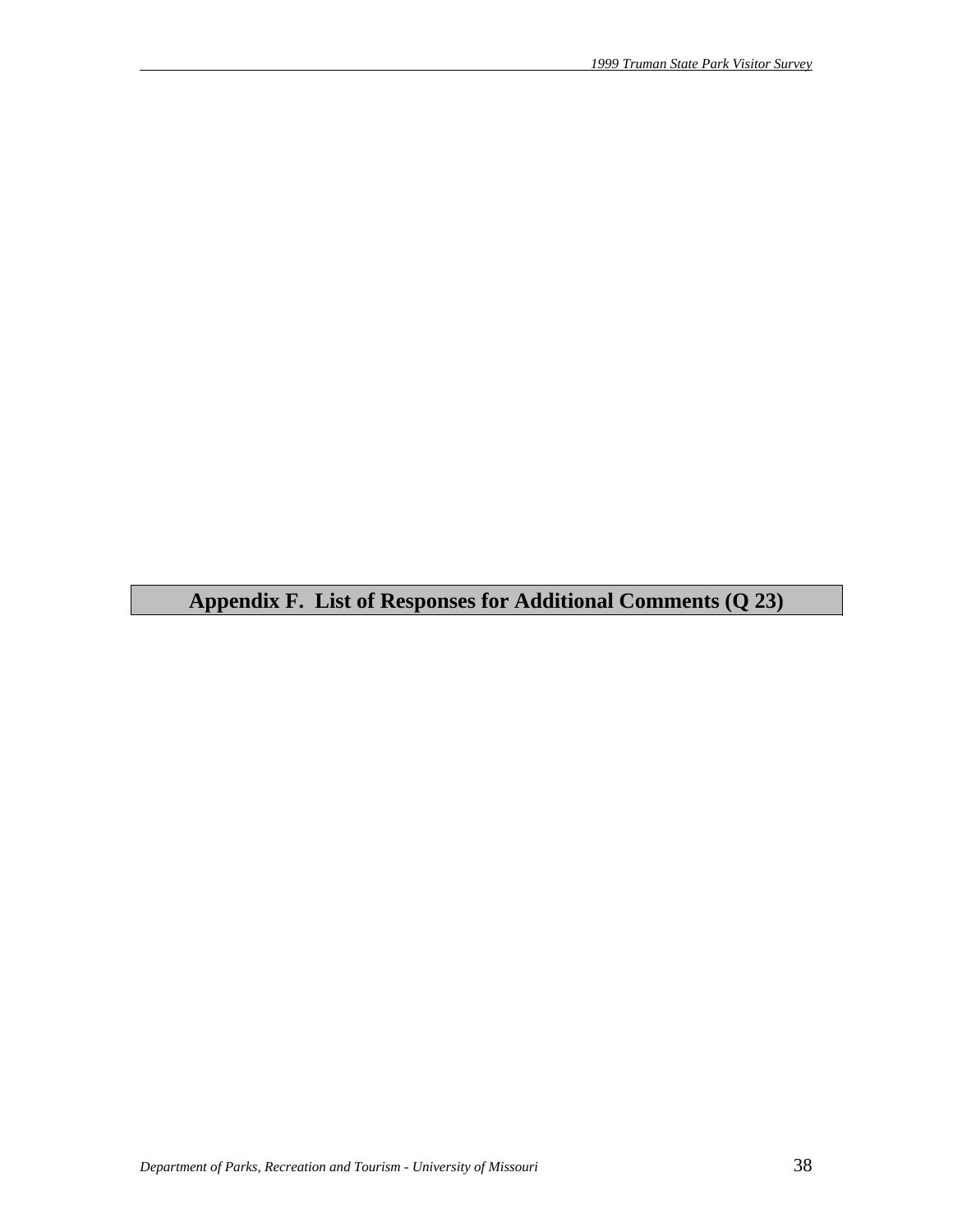# **Responses to Question #23**

**Please write any additional comments about your park visit or suggestions on how the Missouri Department of Natural Resources can make your experience in Truman State Park a better one.** 

# **General positive comments**

- Charlie and Louise Curry are the greatest hosts! Friendly, helpful and fun!
- Don't like dedicated sales taxes generally, but will say that this shows a good use of the 1/10 cent tax.
- Good job.
- Great job!
- Great place to camp overall.
- Have a good day.
- Have a nice day!
- Just continue doing what you apparently are currently doing. Thank you, we will be back.
- Nicest and cleanest park I've seen. Enjoyed seeing flock of turkeys.
- Very nice and clean park.
- Very nice park!
- Very pleasant experience.
- Very pleased with the friendly staff.
- We always stay at state parks--we love Truman. Our son and his friend had some things stolen last year-but we've never had any problems. We've only had one unpleasant experience with unruly neighbors.
- We have enjoyed the Passport Program.
- We use the shower house because our houseboat doesn't have one. We are very pleased with that facility. Thank you.
- Your state parks are the best we have seen in our travels.

# **Comments/suggestions about campgrounds**

- Adding water and sewer to the electric sites would enhance your great facility.
- Could use more electric sites to reduce the feeling of being crowded.
- Full hookups in the campgrounds.
- Increase number of electric sites.
- More electrical sites. Full hookups (including water) at the campsites.
- The restrooms could use a bench along the shower stall walls to put on shoes after showers, rest belongings or wait for an open shower. Restrooms -- additional hooks inside the shower stalls. Additional sites with full hookups for RVs: water, sewer, electric.
- Volunteers very friendly and helpful. Could use more water faucets in the camping area.

# **Need improved or additional facilities**

- Fill the wood lot. What happened to the playground?
- More handicap parking areas. Fish cleaning area at boat ramp.
- More play areas closer to camp area!
- Need fishing cleaning in park.
- Playground equipment for kids.